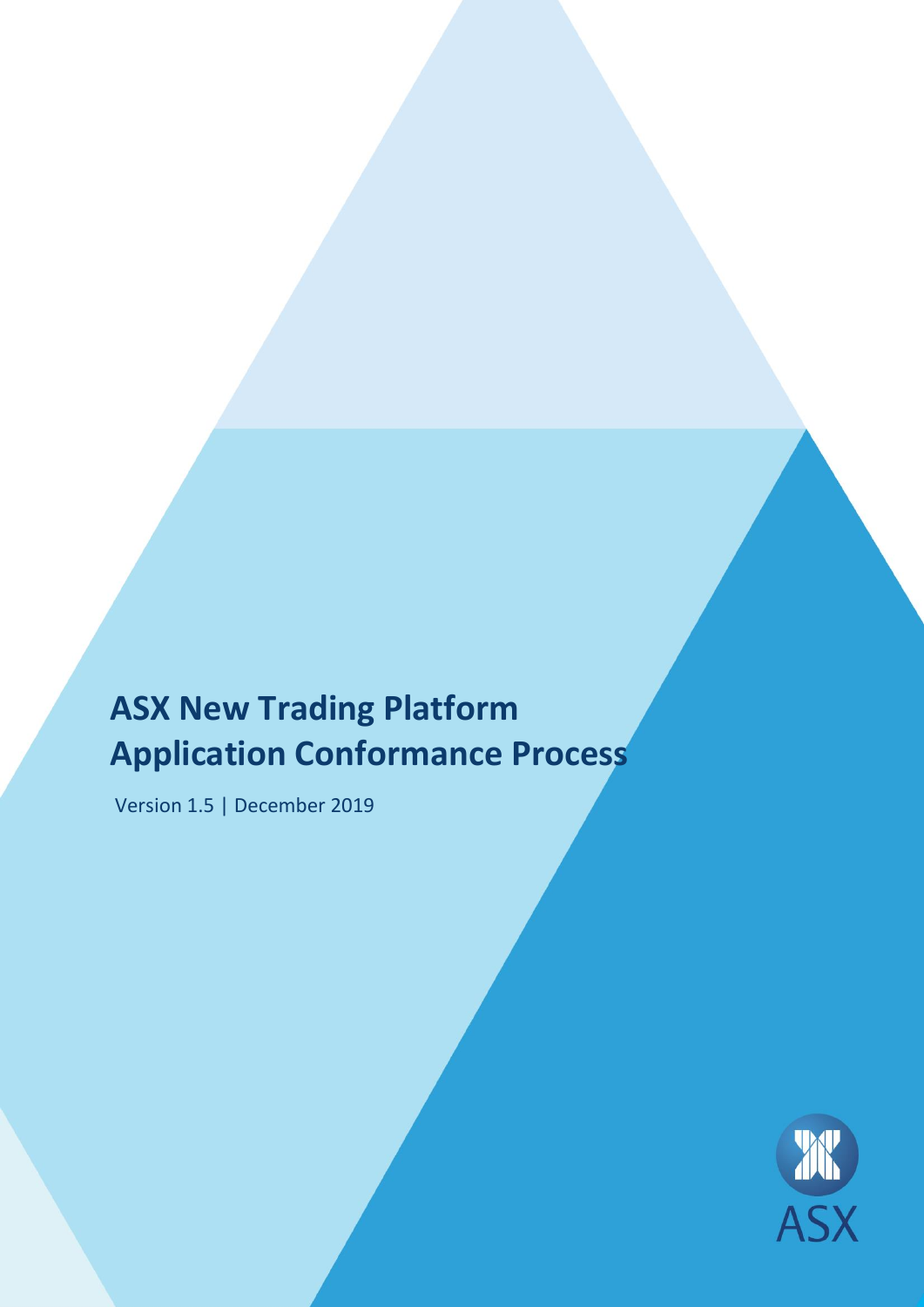# **Table of Contents**

| 1. |     |       |  |  |
|----|-----|-------|--|--|
|    | 1.1 |       |  |  |
|    | 1.2 |       |  |  |
|    | 1.3 |       |  |  |
|    | 1.4 |       |  |  |
| 2. |     |       |  |  |
|    | 2.1 |       |  |  |
|    | 2.2 |       |  |  |
|    | 2.3 |       |  |  |
|    | 2.4 |       |  |  |
|    | 2.5 |       |  |  |
| 3. |     |       |  |  |
|    | 3.1 |       |  |  |
|    |     | 3.1.1 |  |  |
|    |     | 3.1.2 |  |  |
|    |     | 3.1.3 |  |  |
|    |     | 3.1.4 |  |  |
|    | 3.2 |       |  |  |
|    |     | 3.2.1 |  |  |
|    |     | 3.2.2 |  |  |
|    |     | 3.2.3 |  |  |
|    |     | 3.2.4 |  |  |
|    |     | 3.2.5 |  |  |
|    |     | 3.2.6 |  |  |
|    |     | 3.2.7 |  |  |
|    | 3.3 |       |  |  |
|    |     | 3.3.1 |  |  |

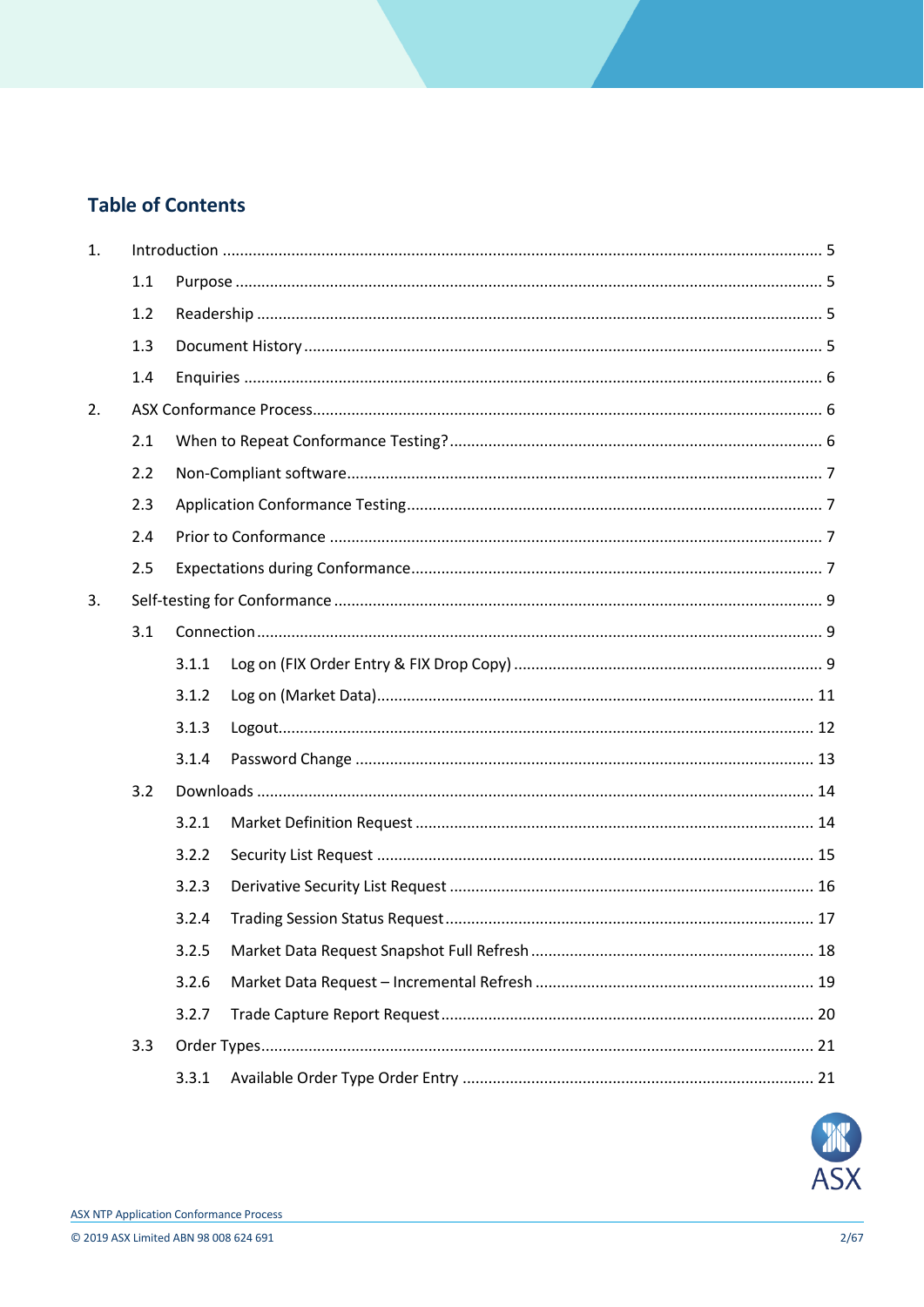| 3.4  |       |                                                                             |  |
|------|-------|-----------------------------------------------------------------------------|--|
|      | 3.4.1 |                                                                             |  |
|      | 3.4.2 |                                                                             |  |
|      | 3.4.3 |                                                                             |  |
| 3.5  |       |                                                                             |  |
|      | 3.5.1 |                                                                             |  |
|      | 3.5.2 |                                                                             |  |
|      | 3.5.3 |                                                                             |  |
| 3.6  |       |                                                                             |  |
|      | 3.6.1 |                                                                             |  |
|      | 3.6.2 |                                                                             |  |
|      | 3.6.3 |                                                                             |  |
| 3.7  |       |                                                                             |  |
|      | 3.7.1 |                                                                             |  |
|      | 3.7.2 |                                                                             |  |
|      | 3.7.3 |                                                                             |  |
| 3.8  |       |                                                                             |  |
|      | 3.8.1 |                                                                             |  |
| 3.9  |       |                                                                             |  |
|      | 3.9.1 |                                                                             |  |
|      | 3.9.2 |                                                                             |  |
|      | 3.9.3 |                                                                             |  |
|      | 3.9.4 |                                                                             |  |
| 3.10 |       |                                                                             |  |
|      |       |                                                                             |  |
|      |       |                                                                             |  |
|      |       |                                                                             |  |
|      |       |                                                                             |  |
|      |       | 3.10.4 Order Mass Cancellation - Cancelling with onBehalfOfCompld (115)  45 |  |
| 3.11 |       |                                                                             |  |

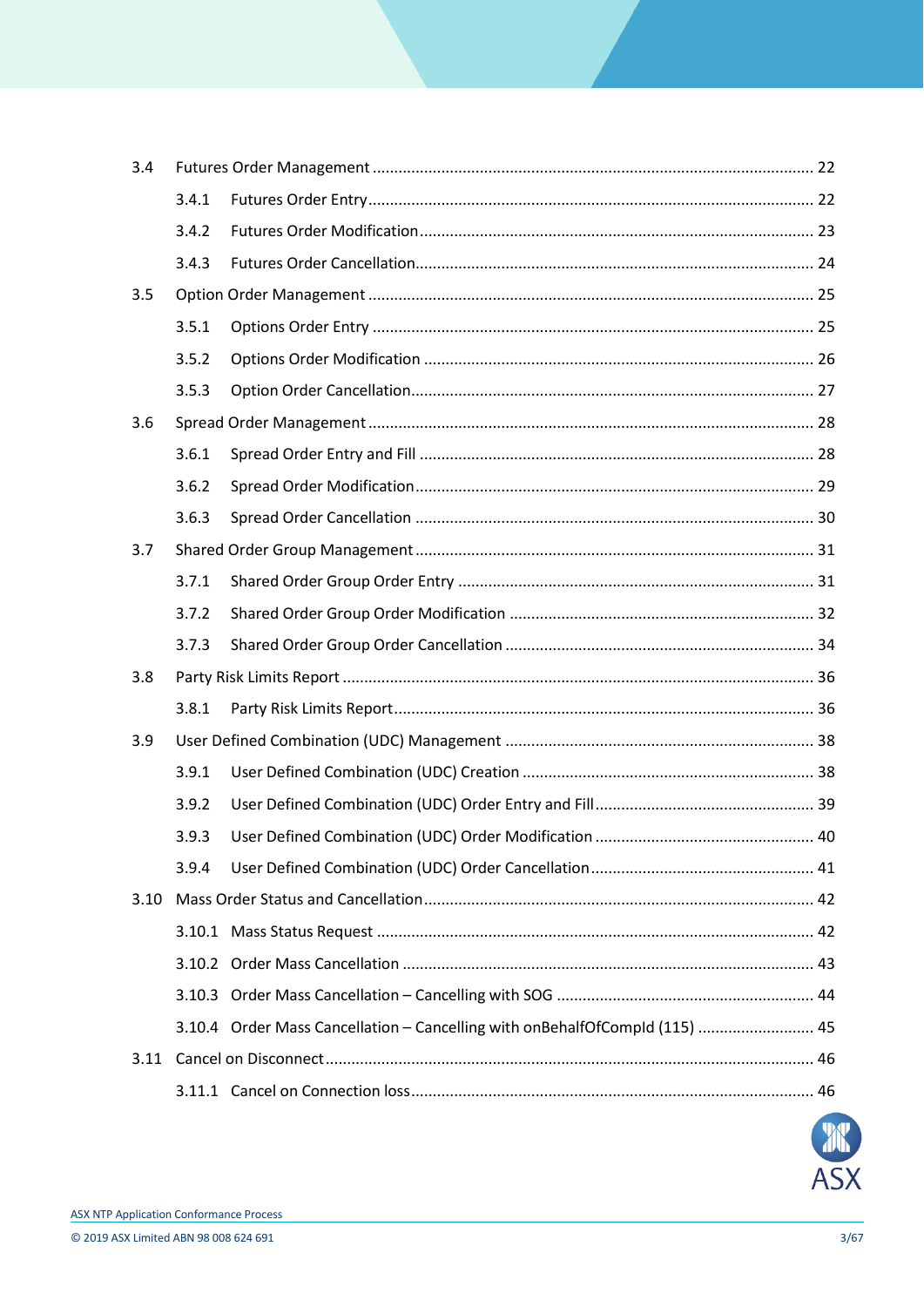|    | 3.13 |  |  |
|----|------|--|--|
|    |      |  |  |
|    |      |  |  |
|    |      |  |  |
|    |      |  |  |
|    |      |  |  |
| 4. |      |  |  |
|    | 4.1  |  |  |
|    | 4.2  |  |  |
|    | 4.3  |  |  |
|    | 4.4  |  |  |
|    | 4.5  |  |  |
|    | 4.6  |  |  |
|    | 4.7  |  |  |
|    | 4.8  |  |  |
|    | 4.9  |  |  |
| 5. |      |  |  |
|    | 5.1  |  |  |
| 6. |      |  |  |

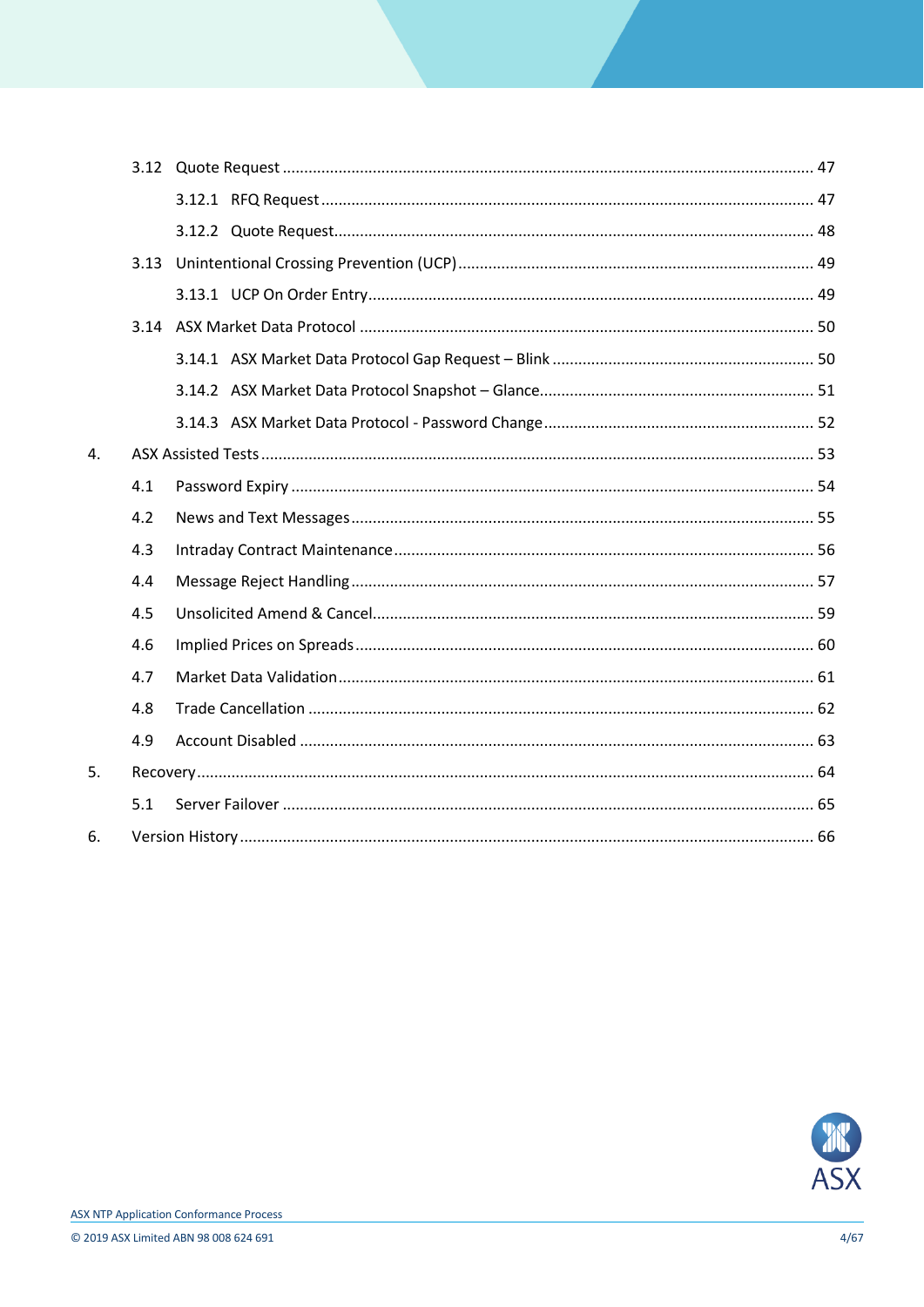# <span id="page-4-0"></span>**1. Introduction**

The ASX Application Conformance Test Process is designed to help protect market participants from any erroneous application behaviour that may be disruptive to the Market due to non-conformance.

The following Conformance Test Process applies to any application that connects to the ASX Production environment for trading or market data services.

All customer applications must pass the ASX Conformance process prior to accessing the Production market for trading or receipt of market data.

Except for certain mandatory functions, customers are required to complete only the Conformance test scenarios which relate to the functionality they will use in the Production environment. All other test scenarios may be omitted.

#### <span id="page-4-1"></span>1.1 Purpose

The purpose of this document is to provide an overview of the ASX NTP Conformance test and set expectations regarding conduct and expected results.

#### <span id="page-4-2"></span>1.2 Readership

This document outlines the test phases customers need to pass to certify their Trading and Market Data related software applications.

Technical staff within ASX 24 participants and information vendors and other market participants that connect directly to the ASX New Trading Platform are expected to read this document and understand the requirements of this process.

#### <span id="page-4-3"></span>1.3 Document History

| <b>Issue</b> | <b>Date</b> | <b>Description</b>                                                                                                                                                                                                                                                                    |  |
|--------------|-------------|---------------------------------------------------------------------------------------------------------------------------------------------------------------------------------------------------------------------------------------------------------------------------------------|--|
| 1.0          | June 2016   | First release of document.                                                                                                                                                                                                                                                            |  |
| 1.1          | July 2016   | 4.4 Message Reject Handling – Changed to be Mandatory for FIX Order Entry<br>applications only after receiving feedback from customers<br>4.7 Market Data Validation - New Scenario added<br>4.8 Trade Cancellation - New Scenario added<br>4.9 Account Disabled – New Scenario Added |  |
| 1.2          | July 2016   | <b>3.2.3 Derivative Security List Request</b> – Added Notes, Test 1 or 2 to be completed                                                                                                                                                                                              |  |

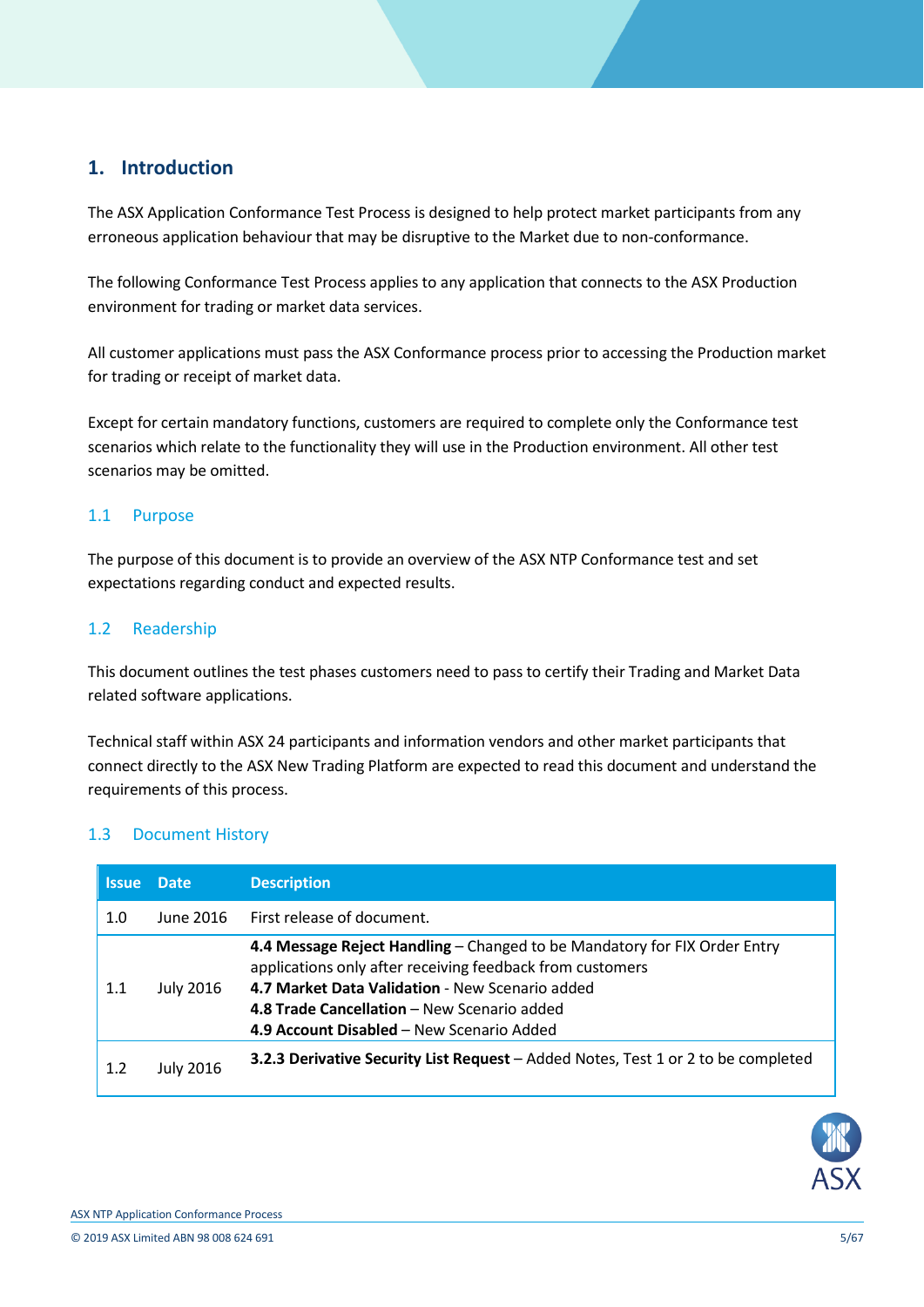## <span id="page-5-0"></span>1.4 Enquiries

Please contact [CTS @ASX.com.au](mailto:CTS@asx.com.au) or your Technical Account Manager if you have any questions relating to this document.

# <span id="page-5-1"></span>**2. ASX Conformance Process**

The ASX Conformance Process provides procedures that customers can use to ensure that their application software conforms to ASX operating rules and technical specifications.

ASX expects customers to become conversant with the ASX development platform and develop their applications to a state of readiness for Conformance testing. At this point they can contact ASX to schedule a date and time to undertake the Conformance test. ASX requires customers to have finalised their software, meaning that said software is in a "Production Ready" state, before booking the test.

Customers must submit an Application Conformance Pre-Test Checklist and indicate within, the test scenarios their application will not complete when arranging with CTS to undertake the Conformance test.

Customers perform the majority of the Conformance test unassisted and complete the process by advising CTS about start and end time of the self-test. CTS will then check the available logs to verify the result and produce a pass or fail report.

Once a pass is verified by CTS, customers can go on to complete the ASX-assisted test scenarios assisted by a member of the CTS team. CTS assisted test slots are of 30 minutes duration. If testing is not completed within a test slot, customers will need to book an additional slot.

## <span id="page-5-2"></span>2.1 When to Repeat Conformance Testing?

While customers are encouraged to perform regular Conformance testing, they must repeat Conformance testing of their software in these circumstances:

- When their Software is modified in any way that may affect or directly impact connectivity to ASX.
- When ASX upgrades or changes its production environment and deems the change mandatory.
- During extended periods of absence when the software is not connected to ASX.
- Upon specific request from the ASX.

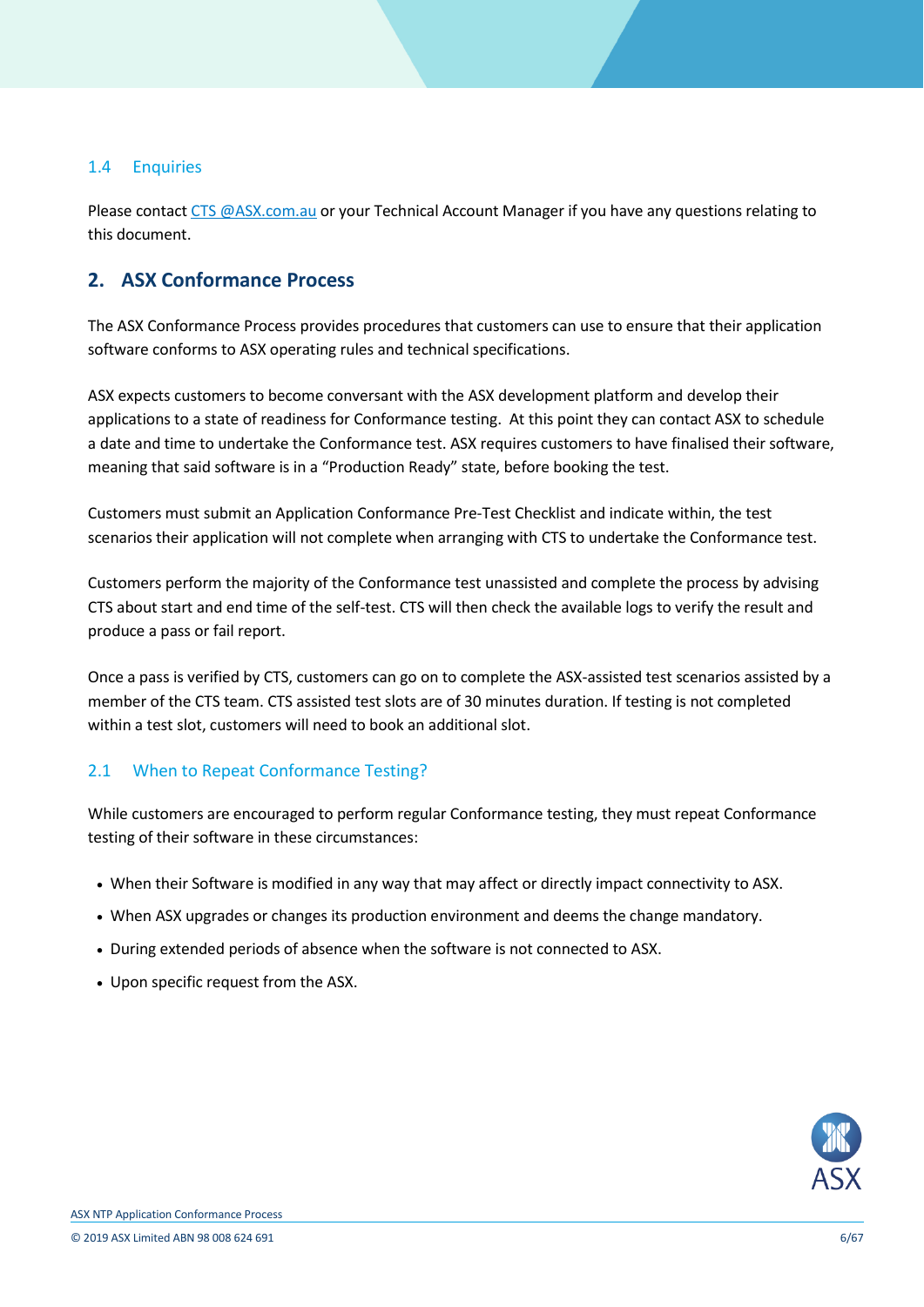## <span id="page-6-0"></span>2.2 Non-Compliant software



## **Warning:**

ASX reserves the right to block access to the Production system by non-compliant software. ASX will require successful completion of a conformance test prior to re-connection.

## <span id="page-6-1"></span>2.3 Application Conformance Testing

To successfully complete Application Conformance Testing the customer's software application needs to have established a connection to the NTP Customer Development Environment (CDE/CDE+). This platform simulates the ASX production environment and is designed to give a "Production-like" platform to develop and test against.

## <span id="page-6-2"></span>2.4 Prior to Conformance

Customers should ensure they have read and understand the specification documents pertaining to the interfaces they are developing against.

Customers should then discuss the intended functionality of their applications with their TAMs to ensure all steps were followed and the process is fully understood.

The CTS team will be available to assist customers in completing their tests, if required.

Customers must submit the Application Conformance Pre-Test Checklist as provided by the CTS team with all functions not supported by the software clearly marked.

The Application Conformance Pre-Test Checklist must be sent to [CTS@asx.com.au](mailto:CTS@asx.com.au) prior to the test to validate the successfully attempted test scenarios.

## <span id="page-6-3"></span>2.5 Expectations during Conformance

- Customers are responsible for ensuring prices and statistics relating to Market Data and Order Entry are calculated correctly and displayed according to best Market practices. The ASX provided Trading Terminal can be used as a reference to validate an accurate display of Market Data.
- Customer must maintain a stable connection throughout documented sequence of tests.
- Customers testing Market Data applications must ensure that securities with frequently updating information are thoroughly tested.

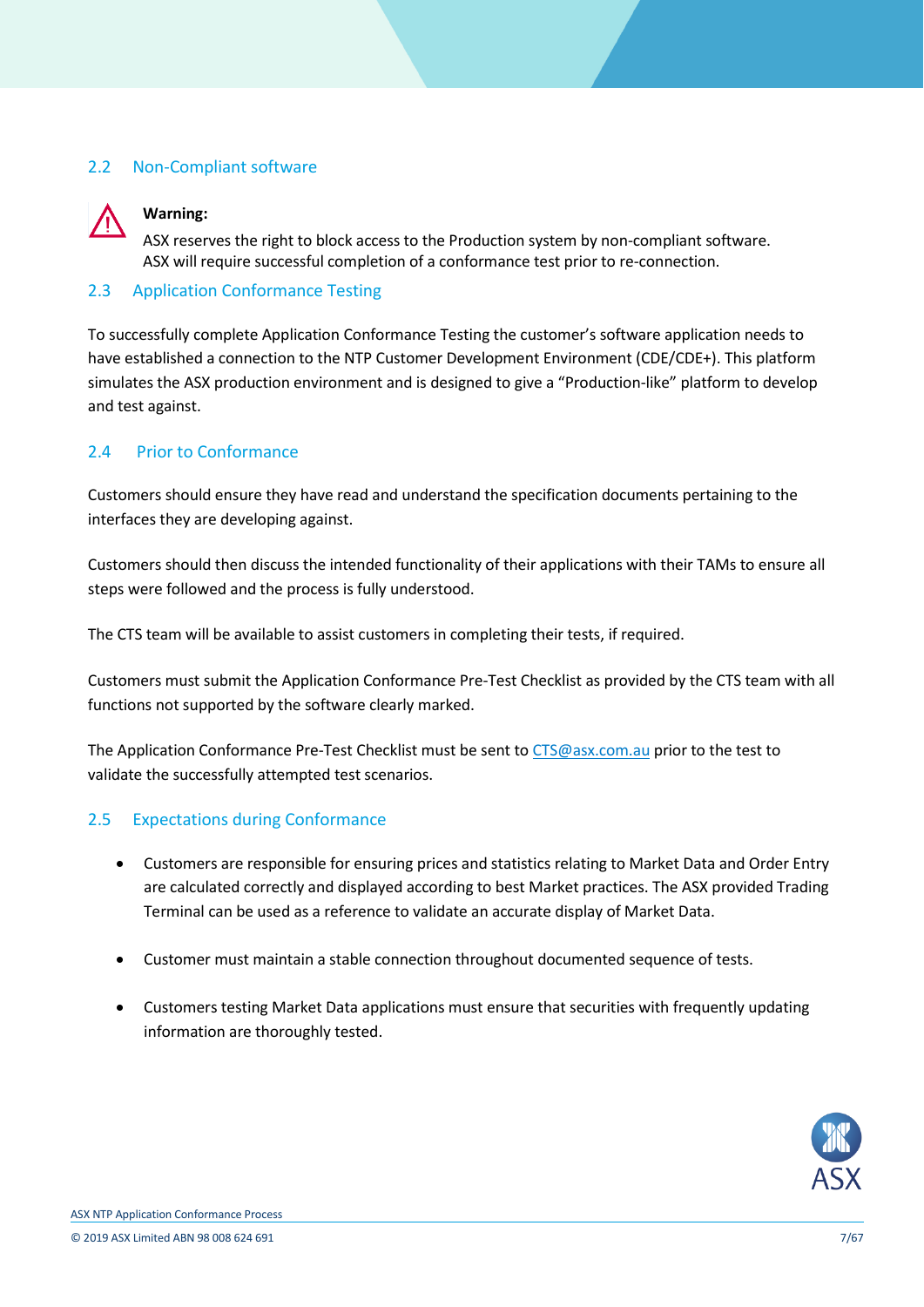- Customers should refer to the [ASX 24 Operating Rules and Procedures](http://www.asx.com.au/regulation/rules/asx-24-operating-rules.htm) for guidelines on acceptable market behaviour. Adherence to these guidelines is required throughout all customer application conformance testing. Failure to comply with these guidelines will result in failure of the conformance test.
- Customers should perform all tests in the documented sequence.
- Use a single FIX session to complete all FIX protocol tests. The exception is Section 3.7 Shared Order Group Management, which requires a second FIX session to complete Order Entry tests.
- During the Self and Assisted sections only the documented tests should be executed using the FIX session specified.
- DO NOT introduce any additional tests during the conformance test phase. The conformance test phase comprises of the start and end times supplied in your Application Conformance Test Checklist.

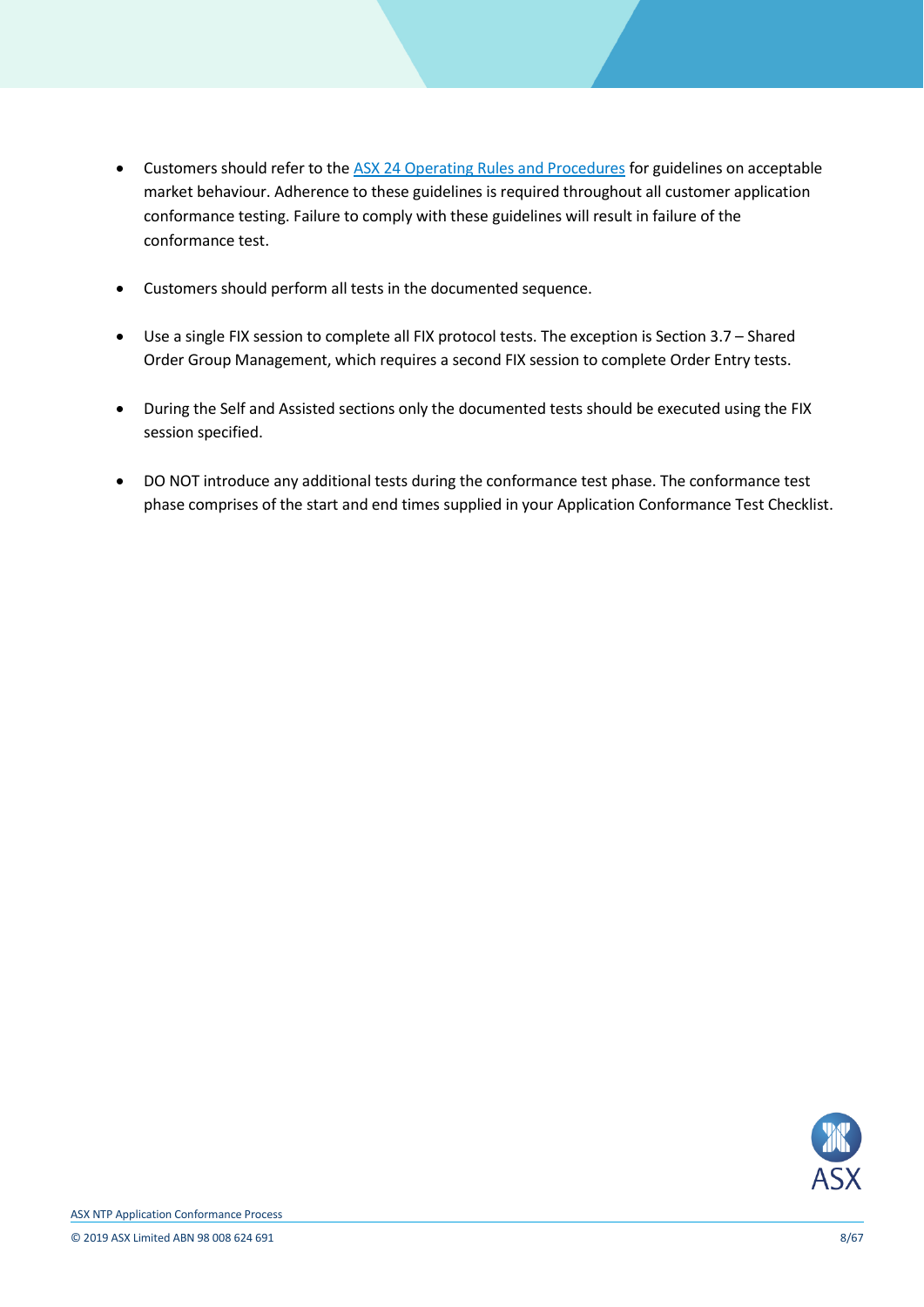# **3. Self-testing for Conformance**

The customer is responsible for completing this section of the conformance test without the direct supervision of ASX. All activities performed during this segment of the Conformance test are logged. On completion of this segment of the conformance test, ASX will review logs to ensure that applicable test scenarios were successfully completed by the customer application/s.

#### 3.1 Connection

The following set of test scenarios define how applications must connect and disconnect from the environment to meet ASX conformance requirements.

#### **3.1.1 Log on (FIX Order Entry & FIX Drop Copy)**

<span id="page-8-2"></span><span id="page-8-1"></span><span id="page-8-0"></span>

| Category            | Mandatory – For FIX Order Entry and FIX Drop Copy applications                                                                                         |  |
|---------------------|--------------------------------------------------------------------------------------------------------------------------------------------------------|--|
| <b>Description</b>  | The application must perform a standard Logon(35=A). The application must sustain connectivity and receive a successful connection<br>acknowledgement. |  |
|                     | The application must pass this test to progress to the next phase of functionality testing.                                                            |  |
| <b>Notes</b>        |                                                                                                                                                        |  |
| <b>Requirements</b> | It is expected that the tester will have confirmed network connectivity to the testbed prior to commencement of accreditation                          |  |
|                     | Customers must also ensure that a reasonable heartbeat interval has been set as part of their Logon message                                            |  |

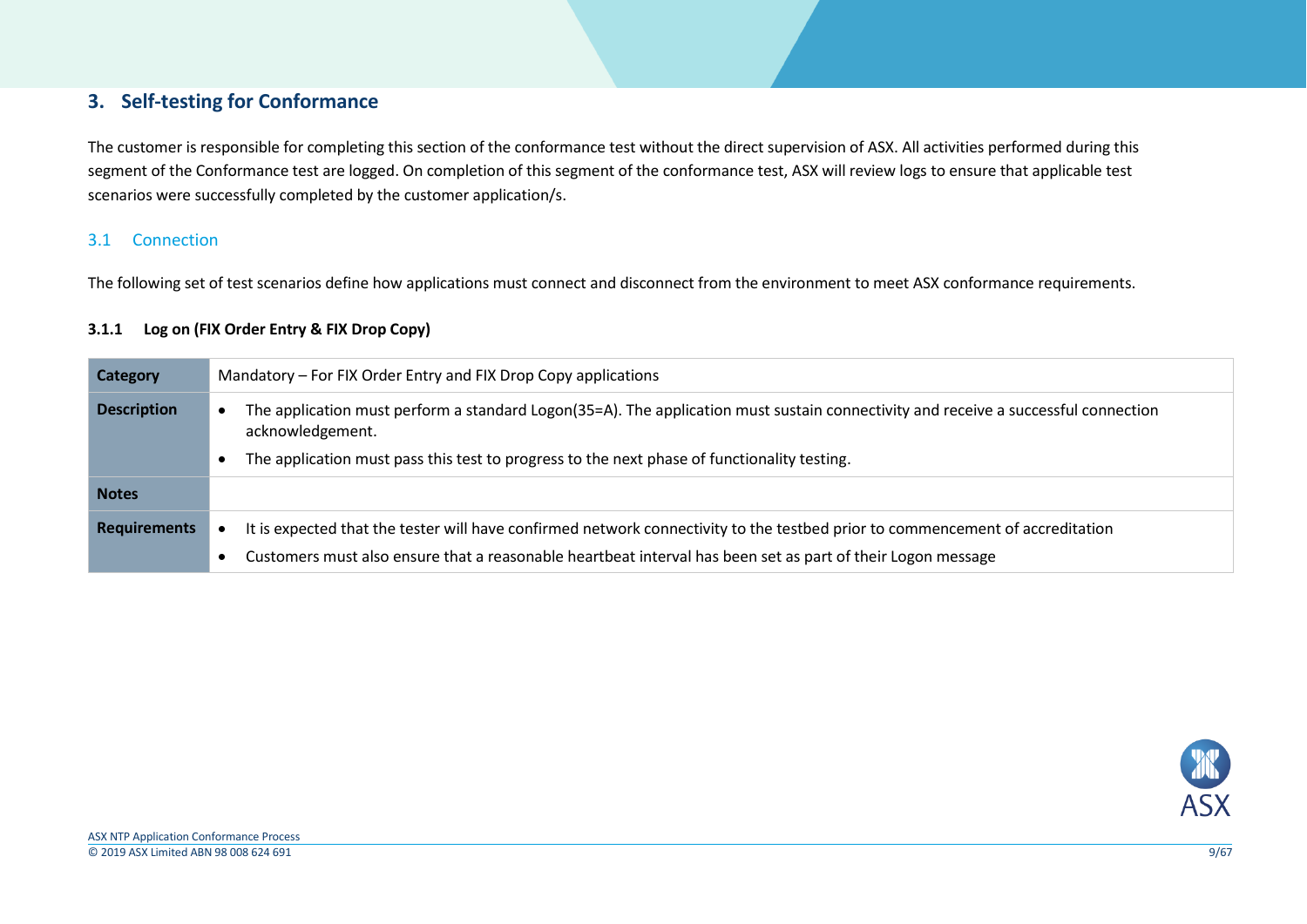| #  | <b>Test Scenarios</b>                                         | <b>Expected Results</b>                                                                                                                                                                    |
|----|---------------------------------------------------------------|--------------------------------------------------------------------------------------------------------------------------------------------------------------------------------------------|
|    | Establish a connection and log on to the drop copy gateway.   | Participant receives an 'ack', Message Type = (A) confirming a successful log<br>on, where SessionStatus=Session Active (1409 = 0).<br>Application will then need to maintain a heartbeat. |
| 2. | Establish a connection and log on to the order entry gateway. | Participant receives an 'ack', Message Type = (A) confirming a successful log<br>on, where SessionStatus=Session Active (1409 = 0).<br>Application will then need to maintain a heartbeat. |

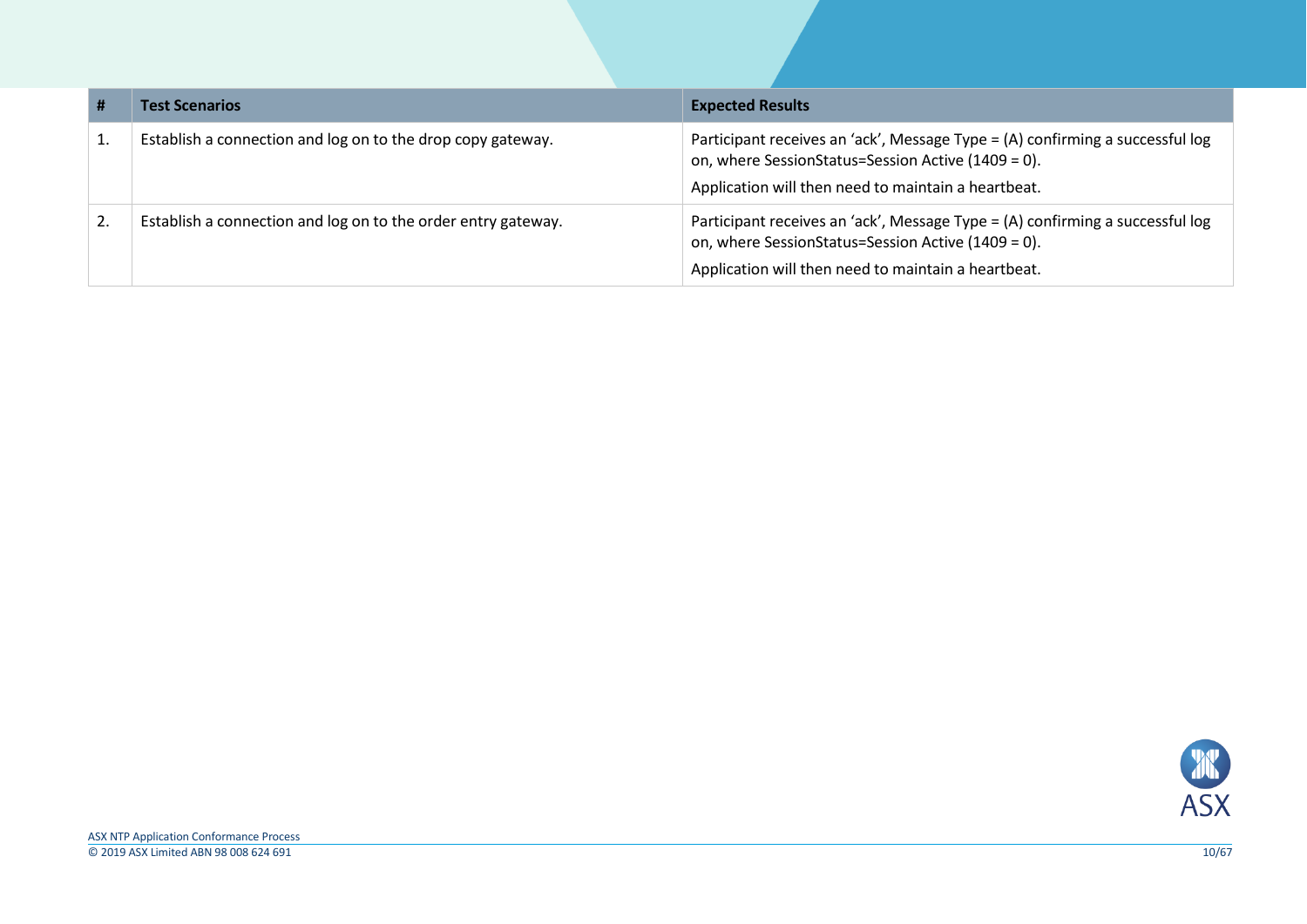#### **3.1.2 Log on (Market Data)**

<span id="page-10-0"></span>

| Category                                                                                       |                                                                                         | Mandatory – For FIX Market Data applications |                                                                                                                               |                                                                                                                                     |  |
|------------------------------------------------------------------------------------------------|-----------------------------------------------------------------------------------------|----------------------------------------------|-------------------------------------------------------------------------------------------------------------------------------|-------------------------------------------------------------------------------------------------------------------------------------|--|
|                                                                                                | <b>Description</b><br>The application must perform a standard Logon(35=A).<br>$\bullet$ |                                              |                                                                                                                               |                                                                                                                                     |  |
| The application must sustain connectivity and receive a successful connection acknowledgement. |                                                                                         |                                              |                                                                                                                               |                                                                                                                                     |  |
|                                                                                                |                                                                                         |                                              | The application must pass this test to progress to the next phase of functionality testing.                                   |                                                                                                                                     |  |
| <b>Notes</b>                                                                                   |                                                                                         |                                              |                                                                                                                               |                                                                                                                                     |  |
|                                                                                                | <b>Requirements</b>                                                                     |                                              | It is expected that the tester will have confirmed network connectivity to the testbed prior to commencement of accreditation |                                                                                                                                     |  |
|                                                                                                |                                                                                         |                                              | Customers must also ensure that a reasonable heartbeat interval has been set as part of their Logon message                   |                                                                                                                                     |  |
|                                                                                                |                                                                                         |                                              |                                                                                                                               |                                                                                                                                     |  |
| #                                                                                              | <b>Test Scenarios</b>                                                                   |                                              |                                                                                                                               | <b>Expected Results</b>                                                                                                             |  |
| 1.                                                                                             | Establish a connection and log on to the gateway.                                       |                                              |                                                                                                                               | Participant sends tags 141=Y and 34=1 in a Logon message.                                                                           |  |
|                                                                                                |                                                                                         |                                              |                                                                                                                               | Participant receives an 'ack', Message Type = (A) confirming a successful log<br>on, where SessionStatus=Session Active (1409 = 0). |  |
|                                                                                                |                                                                                         |                                              |                                                                                                                               | Application will then need to maintain a heartbeat.                                                                                 |  |

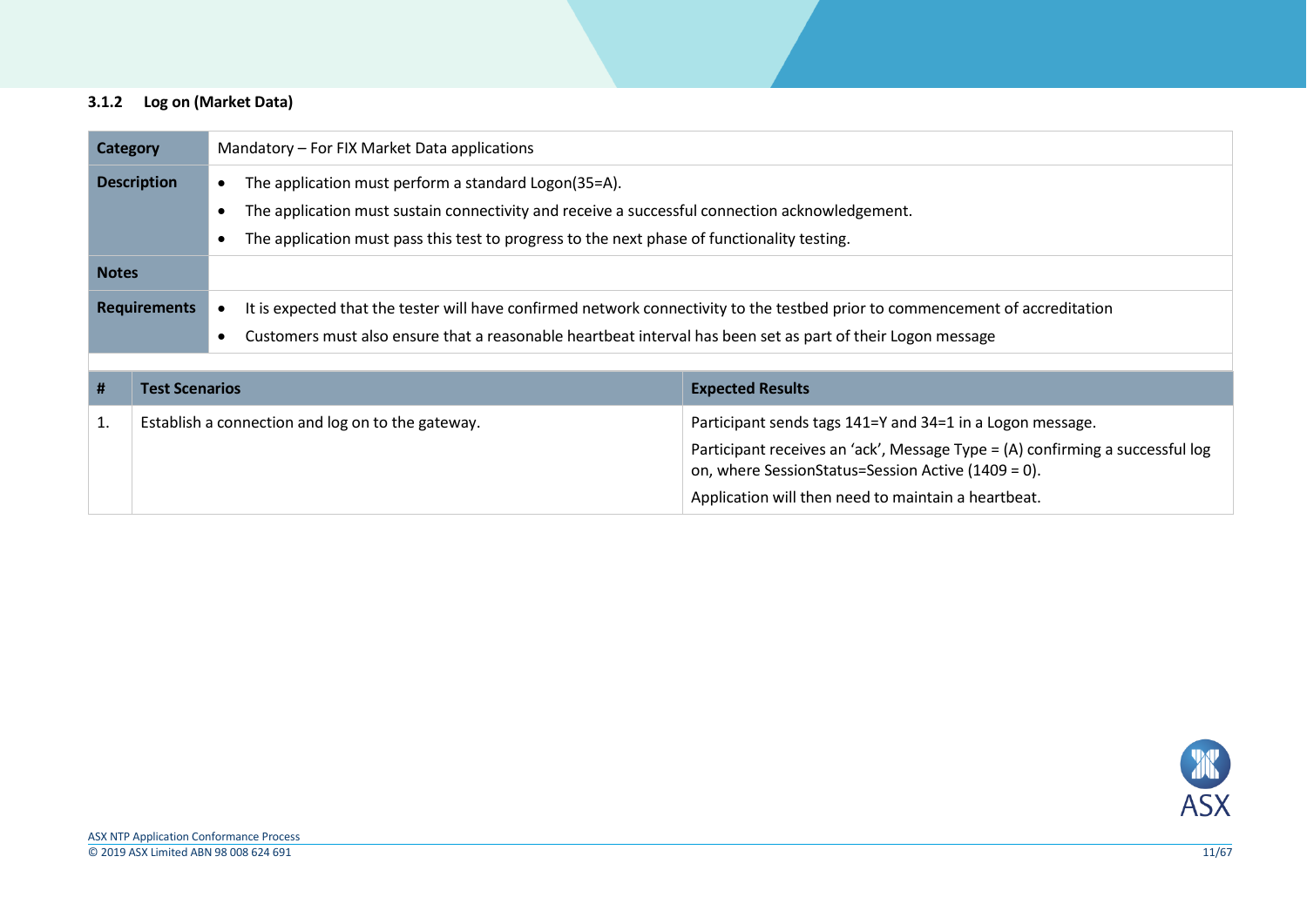#### **3.1.3 Logout**

<span id="page-11-0"></span>

| Mandatory for all FIX applications<br><b>Category</b> |                                                                |                                                                             |                                                                          |  |
|-------------------------------------------------------|----------------------------------------------------------------|-----------------------------------------------------------------------------|--------------------------------------------------------------------------|--|
| <b>Description</b>                                    |                                                                | The purpose of this test is to ensure that applications log out gracefully. |                                                                          |  |
|                                                       |                                                                |                                                                             |                                                                          |  |
| <b>Notes</b>                                          |                                                                |                                                                             |                                                                          |  |
| <b>Requirements</b>                                   |                                                                |                                                                             |                                                                          |  |
|                                                       |                                                                |                                                                             |                                                                          |  |
| #                                                     | <b>Test Scenarios</b>                                          |                                                                             | <b>Expected Results</b>                                                  |  |
| 1.                                                    | Log out gracefully and disconnect from the concurrent session. |                                                                             | Participant receives a Logout (5) message confirming a graceful log off. |  |

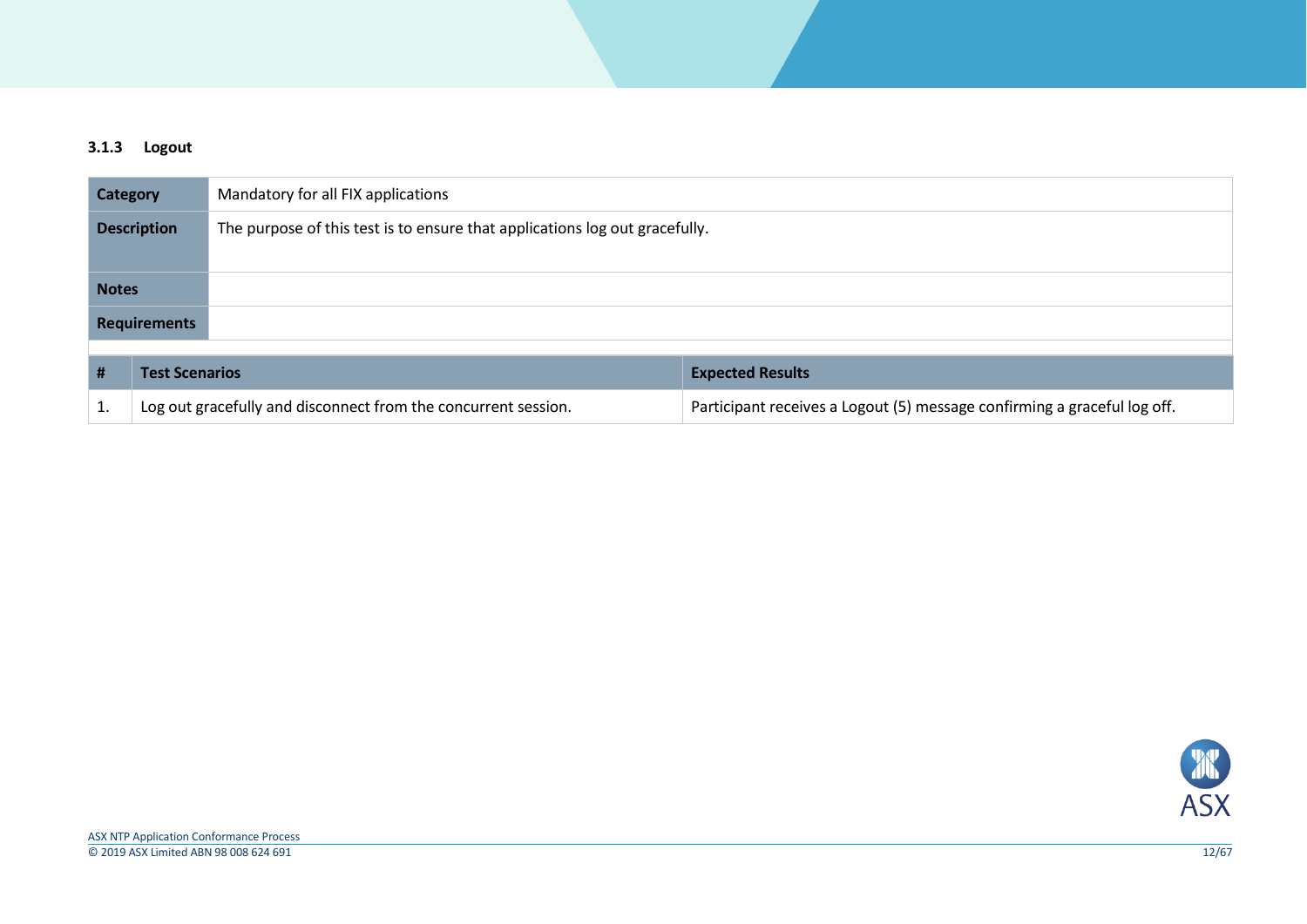#### **3.1.4 Password Change**

<span id="page-12-0"></span>

|                                                                                                     | Mandatory for all FIX applications<br><b>Category</b>         |                                                                                                                                                          |                                                                                                                                                  |  |
|-----------------------------------------------------------------------------------------------------|---------------------------------------------------------------|----------------------------------------------------------------------------------------------------------------------------------------------------------|--------------------------------------------------------------------------------------------------------------------------------------------------|--|
| <b>Description</b><br>ASX that the application can manage its own password in day to day operations |                                                               |                                                                                                                                                          | The purpose of this test is to ensure that the application can perform a password change as part of a logon to the environment to demonstrate to |  |
| <b>Notes</b>                                                                                        |                                                               | NTP application passwords expire every 90 days, and must be changed by the application prior to this or it will not be able to logon to the<br>Exchange. |                                                                                                                                                  |  |
| <b>Requirements</b>                                                                                 |                                                               | Applications must adhere to the ASX Password policy, outlined in Logon (A), NewPassword = (925).                                                         |                                                                                                                                                  |  |
|                                                                                                     |                                                               |                                                                                                                                                          |                                                                                                                                                  |  |
| #                                                                                                   | <b>Test Scenarios</b>                                         |                                                                                                                                                          | <b>Expected Results</b>                                                                                                                          |  |
| 1.                                                                                                  | Establish a connection and send new password to the exchange. |                                                                                                                                                          | Participant sends a Logon (A) message where NewPassword (925) = the new<br>application password which matches the ASX password policy.           |  |

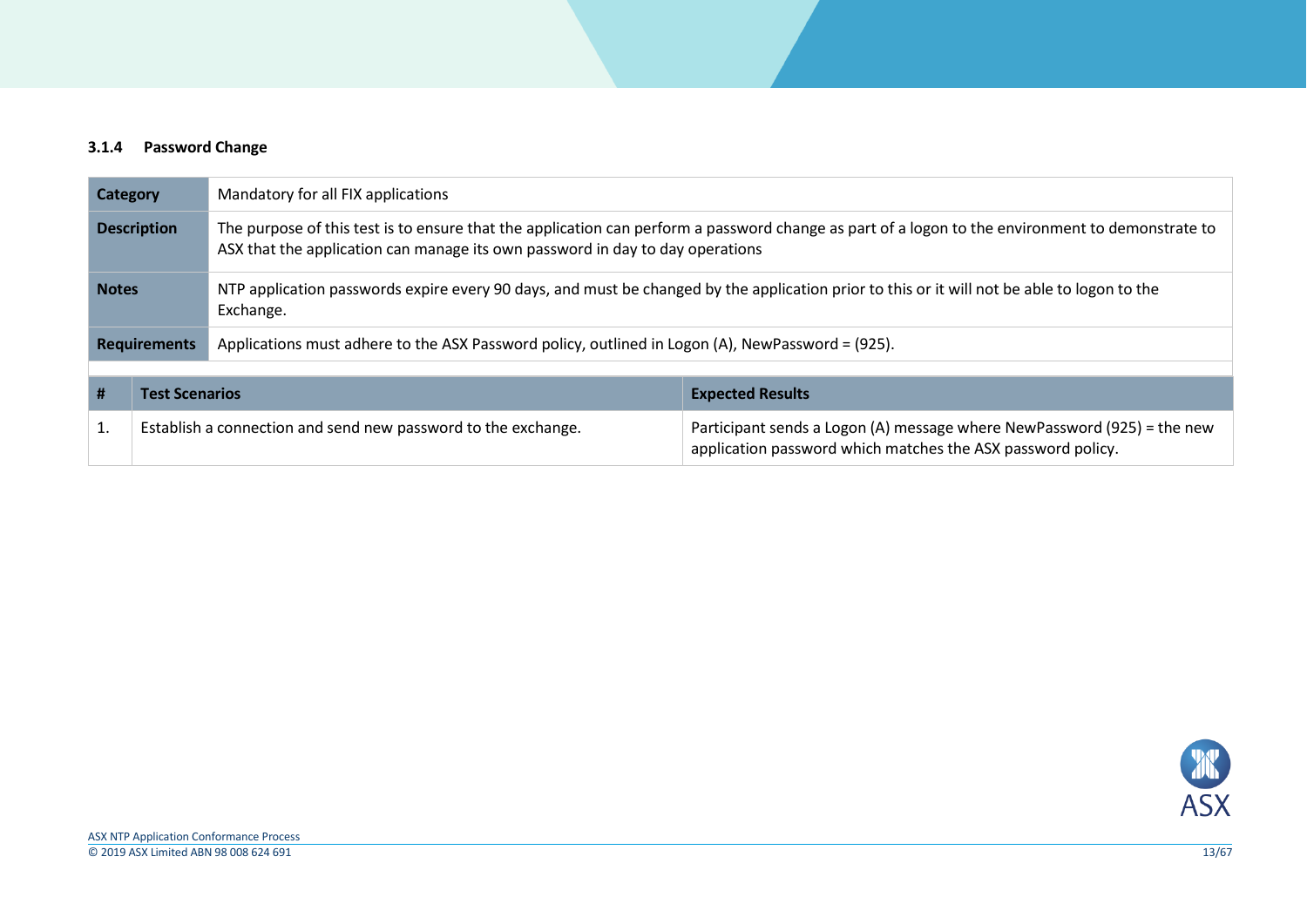## 3.2 Downloads

## **3.2.1 Market Definition Request**

<span id="page-13-1"></span><span id="page-13-0"></span>

| Mandatory - For FIX Market Data Applications*<br><b>Category</b>                                                                            |                                                                                                              |                                                                                                                           |                                                                                                                                   |  |
|---------------------------------------------------------------------------------------------------------------------------------------------|--------------------------------------------------------------------------------------------------------------|---------------------------------------------------------------------------------------------------------------------------|-----------------------------------------------------------------------------------------------------------------------------------|--|
| The purpose of this test is to ensure that the application can request and receive market and segment information.<br><b>Description</b>    |                                                                                                              |                                                                                                                           |                                                                                                                                   |  |
| When transmitting the information about a segment, the BU message will indicate the market list it belongs to using ParentMktSegmID (1325). |                                                                                                              |                                                                                                                           |                                                                                                                                   |  |
|                                                                                                                                             |                                                                                                              | This information will be necessary to interpret Trading Session Status messages when they are sent.                       |                                                                                                                                   |  |
|                                                                                                                                             |                                                                                                              | * This test is optional for customers who gather Market Definition information using the "Security List Request" message. |                                                                                                                                   |  |
| <b>Notes</b>                                                                                                                                |                                                                                                              |                                                                                                                           |                                                                                                                                   |  |
| <b>Requirements</b>                                                                                                                         |                                                                                                              |                                                                                                                           |                                                                                                                                   |  |
|                                                                                                                                             |                                                                                                              |                                                                                                                           |                                                                                                                                   |  |
| #                                                                                                                                           | <b>Test Scenarios</b>                                                                                        |                                                                                                                           | <b>Expected Results</b>                                                                                                           |  |
| 2.                                                                                                                                          | Application sends through the (BT) message. Tags MarketID (1301) and<br>MarketSegmentID (1300) are optional. |                                                                                                                           | Application receives a (BU) message that provides the definitions for the<br>relevant Market, Market Segments, and Business Data. |  |

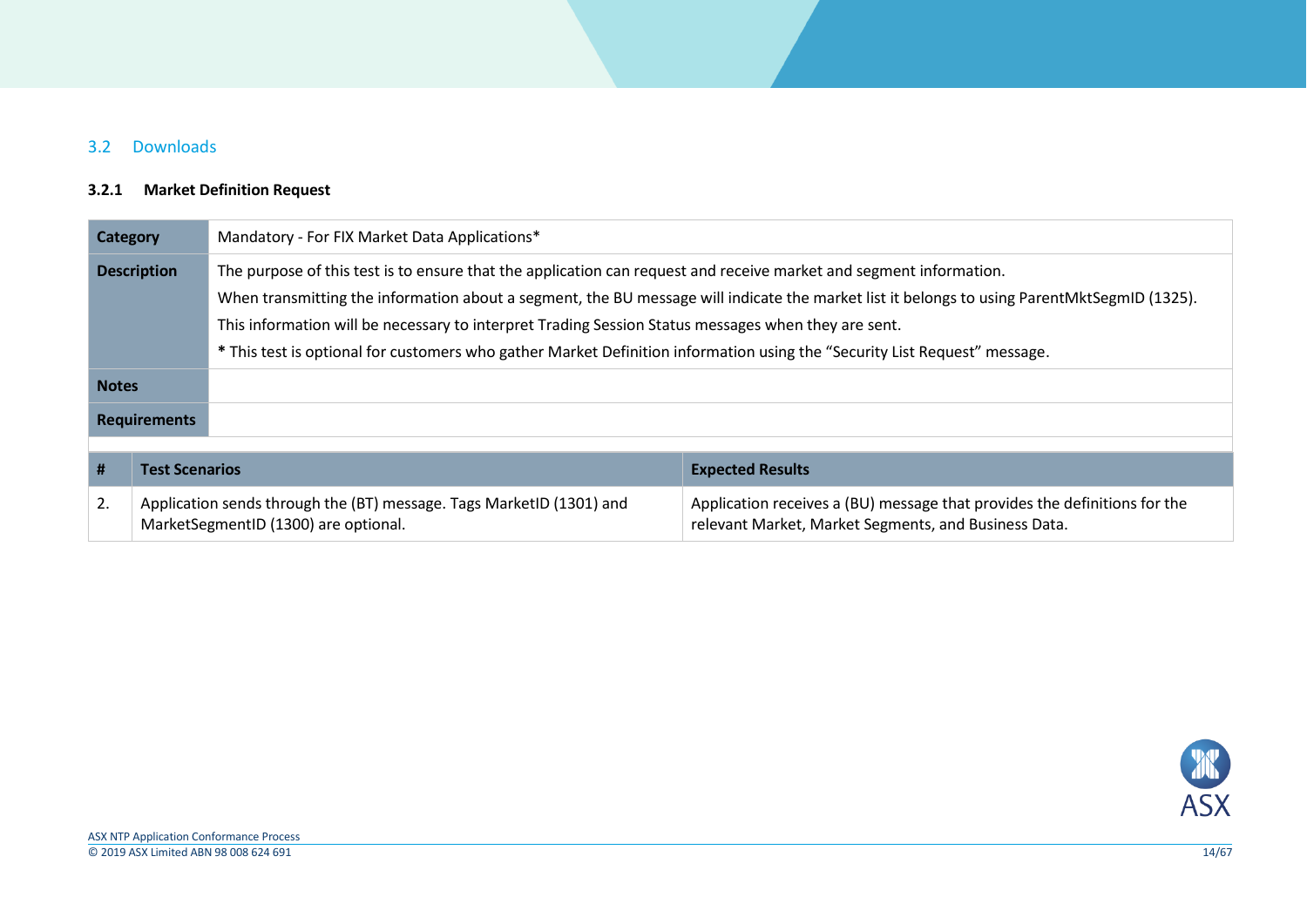## **3.2.2 Security List Request**

<span id="page-14-0"></span>

| Category           |                       | Mandatory - For FIX Market Data Applications                                                                                                                                                                                                                                                                        |                                                                                                                                                        |  |  |
|--------------------|-----------------------|---------------------------------------------------------------------------------------------------------------------------------------------------------------------------------------------------------------------------------------------------------------------------------------------------------------------|--------------------------------------------------------------------------------------------------------------------------------------------------------|--|--|
| <b>Description</b> |                       | The purpose of this test is to ensure that the application can request and receive the details of the complete or specific list of securities available in<br>the environment. This information would contain contract units, price movements, last trading day, and other information relevant to the<br>contract. |                                                                                                                                                        |  |  |
|                    |                       | This information will relate to either Multi Leg or Single Future securities.                                                                                                                                                                                                                                       |                                                                                                                                                        |  |  |
| <b>Notes</b>       |                       | The customer can choose between test scenario 1 (all securities) or 2 (specific markets).                                                                                                                                                                                                                           |                                                                                                                                                        |  |  |
|                    | <b>Requirements</b>   |                                                                                                                                                                                                                                                                                                                     |                                                                                                                                                        |  |  |
|                    |                       |                                                                                                                                                                                                                                                                                                                     |                                                                                                                                                        |  |  |
| #                  | <b>Test Scenarios</b> |                                                                                                                                                                                                                                                                                                                     | <b>Expected Results</b>                                                                                                                                |  |  |
|                    |                       |                                                                                                                                                                                                                                                                                                                     |                                                                                                                                                        |  |  |
| 1.                 |                       | Application sends a SecurityListRequest (x) message formatted to request a<br>list of securities. Specify tag 559=4 (All Securities) and 263=0 (Snapshot) or<br>263=1 (Snapshot+Updates). 263=1 is recommended.                                                                                                     | Application will receive a SecurityList (y) message providing relevant<br>information about either Multi Leg or Single Future contract specifications. |  |  |

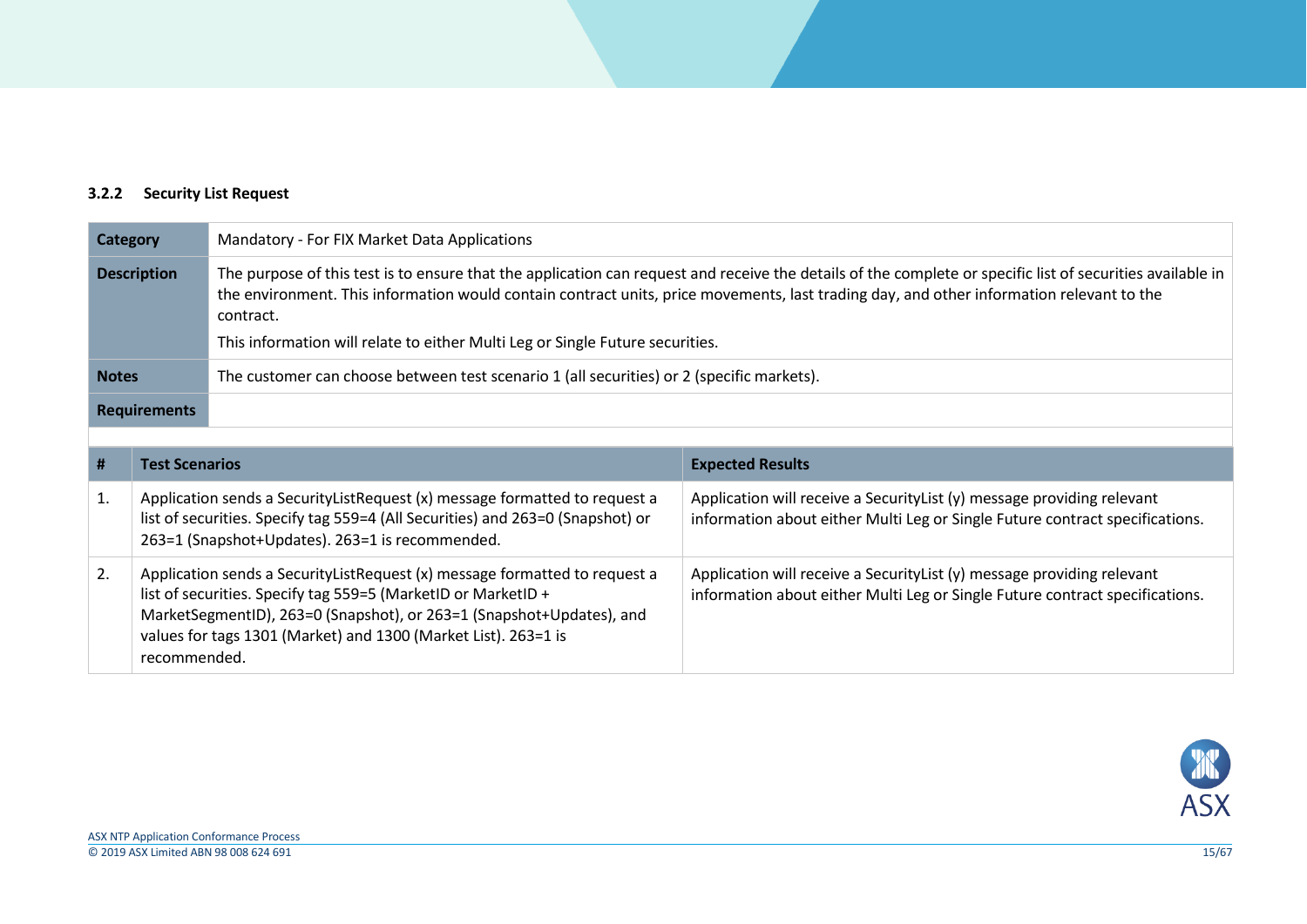#### **3.2.3 Derivative Security List Request**

| <b>Category</b>    |                                                                                                                                                                                                                                                                                                    | Mandatory – For FIX Market Data Applications                                                                                                                                                                                                                                                                                  |                                                                                                               |  |
|--------------------|----------------------------------------------------------------------------------------------------------------------------------------------------------------------------------------------------------------------------------------------------------------------------------------------------|-------------------------------------------------------------------------------------------------------------------------------------------------------------------------------------------------------------------------------------------------------------------------------------------------------------------------------|---------------------------------------------------------------------------------------------------------------|--|
| <b>Description</b> |                                                                                                                                                                                                                                                                                                    | The purpose of this test is to ensure that the application can request and receive the details of all securities or a specific list of securities available<br>in the environment. This information would contain strike prices, underlyings, CFI codes, expiries, and other textual information relevant to the<br>contract. |                                                                                                               |  |
| <b>Notes</b>       |                                                                                                                                                                                                                                                                                                    | The customer can choose between test scenario 1 (all securities) or 2 (specific markets).                                                                                                                                                                                                                                     |                                                                                                               |  |
|                    | <b>Requirements</b>                                                                                                                                                                                                                                                                                |                                                                                                                                                                                                                                                                                                                               |                                                                                                               |  |
|                    |                                                                                                                                                                                                                                                                                                    |                                                                                                                                                                                                                                                                                                                               |                                                                                                               |  |
| #                  | <b>Test Scenarios</b>                                                                                                                                                                                                                                                                              |                                                                                                                                                                                                                                                                                                                               | <b>Expected Results</b>                                                                                       |  |
| 1.                 | Application sends a Derivative Security List Request (z) message formatted to<br>request a list of securities. Specify tag 559=4 (All Securities) and 263=0<br>(Snapshot), or 263=1 (Snapshot+Updates). 263=1 is recommended.                                                                      |                                                                                                                                                                                                                                                                                                                               | Application will receive DerivativeSecurityList (AA) message, which will<br>provide the contract information. |  |
| 2.                 | Application sends a Derivative Security List Request (z) message formatted to<br>request a list of securities. Specify tag 559=5 (MarketID or MarketID +<br>MarketSegmentID), 263=0 (Snapshot), or 263=1 (Snapshot+Updates), and<br>values for tags 1301 (Market) and 1300 (Market List). 263=1 is |                                                                                                                                                                                                                                                                                                                               | Application will receive DerivativeSecurityList (AA) message, which will<br>provide the contract information. |  |



<span id="page-15-0"></span>recommended.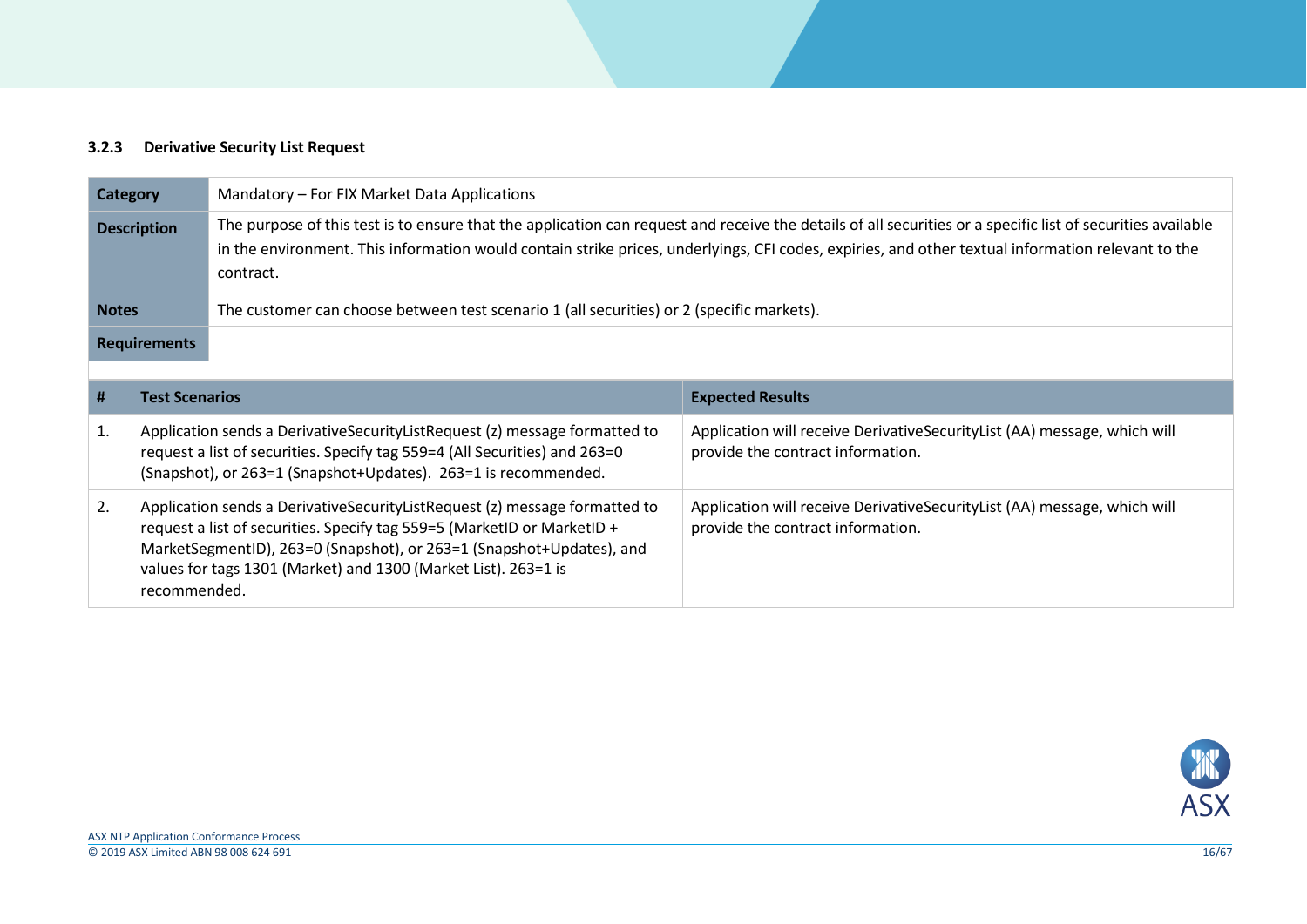#### **3.2.4 Trading Session Status Request**

|                                                                                                                                                                                      | Mandatory - For FIX Market Data Applications*<br>Category                               |                                                                                                                                                   |                                                                                                       |
|--------------------------------------------------------------------------------------------------------------------------------------------------------------------------------------|-----------------------------------------------------------------------------------------|---------------------------------------------------------------------------------------------------------------------------------------------------|-------------------------------------------------------------------------------------------------------|
| The purpose of this test is to ensure that the application can monitor the current session status for the markets, which it is intending to subscribe<br><b>Description</b>          |                                                                                         |                                                                                                                                                   |                                                                                                       |
|                                                                                                                                                                                      | to. This dictates the valid list of actions an application can perform in that session. |                                                                                                                                                   |                                                                                                       |
| Applications will need to complete all three test scenarios.                                                                                                                         |                                                                                         |                                                                                                                                                   |                                                                                                       |
| Sending a Trading Session Status request will either provide a snapshot or subscription to receive Session Status updates. It can also be used to<br>unsubscribe from these updates. |                                                                                         |                                                                                                                                                   |                                                                                                       |
| *Please note either Test Scenario 1 or 2 is mandatory to be performed as part of this validation. Test Scenario 3 is optional.                                                       |                                                                                         |                                                                                                                                                   |                                                                                                       |
| <b>Notes</b>                                                                                                                                                                         |                                                                                         | The application may receive a Security Status (f) message in the event of a non-scheduled trading event                                           |                                                                                                       |
|                                                                                                                                                                                      | <b>Requirements</b>                                                                     |                                                                                                                                                   |                                                                                                       |
|                                                                                                                                                                                      |                                                                                         |                                                                                                                                                   |                                                                                                       |
| #                                                                                                                                                                                    | <b>Test Scenarios</b>                                                                   |                                                                                                                                                   | <b>Expected Results</b>                                                                               |
| 1.                                                                                                                                                                                   |                                                                                         | Application sends a Trading Session Status Request (g) message defining the<br>Market and/or Segment of interest and subscription type = Snapshot | The application should then receive a Trading Session Status (h) message<br>which will be a Snapshot. |



The application should receive a TradingSessionStatus (h) message, which

The application will **not** receive a TradingSessionStatus (h) message.

will be a Snapshot then Updates as the status changes.

Updates will stop.

request.

<span id="page-16-0"></span>2. Application sends a TradingSessionStatusRequest (g) message defining the

3. Application sends a TradingSessionStatusRequest (g) message defining the

Market and/or Segment of interest and subscription type = Snapshot + Updates.

Market and/or Segment of interest and subscription type = Disable previous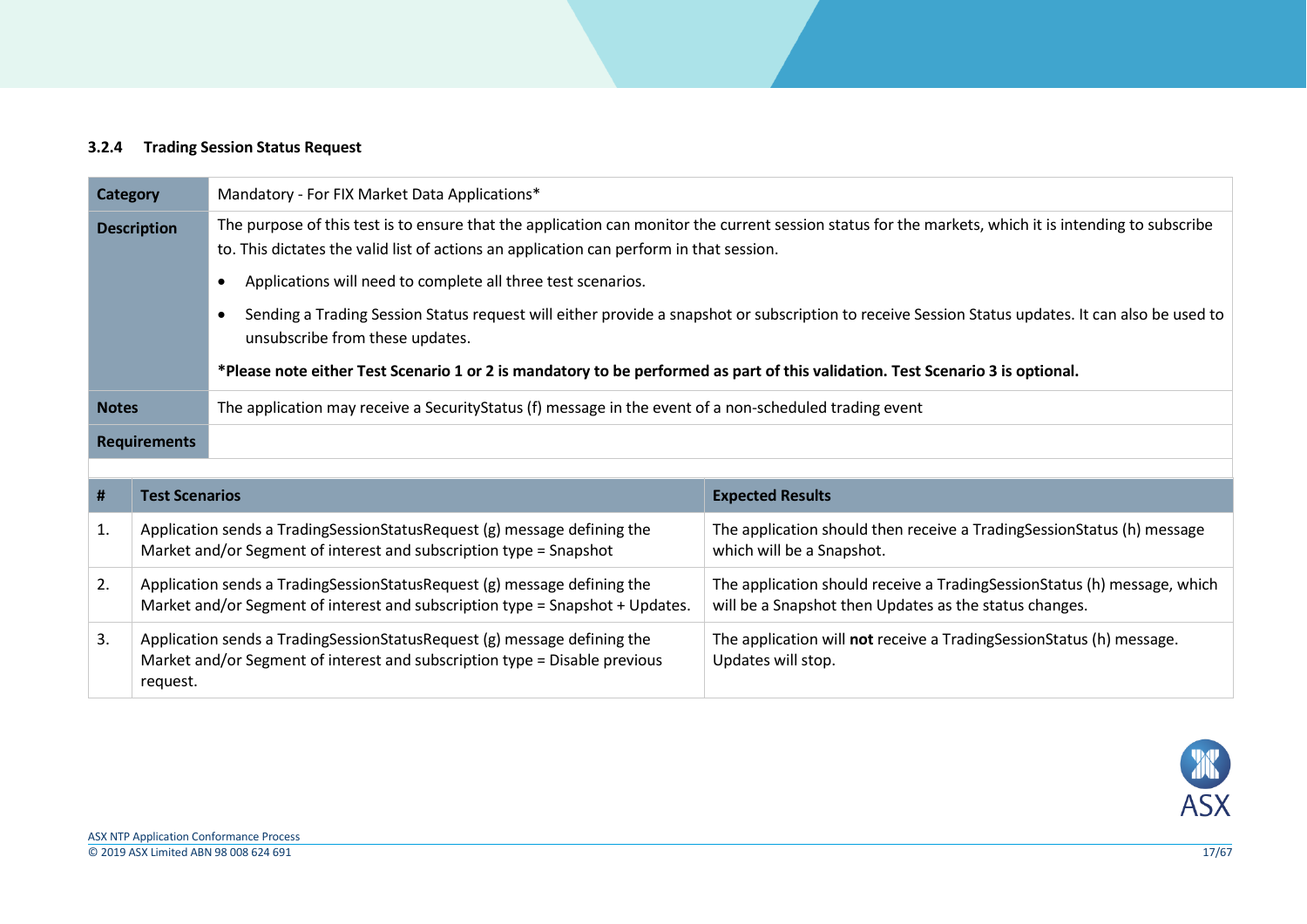# **3.2.5 Market Data Request Snapshot Full Refresh**

<span id="page-17-0"></span>

| <b>Category</b>    |                                                                                                                                    | Optional – For FIX Market Data applications only.                                                               |                                                                                                                                                          |  |
|--------------------|------------------------------------------------------------------------------------------------------------------------------------|-----------------------------------------------------------------------------------------------------------------|----------------------------------------------------------------------------------------------------------------------------------------------------------|--|
| <b>Description</b> |                                                                                                                                    | imbalances, quotes, open, high, low, close, prior settlement, settlement, total traded volume, and VOI changes. | The purpose of this test is to ensure that the application can send in a Market Data Request to receive information related to equilibrium prices,       |  |
|                    |                                                                                                                                    | This test will provide a one-off snapshot of the market.                                                        |                                                                                                                                                          |  |
| <b>Notes</b>       |                                                                                                                                    |                                                                                                                 |                                                                                                                                                          |  |
|                    | <b>Requirements</b>                                                                                                                |                                                                                                                 |                                                                                                                                                          |  |
|                    |                                                                                                                                    |                                                                                                                 |                                                                                                                                                          |  |
| #                  | <b>Test Scenarios</b>                                                                                                              |                                                                                                                 | <b>Expected Results</b>                                                                                                                                  |  |
| 1.                 | The application will send a MarketDataRequest (V) message with<br>SubscriptionRequestType=Snapshot (263 = 0) and MDUpdateType=Full |                                                                                                                 | The application should receive a MarketDataSnapshotFullRefresh (W). The<br>snapshot will include active orders (bid and offer) to a set market depth and |  |
|                    | Refresh (265 = 0) to give a one-off complete snapshot of the book and its<br>related statistics.                                   |                                                                                                                 | the market data values requested in the MDEntryType (269) values.                                                                                        |  |
|                    | Include at least three MDEntryType (269) values, including Bid and Offer.                                                          |                                                                                                                 | No trades are returned in this Snapshot message.                                                                                                         |  |

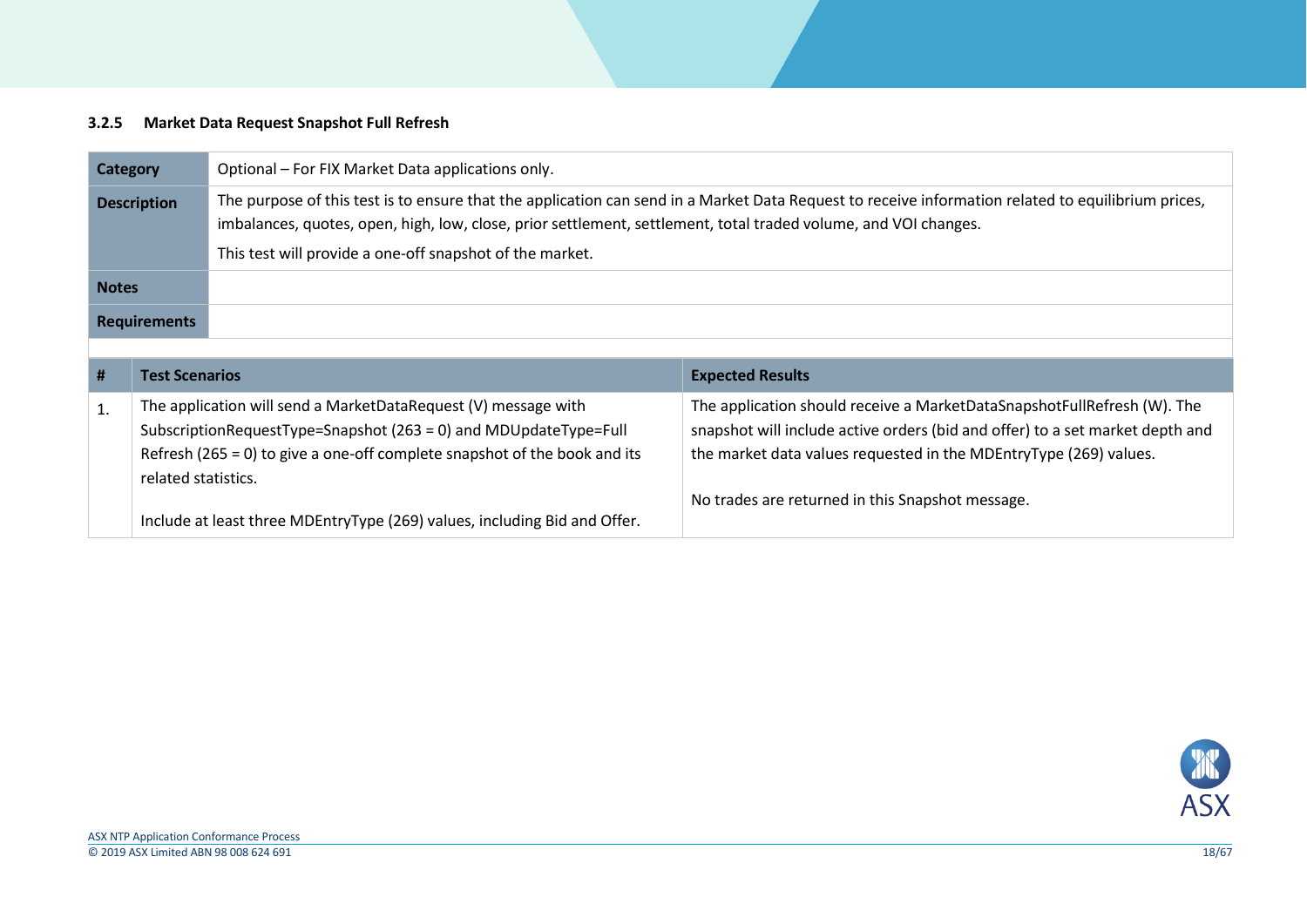#### **3.2.6 Market Data Request – Incremental Refresh**

<span id="page-18-0"></span>

|                     | Optional – For FIX Market Data applications only.<br><b>Category</b>                                                                                                                      |  |                                                                                                                          |                                                                                                                                                                                               |  |
|---------------------|-------------------------------------------------------------------------------------------------------------------------------------------------------------------------------------------|--|--------------------------------------------------------------------------------------------------------------------------|-----------------------------------------------------------------------------------------------------------------------------------------------------------------------------------------------|--|
|                     | <b>Description</b><br>The purpose of this test is to ensure that the application can send a Market Data Request that will provide an incremental refresh of the<br>market.                |  |                                                                                                                          |                                                                                                                                                                                               |  |
|                     | This test will provide a one-off snapshot of the market and incremental updates of any combination of new, changed, or deleted Market Data<br>Entries for any combination of instruments. |  |                                                                                                                          |                                                                                                                                                                                               |  |
|                     |                                                                                                                                                                                           |  | This Market Data Request message must be sent with MDUpdateType=Incremental Refresh (265 = 1).                           |                                                                                                                                                                                               |  |
| <b>Notes</b>        |                                                                                                                                                                                           |  |                                                                                                                          |                                                                                                                                                                                               |  |
| <b>Requirements</b> |                                                                                                                                                                                           |  |                                                                                                                          |                                                                                                                                                                                               |  |
|                     |                                                                                                                                                                                           |  |                                                                                                                          |                                                                                                                                                                                               |  |
| #                   | <b>Test Scenarios</b>                                                                                                                                                                     |  |                                                                                                                          | <b>Expected Results</b>                                                                                                                                                                       |  |
| 1.                  |                                                                                                                                                                                           |  | The application will send a MarketDataRequest (V) message with<br>MDUpdateType=Incremental Refresh (265 = 1) to receive. | Participant receives a MarketDataIncrementalRefresh (X), where<br>MDUpdateType=Incremental Refresh ( $265 = 1$ ) contains the parameters<br>requested from the MarketDataRequest (V) message. |  |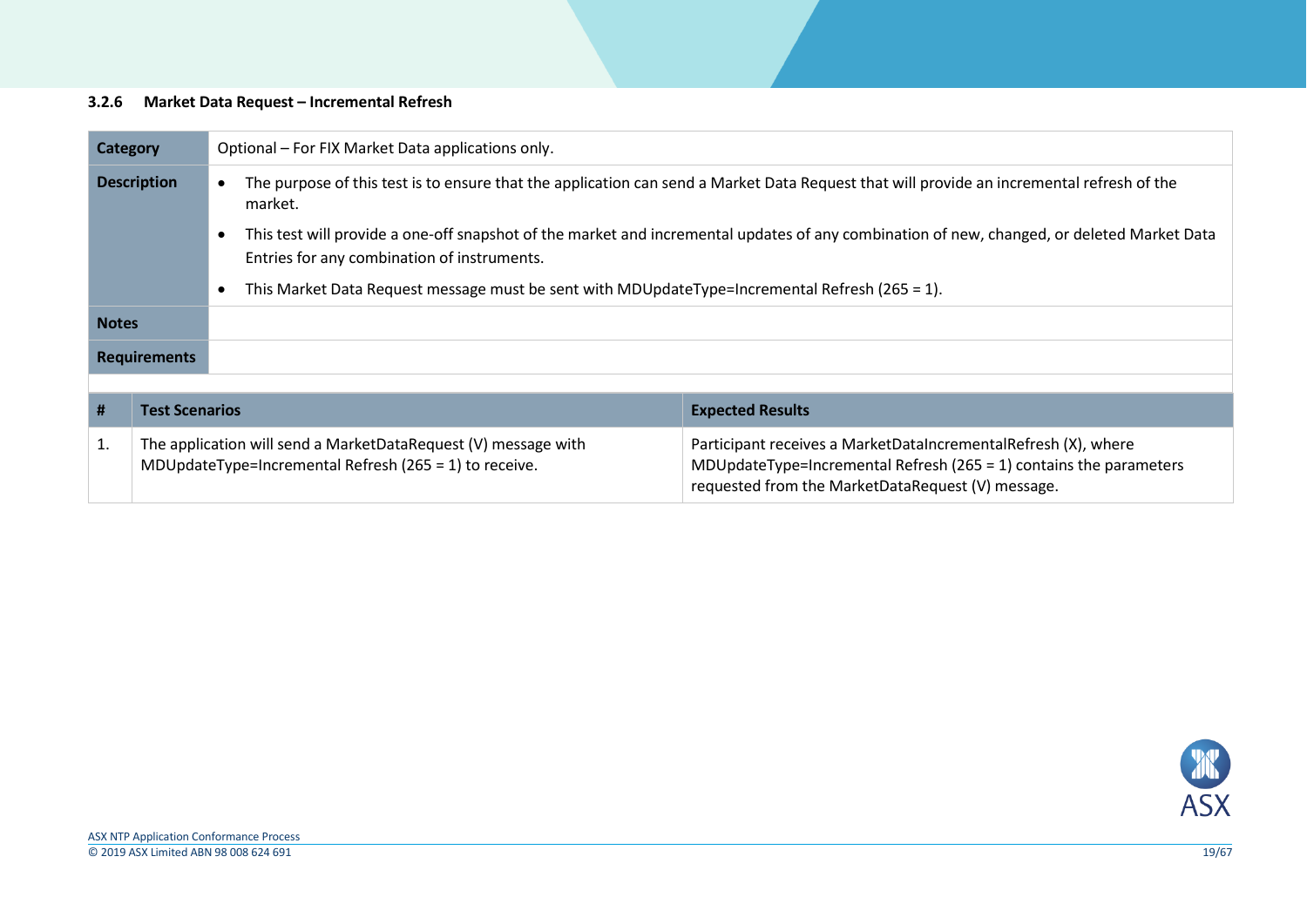#### **3.2.7 Trade Capture Report Request**

| Category            | Optional - For FIX Drop Copy applications                                                                                                                                                                            |
|---------------------|----------------------------------------------------------------------------------------------------------------------------------------------------------------------------------------------------------------------|
| <b>Description</b>  | The purpose of this test is to ensure that Drop Copy applications can send through a request to receive all trade information for a specified trading<br>day or for a specific contract for a specified trading day. |
| <b>Notes</b>        | If there is no trade information available from the specified day, a TradeCaptureReportRequestAck (AQ) message will be returned.                                                                                     |
| <b>Requirements</b> | The test participant will need to ensure that at least one order was executed in the specified trading day on the contract being used for this test.                                                                 |

<span id="page-19-0"></span>

| #  | <b>Test Scenarios</b>                                                                                                                                                                                            | <b>Expected Results</b>                                                                                                                                           |
|----|------------------------------------------------------------------------------------------------------------------------------------------------------------------------------------------------------------------|-------------------------------------------------------------------------------------------------------------------------------------------------------------------|
|    | The application sends a TradeCaptureReportRequest (AD) message for a<br>specific trading day requesting all trades TradeRequestType = All Trades<br>$(569=0).$                                                   | A TradeCaptureReport (AE) message will be returned, which will contain<br>information about all trade fills for the specified trading day.                        |
| 2. | The application sends a TradeCaptureReportRequest (AD) message for a<br>specific contract symbol, Symbol = APH7 (e.g., 55=APH7) and trading day<br>requesting all trades, TradeRequestType = All Trades (569=0). | A TradeCaptureReport (AE) message will be returned, which will contain<br>information about all trade fills for the specified contract symbol and trading<br>day. |

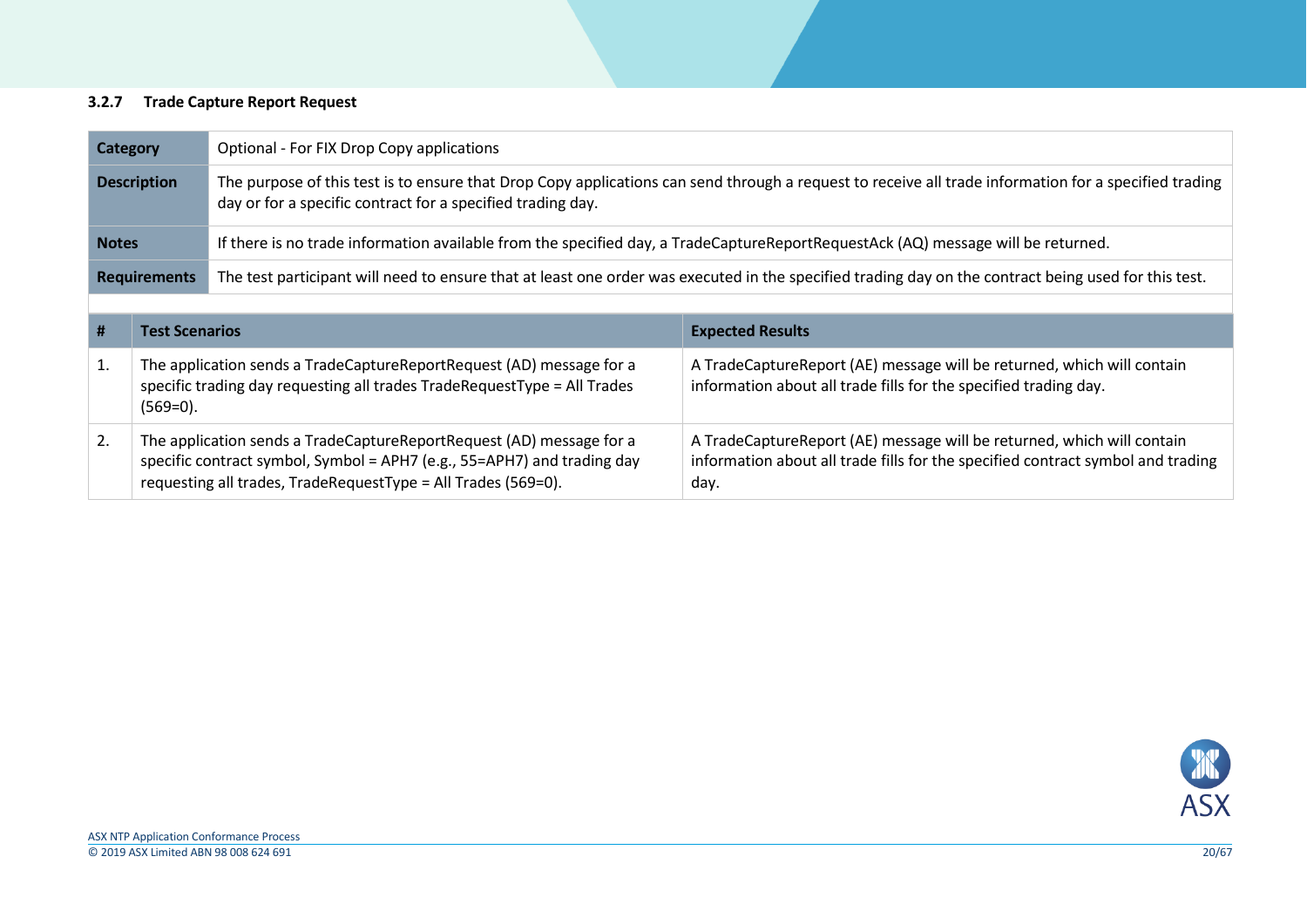## 3.3 Order Types

## **3.3.1 Available Order Type Order Entry**

<span id="page-20-1"></span><span id="page-20-0"></span>

| Mandatory if Market to Limit Orders are supported by FIX Order Entry applications<br>Category |                                                                                           |                                                                                                                                                                                                                                                                                               |                                                                                                                                    |  |
|-----------------------------------------------------------------------------------------------|-------------------------------------------------------------------------------------------|-----------------------------------------------------------------------------------------------------------------------------------------------------------------------------------------------------------------------------------------------------------------------------------------------|------------------------------------------------------------------------------------------------------------------------------------|--|
| <b>Description</b>                                                                            |                                                                                           | The purpose of this test is to ensure that the application can place either available order types, Limit and Market to Limit.<br>Customers who have opted out of Market to Limit order type can omit this test; it is assumed that Limit orders will be used for the entirety of the<br>test. |                                                                                                                                    |  |
| <b>Notes</b>                                                                                  |                                                                                           |                                                                                                                                                                                                                                                                                               |                                                                                                                                    |  |
| <b>Requirements</b>                                                                           |                                                                                           | FIX tags Partyld (448) where PartyRole (452) = 24 - Customer Account and FIX tag Account (1) are sent to the Clearing system for STP usage and<br>should be sent on all NewOrderSingle(D) & OrderCancelReplaceRequest(G) messages as part of the conformance test.                            |                                                                                                                                    |  |
|                                                                                               |                                                                                           |                                                                                                                                                                                                                                                                                               |                                                                                                                                    |  |
| #                                                                                             | <b>Test Scenarios</b>                                                                     |                                                                                                                                                                                                                                                                                               | <b>Expected Results</b>                                                                                                            |  |
| 1.                                                                                            | The application will need to send a NewOrderSingle (D) message with order<br>type: Limit. |                                                                                                                                                                                                                                                                                               | Participants send an OrdType=Limit $(40 = 2)$ and the order is acknowledged<br>and entered in the market.                          |  |
| 2.                                                                                            |                                                                                           | The application will need to send a NewOrderSingle (D) message with order<br>type: Market To Limit (MTL)                                                                                                                                                                                      | Participants send an OrdType=Market with left over as limit $(40 = K)$ and the<br>order is acknowledged and entered in the market. |  |

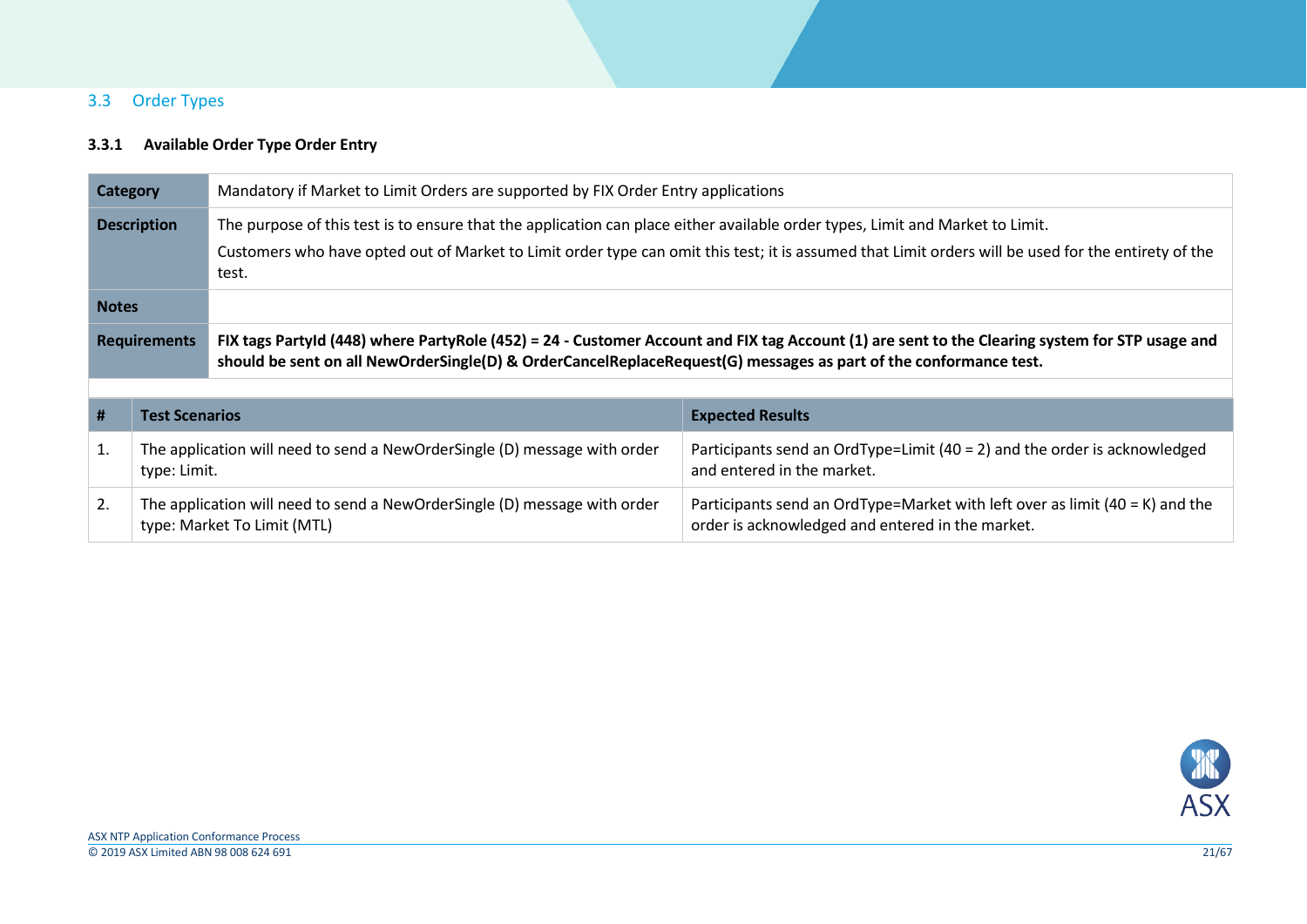## 3.4 Futures Order Management

## <span id="page-21-2"></span>**3.4.1 Futures Order Entry**

<span id="page-21-1"></span><span id="page-21-0"></span>

| Mandatory – For FIX Order Entry applications<br>Category |                       |                                                                                                                                                                                                                                                                                                                                                                                                                                |                         |
|----------------------------------------------------------|-----------------------|--------------------------------------------------------------------------------------------------------------------------------------------------------------------------------------------------------------------------------------------------------------------------------------------------------------------------------------------------------------------------------------------------------------------------------|-------------------------|
| <b>Description</b>                                       |                       | The purpose of this test is to ensure that the application can successfully place a new order with a unique ClOrdID (11) in a future contract and<br>receive a valid Execution Report from the exchange.<br>For the purpose of this test the participant can pick either order type, and choose any outright future.                                                                                                           |                         |
| <b>Notes</b>                                             |                       | Participant must have knowledge about Order type behaviours and limitations.                                                                                                                                                                                                                                                                                                                                                   |                         |
| <b>Requirements</b>                                      |                       | Customer is required to use a specific order book, using either the contract name (IRZ4) in Symbol (55) or order book id (147027) in SecurityID<br>(48).<br>FIX tags Partyld (448) where PartyRole (452) = 24 - Customer Account and FIX tag Account (1) are sent to the Clearing system for STP usage and<br>should be sent on all NewOrderSingle(D) & OrderCancelReplaceRequest(G) messages as part of the conformance test. |                         |
|                                                          |                       |                                                                                                                                                                                                                                                                                                                                                                                                                                |                         |
|                                                          |                       |                                                                                                                                                                                                                                                                                                                                                                                                                                |                         |
| #                                                        | <b>Test Scenarios</b> |                                                                                                                                                                                                                                                                                                                                                                                                                                | <b>Expected Results</b> |

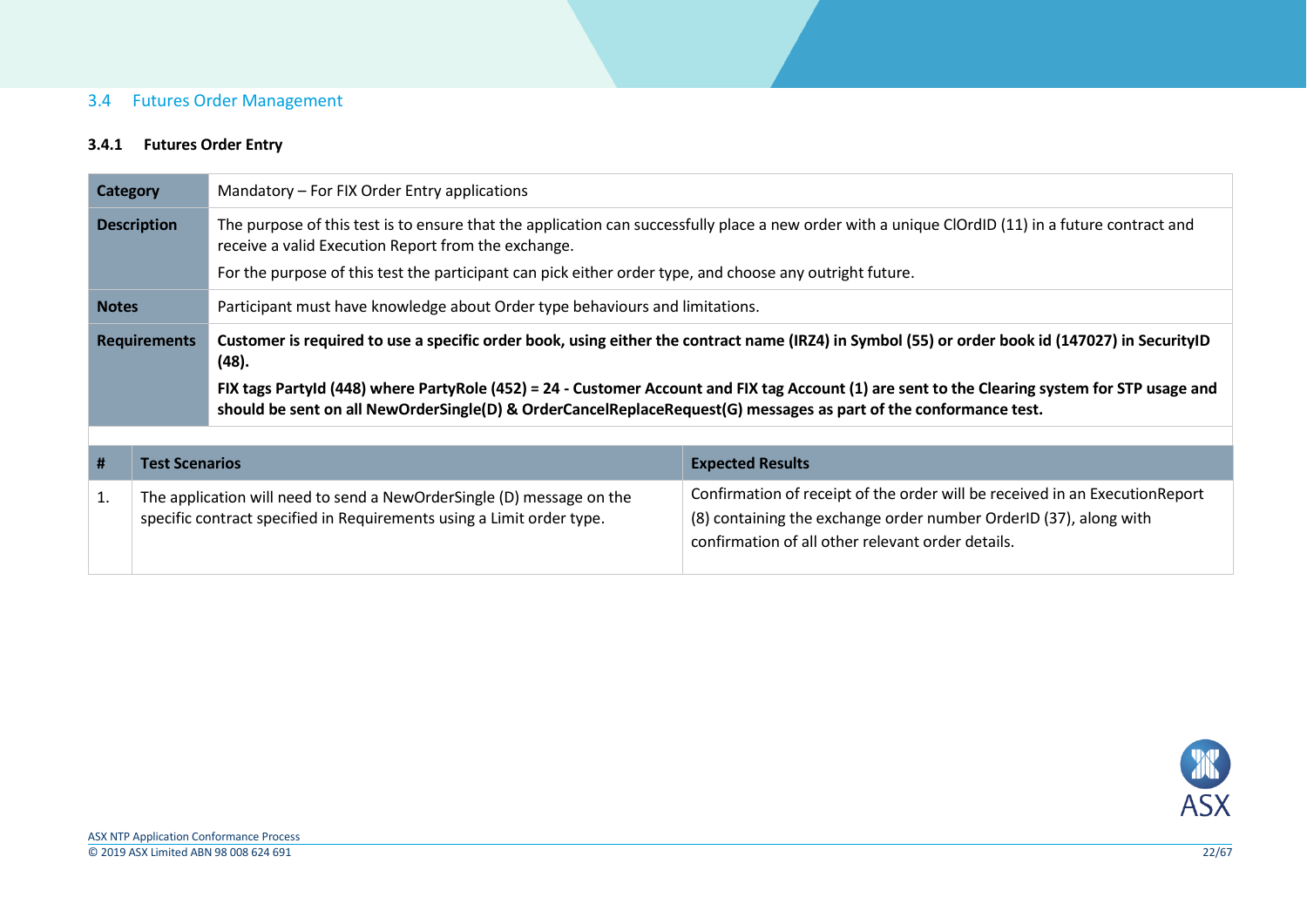#### **3.4.2 Futures Order Modification**

<span id="page-22-0"></span>

| <b>Category</b>     |                       | Mandatory – For FIX Order Entry applications*                                                                                                                                                                                                                                                                                                                                                                                                                |                                                                                                                                                |
|---------------------|-----------------------|--------------------------------------------------------------------------------------------------------------------------------------------------------------------------------------------------------------------------------------------------------------------------------------------------------------------------------------------------------------------------------------------------------------------------------------------------------------|------------------------------------------------------------------------------------------------------------------------------------------------|
| <b>Description</b>  |                       | referencing the OrderID (37) in the previously used future contract, and receive a valid Execution Report from the exchange.                                                                                                                                                                                                                                                                                                                                 | The purpose of this test is to ensure that the application can successfully modify the previously placed order with a new unique ClOrdID (11), |
|                     |                       | For the purpose of this test, the participant may modify either the Price (44) or OrderQty (38) used in the previous order.                                                                                                                                                                                                                                                                                                                                  |                                                                                                                                                |
| <b>Notes</b>        |                       |                                                                                                                                                                                                                                                                                                                                                                                                                                                              |                                                                                                                                                |
| <b>Requirements</b> |                       | Customer is required to use a specific order book using either the contract name (IRZ4) in Symbol (55) or order book id (147027) in SecurityID<br>(48). To complete this test scenario, an order will need to have been placed in the market by the FIX user who is connected for the Conformance<br>test.<br>FIX tags PartyId (448) where PartyRole (452) = 24 - Customer Account and FIX tag Account (1) are sent to the Clearing system for STP usage and |                                                                                                                                                |
|                     |                       | should be sent on all NewOrderSingle(D) & OrderCancelReplaceRequest(G) messages as part of the conformance test.                                                                                                                                                                                                                                                                                                                                             |                                                                                                                                                |
| #                   | <b>Test Scenarios</b> |                                                                                                                                                                                                                                                                                                                                                                                                                                                              | <b>Expected Results</b>                                                                                                                        |
| 1.<br>quantity.     |                       | The application will need to send an OrderCancelReplaceRequest (G)<br>message on the previously entered Limit order, modifying either the price or                                                                                                                                                                                                                                                                                                           | An Execution Report (8) will be received containing the new values for<br>OrderQty (38) or Price (44).                                         |

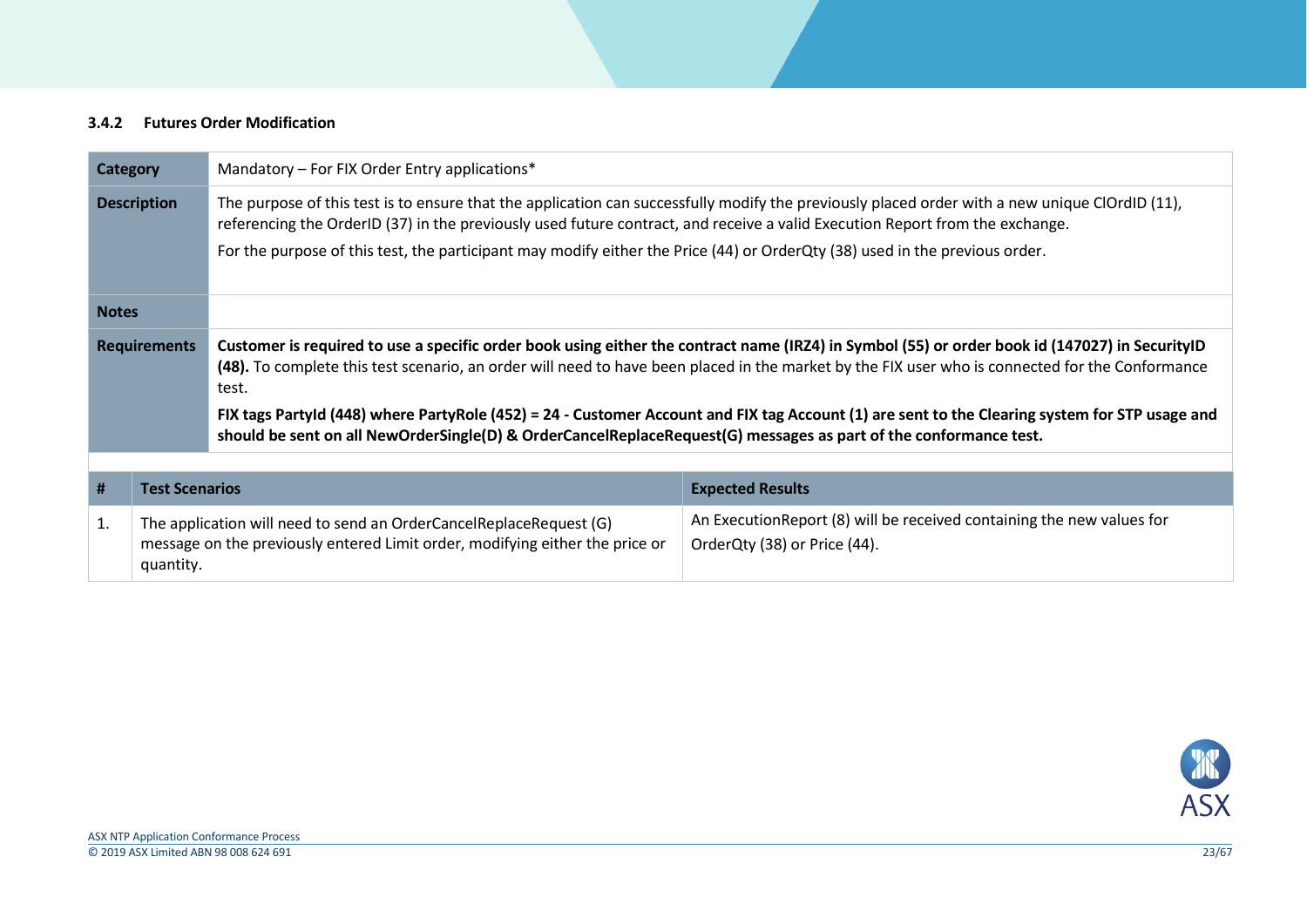#### **3.4.3 Futures Order Cancellation**

<span id="page-23-0"></span>

| <b>Category</b>                                                                                                                                                                                                                                                                                               |                       | Mandatory – For FIX Order Entry applications                                                                                                                                                                                  |                                                                                                                                                                                                                   |  |
|---------------------------------------------------------------------------------------------------------------------------------------------------------------------------------------------------------------------------------------------------------------------------------------------------------------|-----------------------|-------------------------------------------------------------------------------------------------------------------------------------------------------------------------------------------------------------------------------|-------------------------------------------------------------------------------------------------------------------------------------------------------------------------------------------------------------------|--|
| The purpose of this test is to ensure that the application can successfully cancel the previously placed order, referencing the OrderID (37) in the<br><b>Description</b><br>previously used future contract, and receive a valid Execution Report from the exchange confirming that the order was cancelled. |                       |                                                                                                                                                                                                                               |                                                                                                                                                                                                                   |  |
|                                                                                                                                                                                                                                                                                                               |                       | A cancel request must assign a new unique transaction id in the ClOrdID (11) field. If rejected/accepted, the ClOrdID (11) of the cancel request will<br>be sent in the ClOrdID (11) field of the resulting Execution Report. |                                                                                                                                                                                                                   |  |
| <b>Notes</b>                                                                                                                                                                                                                                                                                                  |                       |                                                                                                                                                                                                                               |                                                                                                                                                                                                                   |  |
|                                                                                                                                                                                                                                                                                                               | <b>Requirements</b>   | Customer is required to use a specific order book, using either the contract name (IRZ4) in Symbol (55) or order book id (147027) in SecurityID<br>(48).                                                                      |                                                                                                                                                                                                                   |  |
|                                                                                                                                                                                                                                                                                                               |                       | To complete this test scenario, an order will need to have been placed in the market by the FIX user who is connected for the Conformance test.                                                                               |                                                                                                                                                                                                                   |  |
|                                                                                                                                                                                                                                                                                                               |                       |                                                                                                                                                                                                                               |                                                                                                                                                                                                                   |  |
| #                                                                                                                                                                                                                                                                                                             | <b>Test Scenarios</b> |                                                                                                                                                                                                                               | <b>Expected Results</b>                                                                                                                                                                                           |  |
| 1.                                                                                                                                                                                                                                                                                                            |                       | The application will need to send an OrderCancelRequest (F) message on the<br>previously entered/ modified order, which results in the order being<br>cancelled and removed from the market.                                  | An Execution Report (8) will be received, where ClOrdID (11) will have the<br>new value sent in the OrderCancelRequest (F) message, and OrigClOrdID (41)<br>will be populated by the original ClOrdID (11) value. |  |

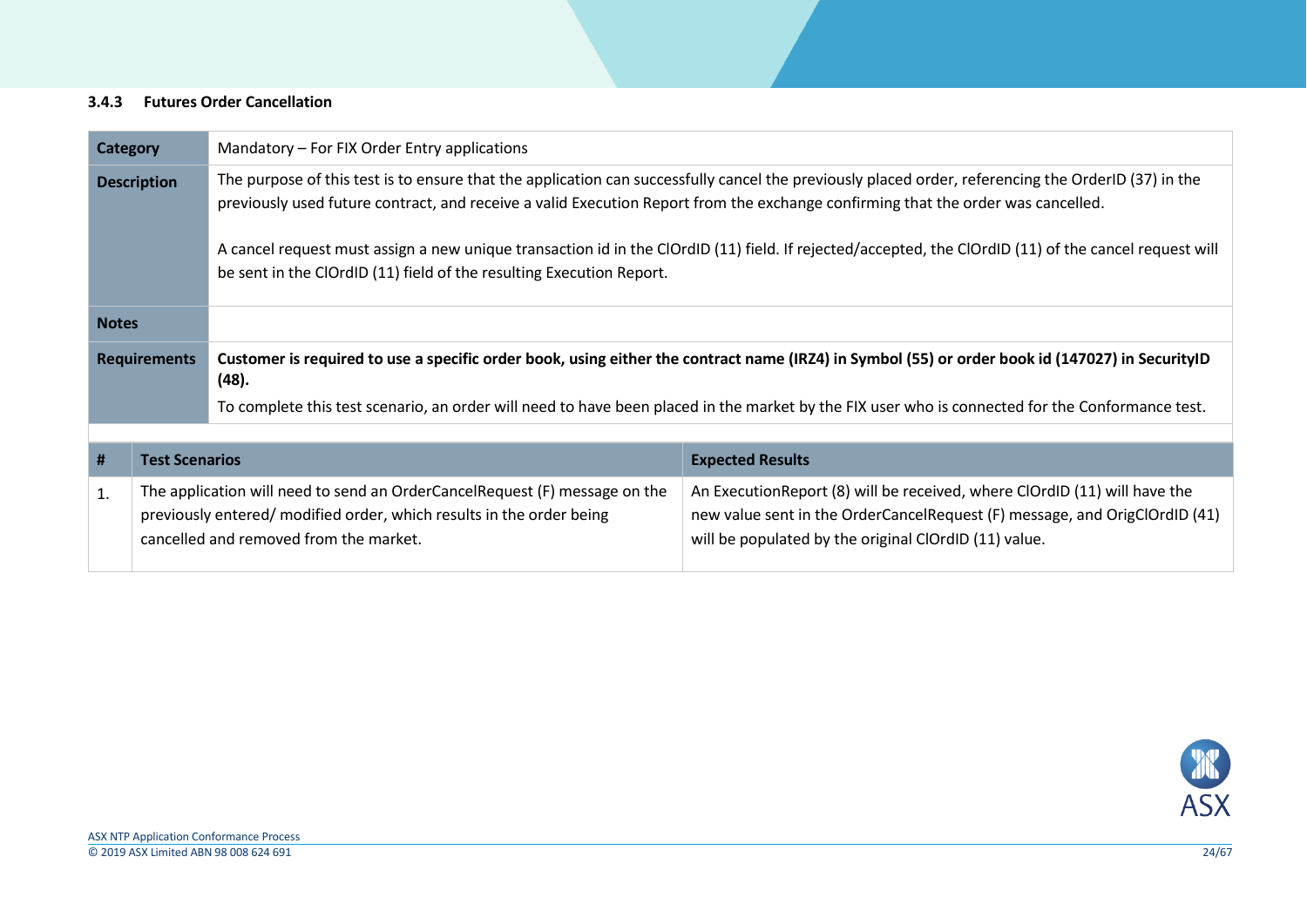## 3.5 Option Order Management

## **3.5.1 Options Order Entry**

<span id="page-24-1"></span><span id="page-24-0"></span>

|                     | Mandatory – For FIX Order Entry applications<br>Category |                                                                                                                                                                                                                                                                                                                                                                                                                                        |                         |
|---------------------|----------------------------------------------------------|----------------------------------------------------------------------------------------------------------------------------------------------------------------------------------------------------------------------------------------------------------------------------------------------------------------------------------------------------------------------------------------------------------------------------------------|-------------------------|
| <b>Description</b>  |                                                          | The purpose of this test is to ensure that the application can successfully place a new order with a unique ClOrdID (11) in an option contract and<br>receive a valid Execution Report from the exchange.<br>For the purpose of this test, the participant can pick either order type, and choose any outright option.                                                                                                                 |                         |
| <b>Notes</b>        |                                                          | Participants must have knowledge of Order type behaviours and limitations.                                                                                                                                                                                                                                                                                                                                                             |                         |
| <b>Requirements</b> |                                                          | Customer is required to use a specific order book, using either the contract name (IRZ00100625C) in Symbol (55) or order book id (141647) in<br>SecurityID (48).<br>FIX tags Partyld (448) where PartyRole (452) = 24 - Customer Account and FIX tag Account (1) are sent to the Clearing system for STP usage and<br>should be sent on all NewOrderSingle(D) & OrderCancelReplaceRequest(G) messages as part of the conformance test. |                         |
|                     |                                                          |                                                                                                                                                                                                                                                                                                                                                                                                                                        |                         |
|                     |                                                          |                                                                                                                                                                                                                                                                                                                                                                                                                                        |                         |
| #                   | <b>Test Scenarios</b>                                    |                                                                                                                                                                                                                                                                                                                                                                                                                                        | <b>Expected Results</b> |

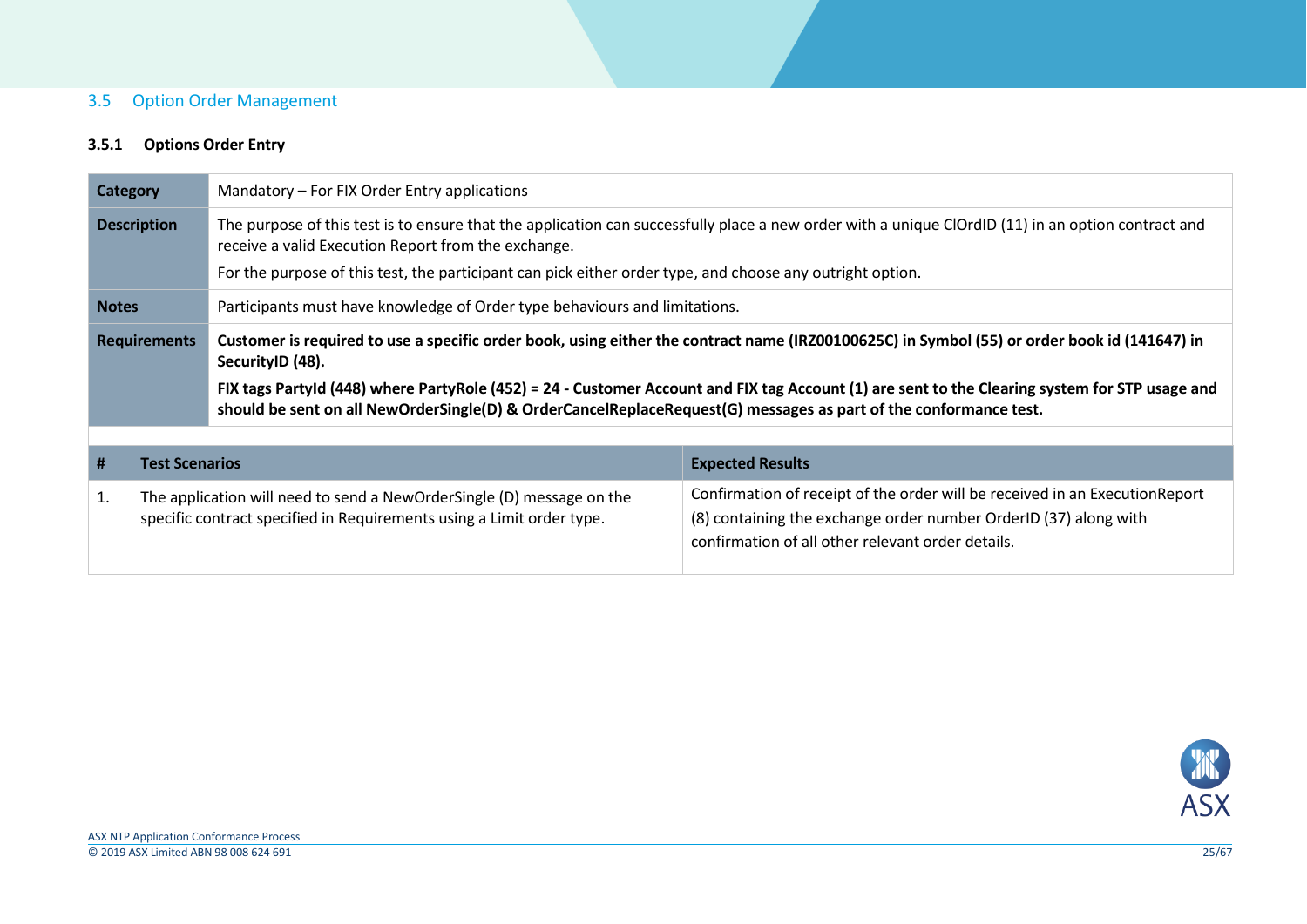#### **3.5.2 Options Order Modification**

<span id="page-25-0"></span>

| <b>Category</b><br>Mandatory – For FIX Order Entry applications                                                                                                 |                       |                                                                                                                                                                                                                                                                                 |                                                                                                                                             |  |
|-----------------------------------------------------------------------------------------------------------------------------------------------------------------|-----------------------|---------------------------------------------------------------------------------------------------------------------------------------------------------------------------------------------------------------------------------------------------------------------------------|---------------------------------------------------------------------------------------------------------------------------------------------|--|
| <b>Description</b>                                                                                                                                              |                       | The purpose of this test is to ensure that the application can successfully modify the previously placed order with a new unique ClOrdID (11),<br>referencing the OrderID (37) in the previously used options contract, and receive a valid Execution Report from the exchange. |                                                                                                                                             |  |
|                                                                                                                                                                 |                       | For the purpose of this test, the participant may modify either the Price (44) or OrderQty (38) used in the previous order.                                                                                                                                                     |                                                                                                                                             |  |
| <b>Notes</b>                                                                                                                                                    |                       |                                                                                                                                                                                                                                                                                 |                                                                                                                                             |  |
| <b>Requirements</b>                                                                                                                                             |                       | SecurityID (48).                                                                                                                                                                                                                                                                | Customer is required to use a specific order book using either the contract name (IRZ00100625C) in Symbol (55) or order book id (141647) in |  |
|                                                                                                                                                                 |                       | To complete this test scenario, an order will need to have been placed in the market by the FIX user that is connected for the Conformance test.                                                                                                                                |                                                                                                                                             |  |
|                                                                                                                                                                 |                       | FIX tags Partyld (448) where PartyRole (452) = 24 - Customer Account and FIX tag Account (1) are sent to the Clearing system for STP usage and<br>should be sent on all NewOrderSingle(D) & OrderCancelReplaceRequest(G) messages as part of the conformance test.              |                                                                                                                                             |  |
|                                                                                                                                                                 |                       |                                                                                                                                                                                                                                                                                 |                                                                                                                                             |  |
| #                                                                                                                                                               | <b>Test Scenarios</b> |                                                                                                                                                                                                                                                                                 | <b>Expected Results</b>                                                                                                                     |  |
| The application will need to send an OrderCancelReplaceRequest (G)<br>1.<br>message on the previously entered order, modifying either the price or<br>quantity. |                       |                                                                                                                                                                                                                                                                                 | An Execution Report (8) will be received containing the new values for<br>OrderQty (38) or Price (44).                                      |  |

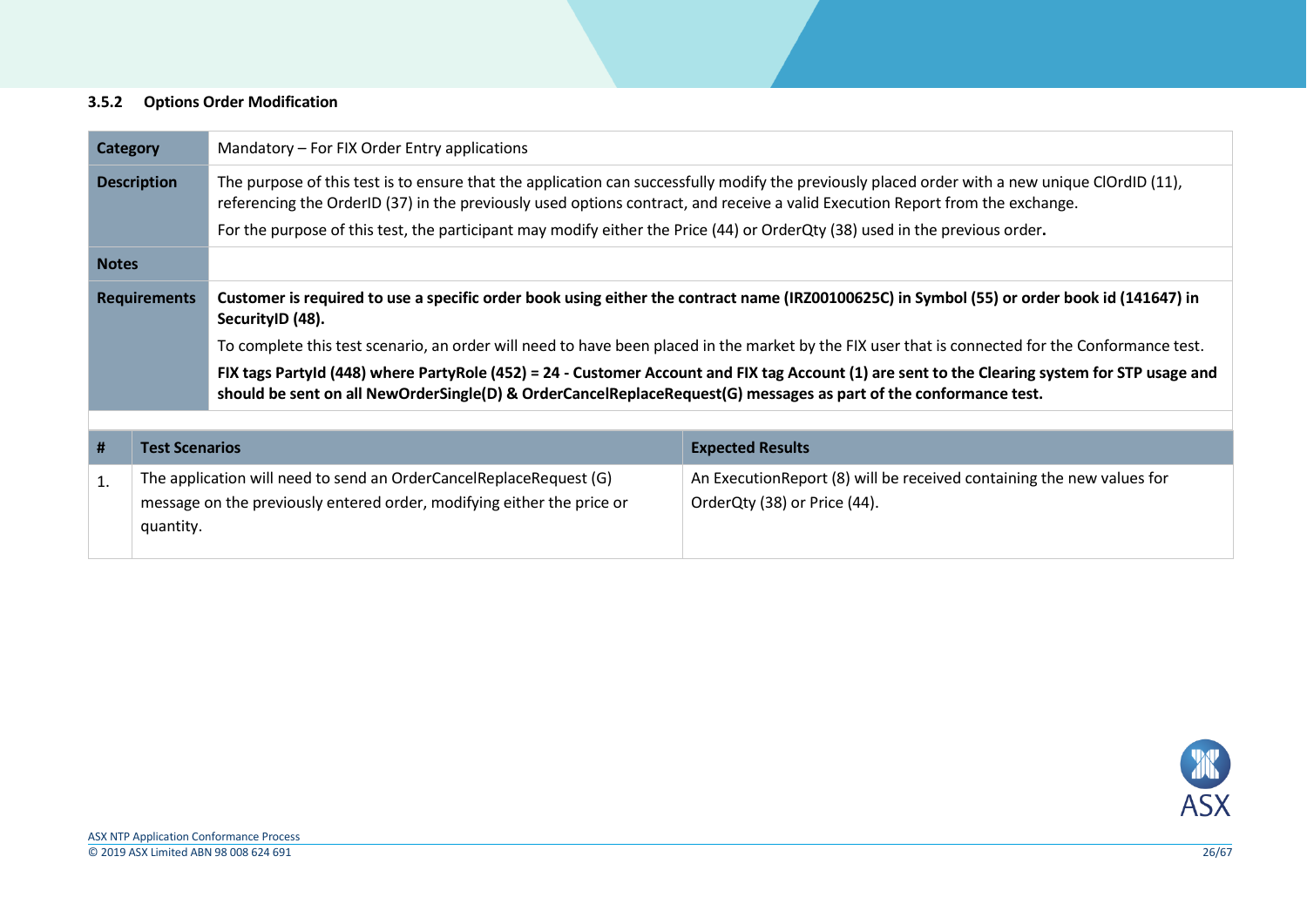#### **3.5.3 Option Order Cancellation**

<span id="page-26-0"></span>

| Category                                                                                                                                                                                                                                                                                                                                                                                                                                                                                                                      |                                                                                                                                                                                              | Mandatory – For FIX Order Entry applications                                                                                                                                                 |                                                                                                                                                                                            |  |
|-------------------------------------------------------------------------------------------------------------------------------------------------------------------------------------------------------------------------------------------------------------------------------------------------------------------------------------------------------------------------------------------------------------------------------------------------------------------------------------------------------------------------------|----------------------------------------------------------------------------------------------------------------------------------------------------------------------------------------------|----------------------------------------------------------------------------------------------------------------------------------------------------------------------------------------------|--------------------------------------------------------------------------------------------------------------------------------------------------------------------------------------------|--|
| The purpose of this test is to ensure that the application can cancel the previously placed order, referencing the OrderID (37) in the previously<br><b>Description</b><br>used options contract, and receive a valid Execution Report from the exchange confirming the order was cancelled.<br>A cancel request must assign a new unique transaction id in the ClOrdID (11) field. If rejected/accepted, the ClOrdID (11) of the cancel request will<br>be sent in the ClOrdID (11) field of the resulting Execution Report. |                                                                                                                                                                                              |                                                                                                                                                                                              |                                                                                                                                                                                            |  |
| <b>Notes</b>                                                                                                                                                                                                                                                                                                                                                                                                                                                                                                                  |                                                                                                                                                                                              | To maintain data integrity between the application and the exchange, the application should wait for the cancellation execution report(s) prior to<br>removing orders from their trade book. |                                                                                                                                                                                            |  |
|                                                                                                                                                                                                                                                                                                                                                                                                                                                                                                                               |                                                                                                                                                                                              | *Please note order modification to OrderQty (38) = 0 is not an acceptable method for order cancellation.                                                                                     |                                                                                                                                                                                            |  |
|                                                                                                                                                                                                                                                                                                                                                                                                                                                                                                                               | <b>Requirements</b>                                                                                                                                                                          | Customer is required to use a specific order book using either the contract name (IRZ00100625C) in Symbol (55) or order book id (141647) in<br>SecurityID (48).                              |                                                                                                                                                                                            |  |
|                                                                                                                                                                                                                                                                                                                                                                                                                                                                                                                               |                                                                                                                                                                                              | To complete this test scenario, an order will need to have been placed in the market by the FIX user that is connected for the Conformance test.                                             |                                                                                                                                                                                            |  |
|                                                                                                                                                                                                                                                                                                                                                                                                                                                                                                                               |                                                                                                                                                                                              |                                                                                                                                                                                              |                                                                                                                                                                                            |  |
| #                                                                                                                                                                                                                                                                                                                                                                                                                                                                                                                             | <b>Test Scenarios</b>                                                                                                                                                                        |                                                                                                                                                                                              | <b>Expected Results</b>                                                                                                                                                                    |  |
| 1.                                                                                                                                                                                                                                                                                                                                                                                                                                                                                                                            | The application will need to send an OrderCancelRequest (F) message on the<br>previously entered/ modified order, which results in the order being<br>cancelled and removed from the market. |                                                                                                                                                                                              | An Execution Report (8) will be received, where ClOrdID (11) will have the<br>new value sent in (F) message, and OrigClOrdID (41) will be populated by the<br>original ClOrdID (11) value. |  |

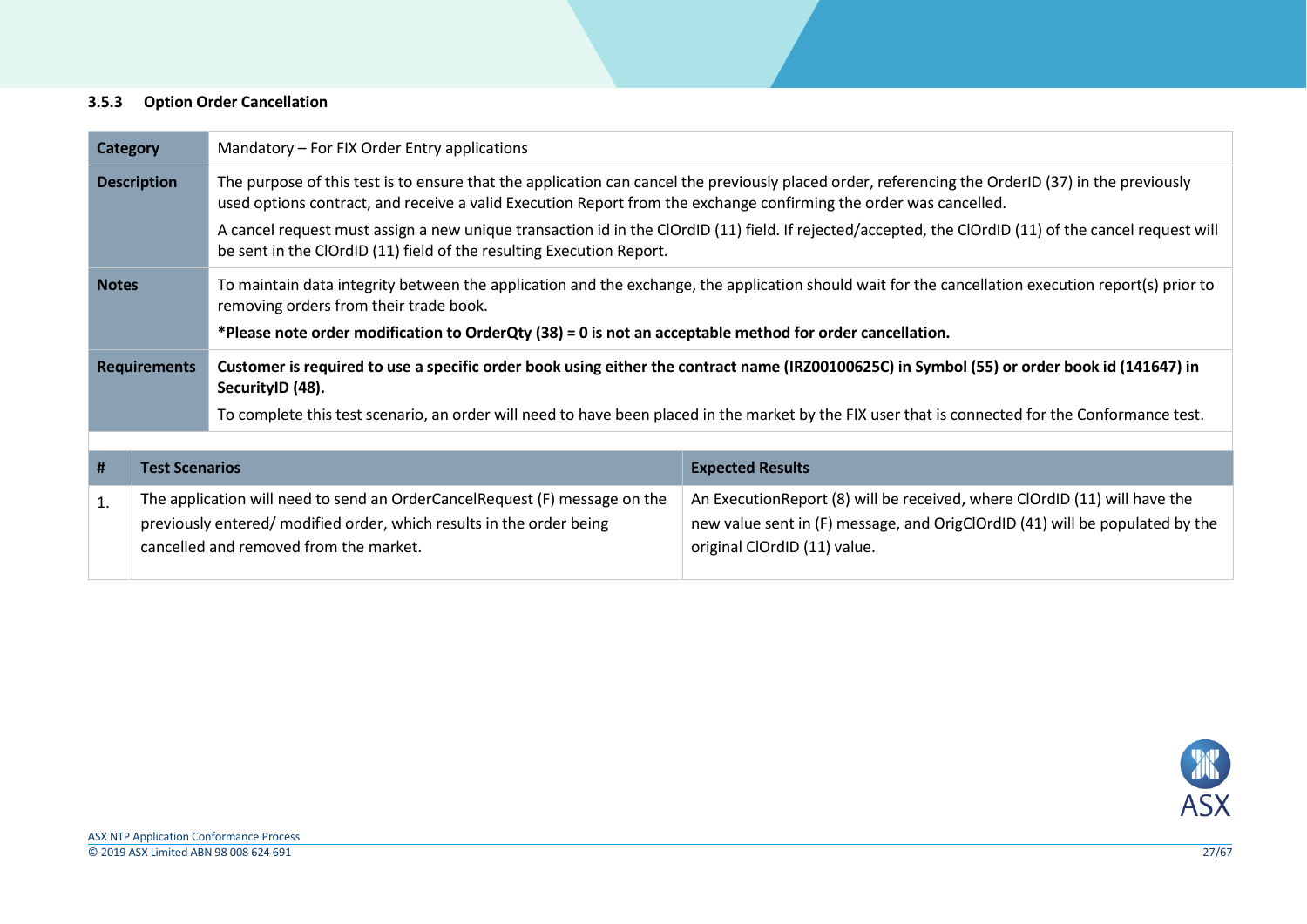## 3.6 Spread Order Management

#### **3.6.1 Spread Order Entry and Fill**

<span id="page-27-1"></span><span id="page-27-0"></span>

|                     | <b>Category</b>       | Mandatory – For FIX Order Entry applications supporting Spread Functionality                                                                                                                                                                                                                                                                                                                                                    |                         |  |
|---------------------|-----------------------|---------------------------------------------------------------------------------------------------------------------------------------------------------------------------------------------------------------------------------------------------------------------------------------------------------------------------------------------------------------------------------------------------------------------------------|-------------------------|--|
|                     | <b>Description</b>    | The purpose of this test is to ensure that the application can successfully place an order in an inter-spread contract and receive a valid<br>Execution Report from the Exchange.<br>The participant may choose any spread and order type.                                                                                                                                                                                      |                         |  |
| <b>Notes</b>        |                       |                                                                                                                                                                                                                                                                                                                                                                                                                                 |                         |  |
| <b>Requirements</b> |                       | Customer is required to use a specific order book using either the contract name (IRZ3Z4) in Symbol (55) or order book id (147044) in SecurityID<br>(48).<br>FIX tags Partyld (448) where PartyRole (452) = 24 - Customer Account and FIX tag Account (1) are sent to the Clearing system for STP usage and<br>should be sent on all NewOrderSingle(D) & OrderCancelReplaceRequest(G) messages as part of the conformance test. |                         |  |
|                     |                       |                                                                                                                                                                                                                                                                                                                                                                                                                                 |                         |  |
|                     |                       |                                                                                                                                                                                                                                                                                                                                                                                                                                 |                         |  |
| #                   | <b>Test Scenarios</b> |                                                                                                                                                                                                                                                                                                                                                                                                                                 | <b>Expected Results</b> |  |

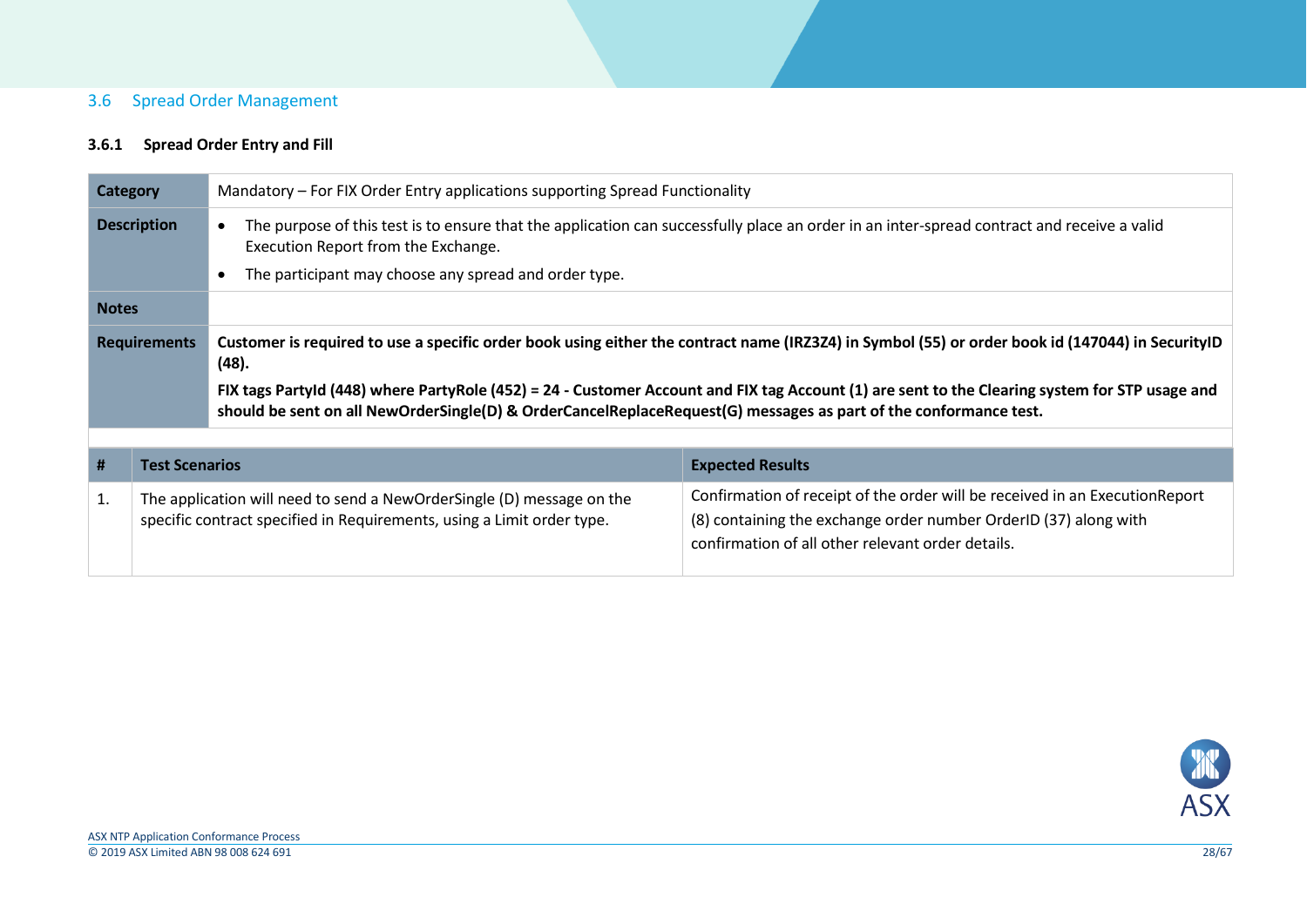#### **3.6.2 Spread Order Modification**

<span id="page-28-0"></span>

| Mandatory – For FIX Order Entry applications<br><b>Category</b> |                                                                                                                                                    |                                                                                                                                                                                                                                                                    |                                                                                                                                                  |  |
|-----------------------------------------------------------------|----------------------------------------------------------------------------------------------------------------------------------------------------|--------------------------------------------------------------------------------------------------------------------------------------------------------------------------------------------------------------------------------------------------------------------|--------------------------------------------------------------------------------------------------------------------------------------------------|--|
| <b>Description</b>                                              |                                                                                                                                                    | The purpose of this test is to ensure that the application can successfully modify an initial spread order resting in the market and receive a valid<br>execution report containing the amended parameters.                                                        |                                                                                                                                                  |  |
|                                                                 | types may or may not be allowed on some instruments, and the participant is expected to know the limitations of each order type and<br>amendments. |                                                                                                                                                                                                                                                                    | This test ensures that the application can send a new ClOrdID (11) together with the existing Exchange Order OrderID (37). Modification of order |  |
| <b>Notes</b>                                                    |                                                                                                                                                    |                                                                                                                                                                                                                                                                    |                                                                                                                                                  |  |
|                                                                 | <b>Requirements</b>                                                                                                                                | Customer is required to use a specific order book using either the contract name (IRZ3Z4) in Symbol (55) or order book id (147044) in SecurityID<br>(48).                                                                                                          |                                                                                                                                                  |  |
|                                                                 |                                                                                                                                                    | To complete this test scenario, an order will need to have been placed in the market by the FIX user who is connected for the Conformance test.                                                                                                                    |                                                                                                                                                  |  |
|                                                                 |                                                                                                                                                    | FIX tags Partyld (448) where PartyRole (452) = 24 - Customer Account and FIX tag Account (1) are sent to the Clearing system for STP usage and<br>should be sent on all NewOrderSingle(D) & OrderCancelReplaceRequest(G) messages as part of the conformance test. |                                                                                                                                                  |  |
|                                                                 |                                                                                                                                                    |                                                                                                                                                                                                                                                                    |                                                                                                                                                  |  |
| #                                                               | <b>Test Scenarios</b>                                                                                                                              |                                                                                                                                                                                                                                                                    | <b>Expected Results</b>                                                                                                                          |  |
| 1.                                                              | quantity.                                                                                                                                          | The application will need to send an OrderCancelReplaceRequest (G)<br>message on the previously entered order, modifying either the price or                                                                                                                       | An ExecutionReport (8) will be received containing the new values for<br>OrderQty (38) or Price (44).                                            |  |
|                                                                 |                                                                                                                                                    |                                                                                                                                                                                                                                                                    |                                                                                                                                                  |  |

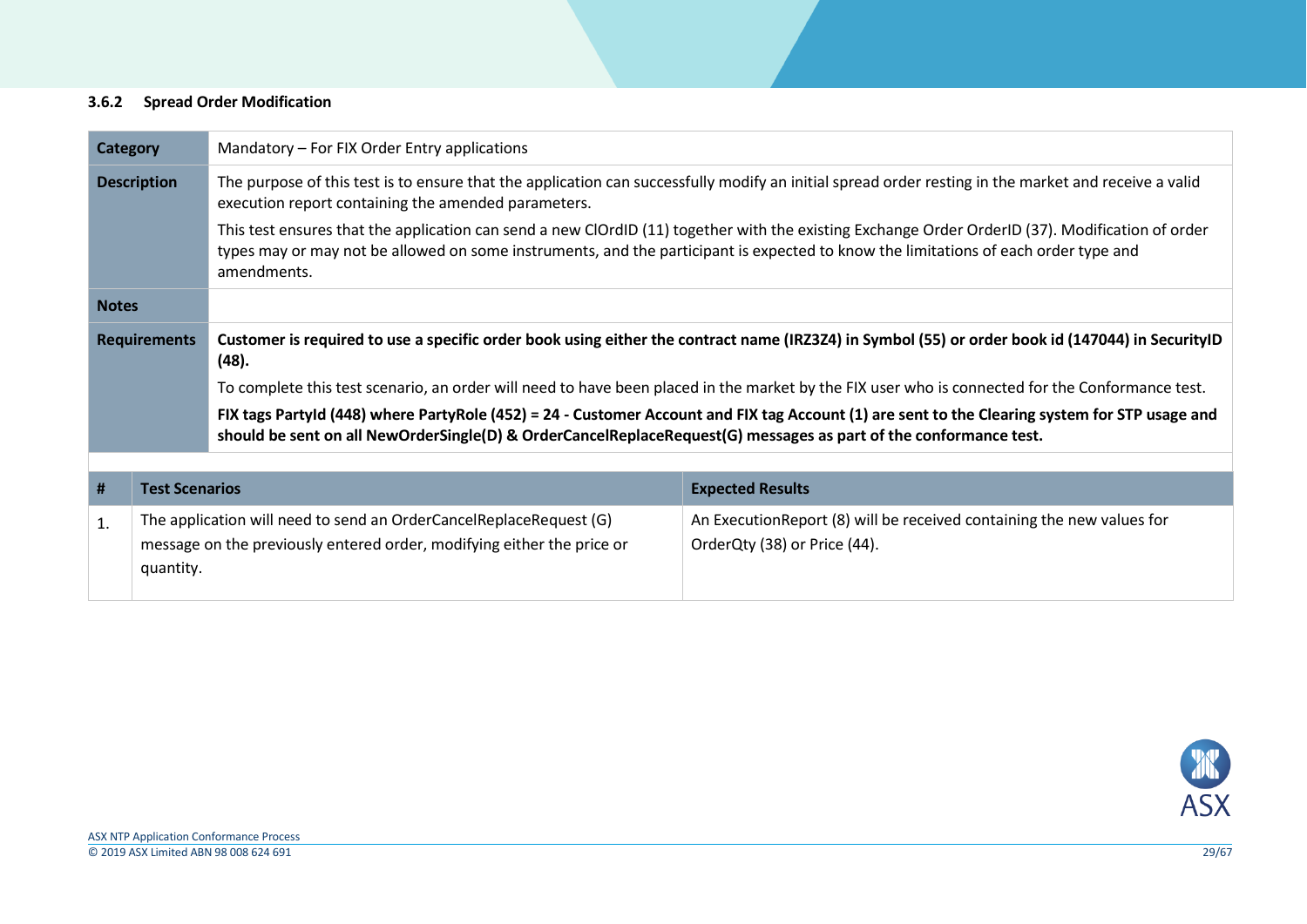#### **3.6.3 Spread Order Cancellation**

<span id="page-29-0"></span>

| <b>Category</b> |                       | Mandatory – For FIX Order Entry applications                                                                                                                                                                                                                                                                                                    |                                                                                                                                                                                               |  |
|-----------------|-----------------------|-------------------------------------------------------------------------------------------------------------------------------------------------------------------------------------------------------------------------------------------------------------------------------------------------------------------------------------------------|-----------------------------------------------------------------------------------------------------------------------------------------------------------------------------------------------|--|
|                 | <b>Description</b>    | The purpose of this test is to ensure that the application can cancel an initial spread order that is resting in the market and receive an<br>acknowledgment of cancellation details.<br>A cancel request is assigned a unique transaction id in the ClOrdID field. If rejected/accepted, the ClOrdID of the cancel request will be sent in the |                                                                                                                                                                                               |  |
|                 |                       | ClOrdID field of the resulting execute report.                                                                                                                                                                                                                                                                                                  |                                                                                                                                                                                               |  |
| <b>Notes</b>    |                       | removing orders from their trade book.                                                                                                                                                                                                                                                                                                          | To maintain data integrity between the application and the exchange, the application should wait for the cancellation execution report(s) prior to                                            |  |
|                 |                       | *Please note order modification to OrderQty (38) = 0 is not an acceptable method for order cancellation.                                                                                                                                                                                                                                        |                                                                                                                                                                                               |  |
|                 | <b>Requirements</b>   | Customer is required to use a specific order book using either the contract name (IRZ3Z4) in Symbol (55) or order book id (147044) in SecurityID<br>(48).                                                                                                                                                                                       |                                                                                                                                                                                               |  |
|                 |                       | To complete this test scenario, an order will need to have been placed in the market by the FIX user who is connected for the Conformance test.                                                                                                                                                                                                 |                                                                                                                                                                                               |  |
|                 |                       |                                                                                                                                                                                                                                                                                                                                                 |                                                                                                                                                                                               |  |
| #               | <b>Test Scenarios</b> |                                                                                                                                                                                                                                                                                                                                                 | <b>Expected Results</b>                                                                                                                                                                       |  |
| 1.              |                       | The application will need to send an OrderCancelRequest (F) message on the<br>previously entered/ modified order, which results in the order being<br>cancelled and removed from the market.                                                                                                                                                    | An Execution Report (8) will be received where ClOrdID (11) will have the new<br>value sent in the (F) message, and OrigClOrdID (41) will be populated by the<br>original ClOrdID (11) value. |  |

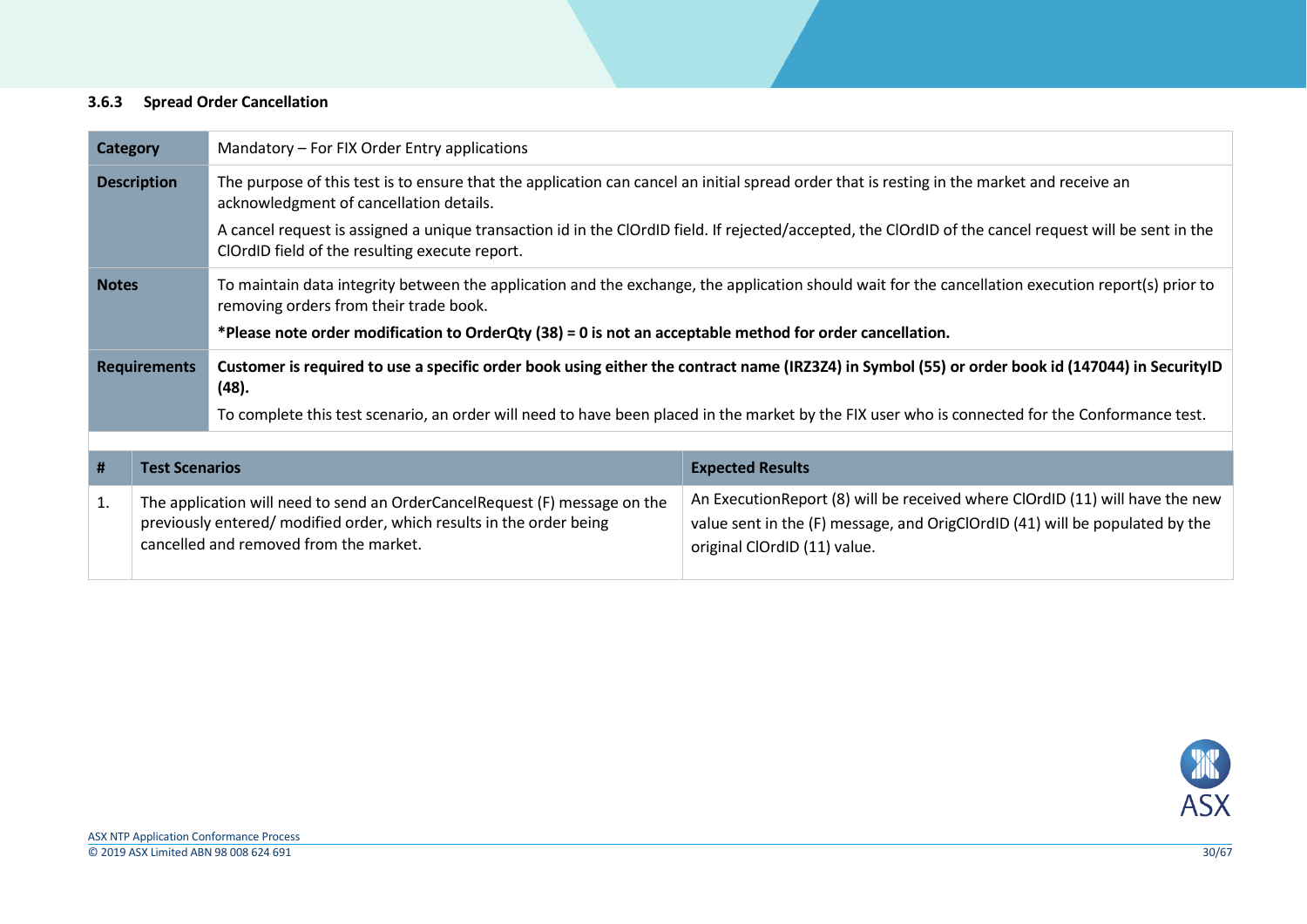#### 3.7 Shared Order Group Management

## <span id="page-30-2"></span>**3.7.1 Shared Order Group Order Entry**

<span id="page-30-1"></span><span id="page-30-0"></span>

|              | <b>Category</b>       | Mandatory – For FIX Order Entry applications that support Shared Order Group (SOG) functionality*                |                                                                                                                                                    |
|--------------|-----------------------|------------------------------------------------------------------------------------------------------------------|----------------------------------------------------------------------------------------------------------------------------------------------------|
|              | <b>Description</b>    | successful acknowledgment from the exchange.                                                                     | The purpose of this test is to ensure that the application can place a new shared order with a unique ClOrdID (11) in a contract and receive a     |
|              |                       | *For applications supporting SOG order entry script 3.7.3 (SOG Order Cancellation) is mandatory.                 |                                                                                                                                                    |
| <b>Notes</b> |                       | Please refer to the ASX Admin and Risk Terminal User Guide for information on how to setup shared order groups.  |                                                                                                                                                    |
|              | <b>Requirements</b>   | on any chosen contract.                                                                                          | To complete this test scenario, it is necessary to have two FIX Order Entry users who are part of an established SOG and can use either order type |
|              |                       | should be sent on all NewOrderSingle(D) & OrderCancelReplaceRequest(G) messages as part of the conformance test. | FIX tags Partyld (448) where PartyRole (452) = 24 - Customer Account and FIX tag Account (1) are sent to the Clearing system for STP usage and     |
|              |                       |                                                                                                                  |                                                                                                                                                    |
|              |                       |                                                                                                                  |                                                                                                                                                    |
| #            | <b>Test Scenarios</b> |                                                                                                                  | <b>Expected Results</b>                                                                                                                            |

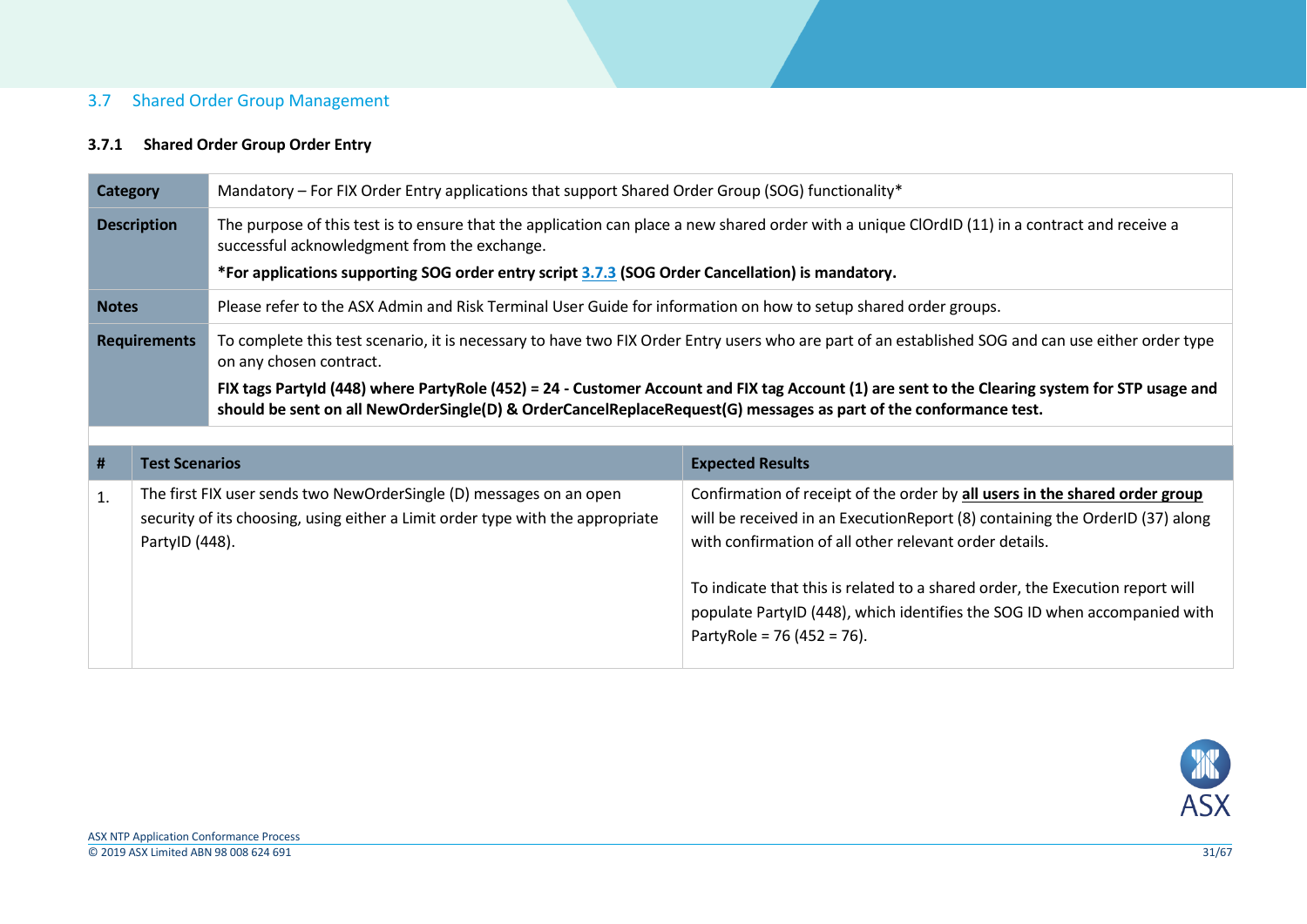#### **3.7.2 Shared Order Group Order Modification**

<span id="page-31-0"></span>

| Category           |                       | Mandatory - For FIX Order Entry applications that support Shared Order Group (SOG) modification                                                                                                                                                                                       |                                                                                                                                                                                                                                                                                                                            |  |
|--------------------|-----------------------|---------------------------------------------------------------------------------------------------------------------------------------------------------------------------------------------------------------------------------------------------------------------------------------|----------------------------------------------------------------------------------------------------------------------------------------------------------------------------------------------------------------------------------------------------------------------------------------------------------------------------|--|
| <b>Description</b> |                       | The purpose of this test is to ensure that all members of a shared order group can modify the previously placed shared order with a new unique<br>ClOrdID (11), referencing the OrderID (37) in the previously used contract, and receive a valid Execution Report from the exchange. |                                                                                                                                                                                                                                                                                                                            |  |
|                    |                       | This is a three part test and requires multiple users in the same SOG to complete successfully.                                                                                                                                                                                       |                                                                                                                                                                                                                                                                                                                            |  |
| <b>Notes</b>       |                       |                                                                                                                                                                                                                                                                                       |                                                                                                                                                                                                                                                                                                                            |  |
|                    | <b>Requirements</b>   | on any chosen contract, and have completed the test scenario 3.7.1.                                                                                                                                                                                                                   | To complete this test scenario, it is necessary to have two FIX Order Entry users who are part of an established SOG, who can use either order type                                                                                                                                                                        |  |
|                    |                       | should be sent on all NewOrderSingle(D) & OrderCancelReplaceRequest(G) messages as part of the conformance test.                                                                                                                                                                      | FIX tags PartyId (448) where PartyRole (452) = 24 - Customer Account and FIX tag Account (1) are sent to the Clearing system for STP usage and                                                                                                                                                                             |  |
| #                  | <b>Test Scenarios</b> |                                                                                                                                                                                                                                                                                       | <b>Expected Results</b>                                                                                                                                                                                                                                                                                                    |  |
| 1.                 | order.                | The FIX user that entered the order in test scenario 3.7.1 sends an<br>OrderCancelReplaceRequest (G) message on the previously entered shared<br>order, modifying either Price (44) or OrderQty (38) used in the previous                                                             | An ExecutionReport (8) containing the new values for OrderQty (38) or Price<br>(44) will be received by all SOG users.<br>To indicate that this is related to a shared order, the Execution report will<br>populate PartyID (448), which identifies the SOG ID when accompanied with<br>PartyRole = Desk ID $(452 = 76)$ . |  |

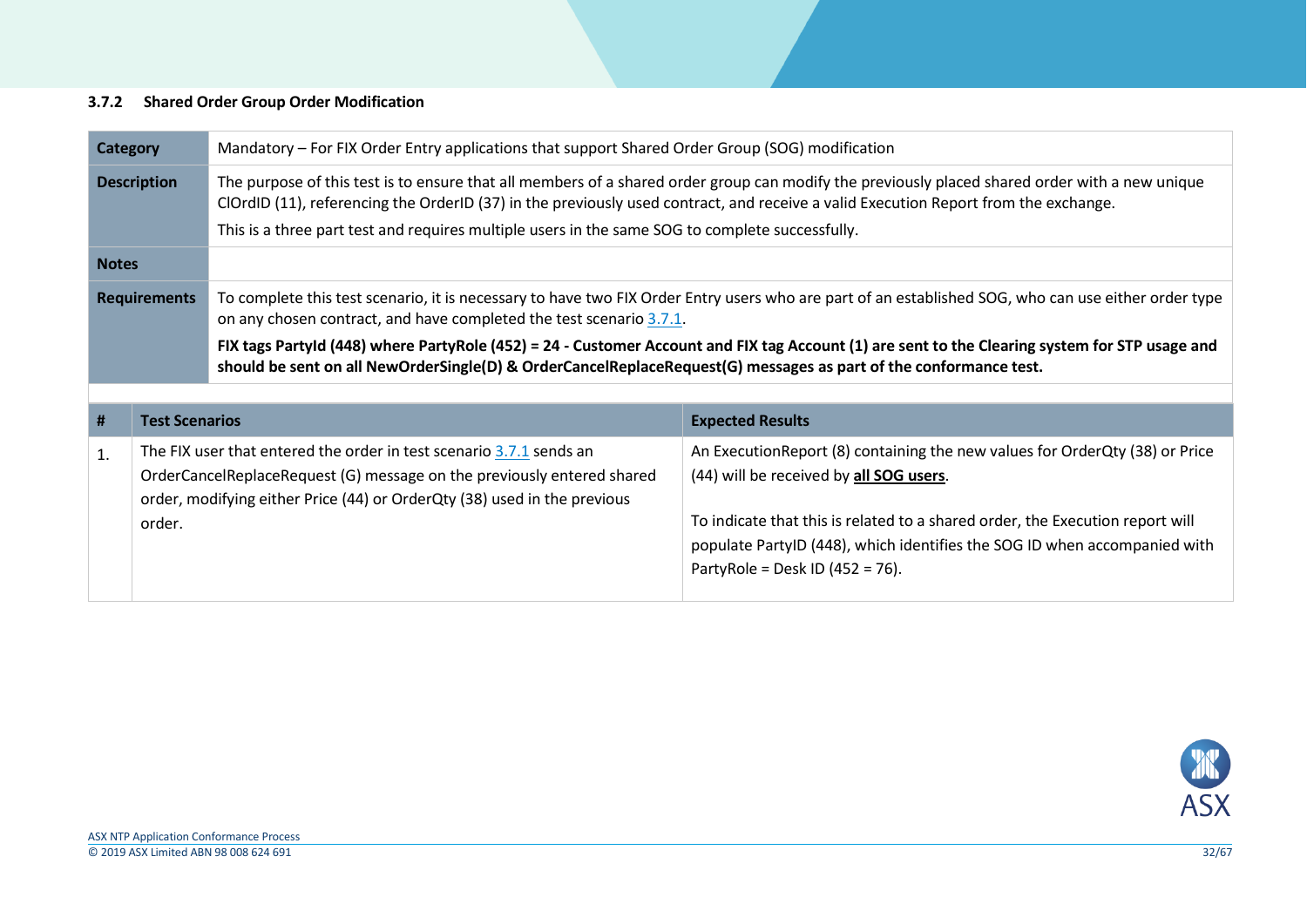| #  | <b>Test Scenarios</b>                                                                                                                                                                                                               | <b>Expected Results</b>                                                                                                                                                                                                                                                                                                                                 |
|----|-------------------------------------------------------------------------------------------------------------------------------------------------------------------------------------------------------------------------------------|---------------------------------------------------------------------------------------------------------------------------------------------------------------------------------------------------------------------------------------------------------------------------------------------------------------------------------------------------------|
| 2. | The second FIX user that is part of the SOG will now send a<br>OrderCancelReplaceRequest (G) message on the previously entered shared<br>order, modifying either Price (44) or OrderQty (38) used in the previous order             | An Execution Report (8) containing the new values for Order Qty (38) or Price<br>(44) will be received by all shared order group users.<br>To indicate that this is related to a shared order the Execution report will<br>populate PartyID (448), which identifies the Shared Order Group ID when<br>accompanied with PartyRole = Desk ID (452 = 76).  |
| 3. | The first FIX user that originally entered the order sends an<br>OrderCancelReplaceRequest (G) message on the previously entered shared<br>order, modifying either Price (44) or OrderQty (38) used in the previous order<br>above. | An Execution Report (8) containing the new values for Order Qty (38) or Price<br>(44) will be received by all shared order group users.<br>To indicate that this is related to a shared order, the Execution report will<br>populate PartyID (448), which identifies the Shared Order Group ID when<br>accompanied with PartyRole = Desk ID (452 = 76). |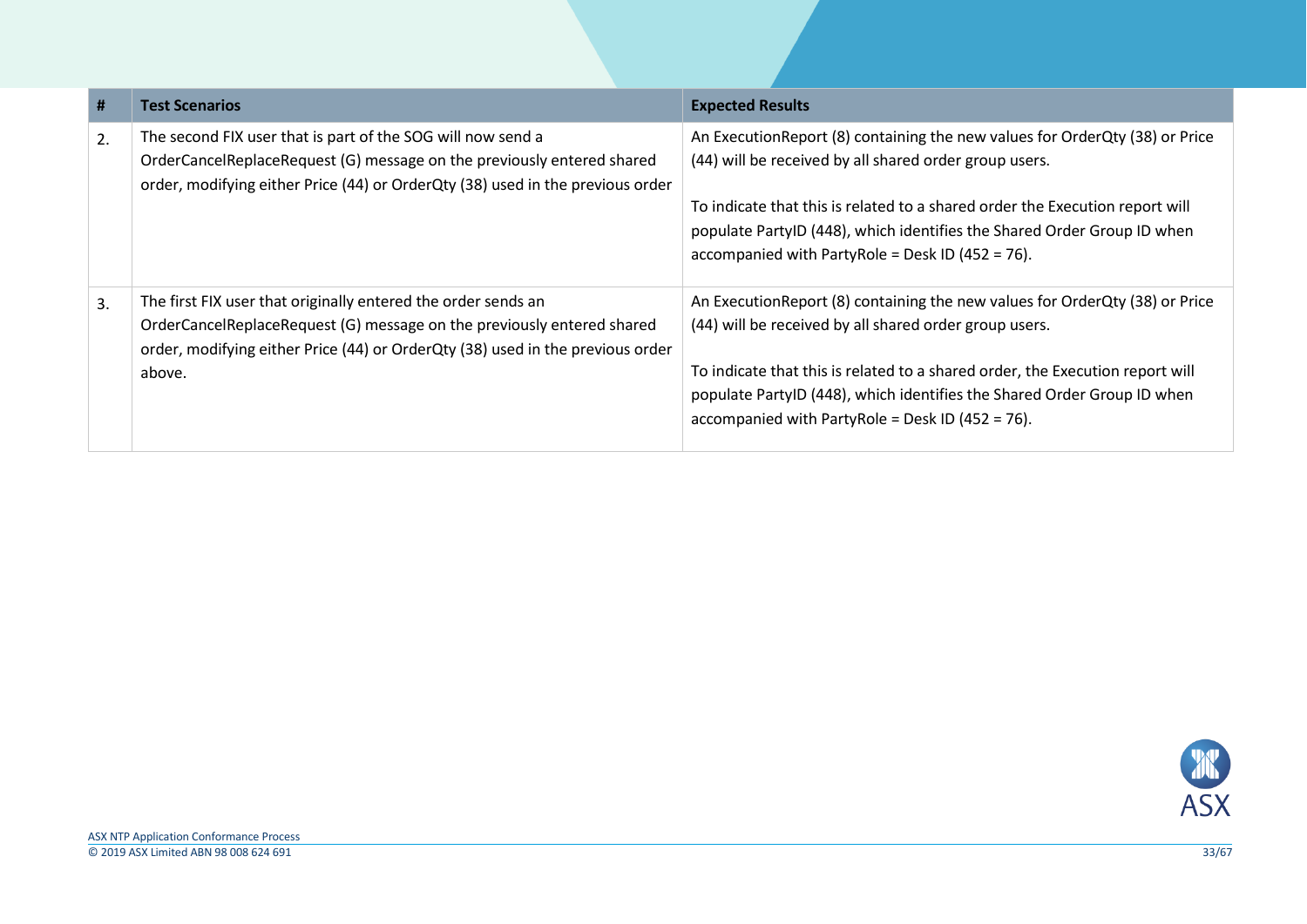#### <span id="page-33-1"></span>**3.7.3 Shared Order Group Order Cancellation**

<span id="page-33-0"></span>

| <b>Category</b>     | Mandatory – For FIX Order Entry applications that support Shared Order Group (SOG) functionality*                                                                                                                                                                            |
|---------------------|------------------------------------------------------------------------------------------------------------------------------------------------------------------------------------------------------------------------------------------------------------------------------|
| <b>Description</b>  | The purpose of this test is to ensure that the application can cancel the previously placed shared order, referencing the OrderID (37) in the<br>previously used future contract, and receive a valid Execution Report from the exchange confirming the order was cancelled. |
|                     | A cancel request must assign a new unique transaction id in the ClOrdID (11) field. If rejected/accepted, the ClOrdID (11) of the cancel request will<br>be sent in the ClOrdID (11) field of the resulting Execution Report.                                                |
|                     | *This test is mandatory for all applications supporting SOG Order Entry.                                                                                                                                                                                                     |
| <b>Notes</b>        | To maintain data integrity between the application and the exchange, the application should wait for the cancellation execution report(s) prior to<br>removing orders from their trade book.                                                                                 |
|                     | *Please note order modification to OrderQty (38) = 0 is not an acceptable method for order cancellation.                                                                                                                                                                     |
| <b>Requirements</b> | To complete this test scenario, it is necessary to have a second FIX Order Entry user who is part of an established Shared Order Group, which is<br>different from the user that completed test scenario 3.7.1.                                                              |
|                     |                                                                                                                                                                                                                                                                              |

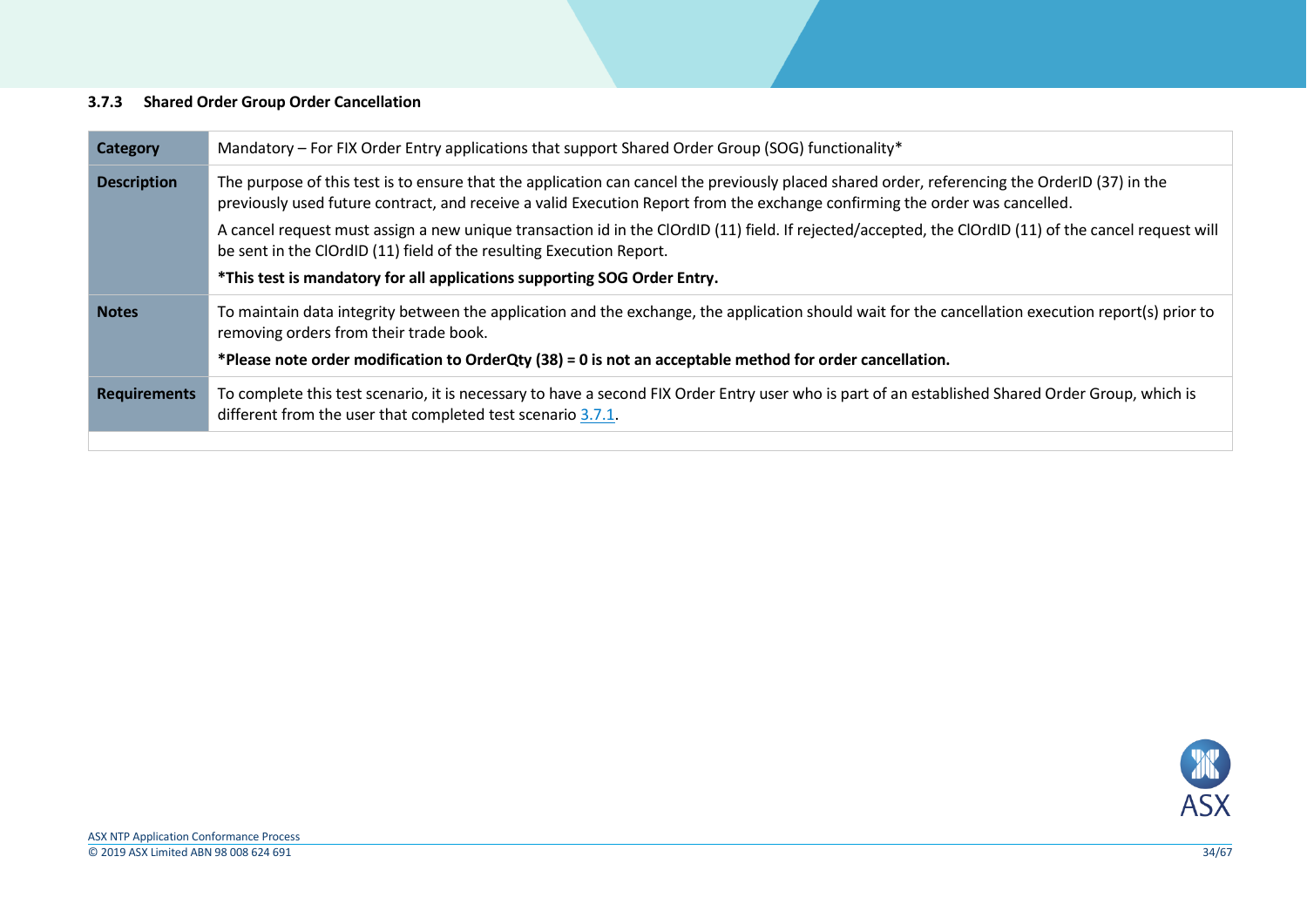| #  | <b>Test Scenarios</b>                                                                                                                                                                          | <b>Expected Results</b>                                                                                                                                                                                                                      |
|----|------------------------------------------------------------------------------------------------------------------------------------------------------------------------------------------------|----------------------------------------------------------------------------------------------------------------------------------------------------------------------------------------------------------------------------------------------|
| 1. | The first FIX user sends an OrderCancelRequest (F) message on one of the<br>orders entered in test scenario 3.7.1 which results in the order being<br>cancelled and removed from the market.   | An Execution Report (8) will be received on both FIX connections where<br>ClOrdID (11) will have the new value sent in the OrderCancelRequest (F)<br>message, and OrigClOrdID (41) will be populated by the original ClOrdID (11)<br>value.  |
|    |                                                                                                                                                                                                | To indicate that this is related to a shared order, the Execution report will<br>populate PartyID (448), which identifies the Shared Order Group ID when<br>accompanied with PartyRole(452) = Desk ID (452 = 76).                            |
| 2. | The second FIX user sends an OrderCancelRequest (F) message on one of the<br>orders entered in test scenario 3.4.1, which results in the order being<br>cancelled and removed from the market. | An Execution Report (8) will be received on both FIX connections, where<br>ClOrdID (11) will have the new value sent in the OrderCancelRequest (F)<br>message, and OrigClOrdID (41) will be populated by the original ClOrdID (11)<br>value. |
|    |                                                                                                                                                                                                | To indicate that this is related to a shared order, the Execution report will<br>populate PartyID (448), which identifies the Shared Order Group ID when<br>accompanied with PartyRole = Desk ID (452 = 76).                                 |

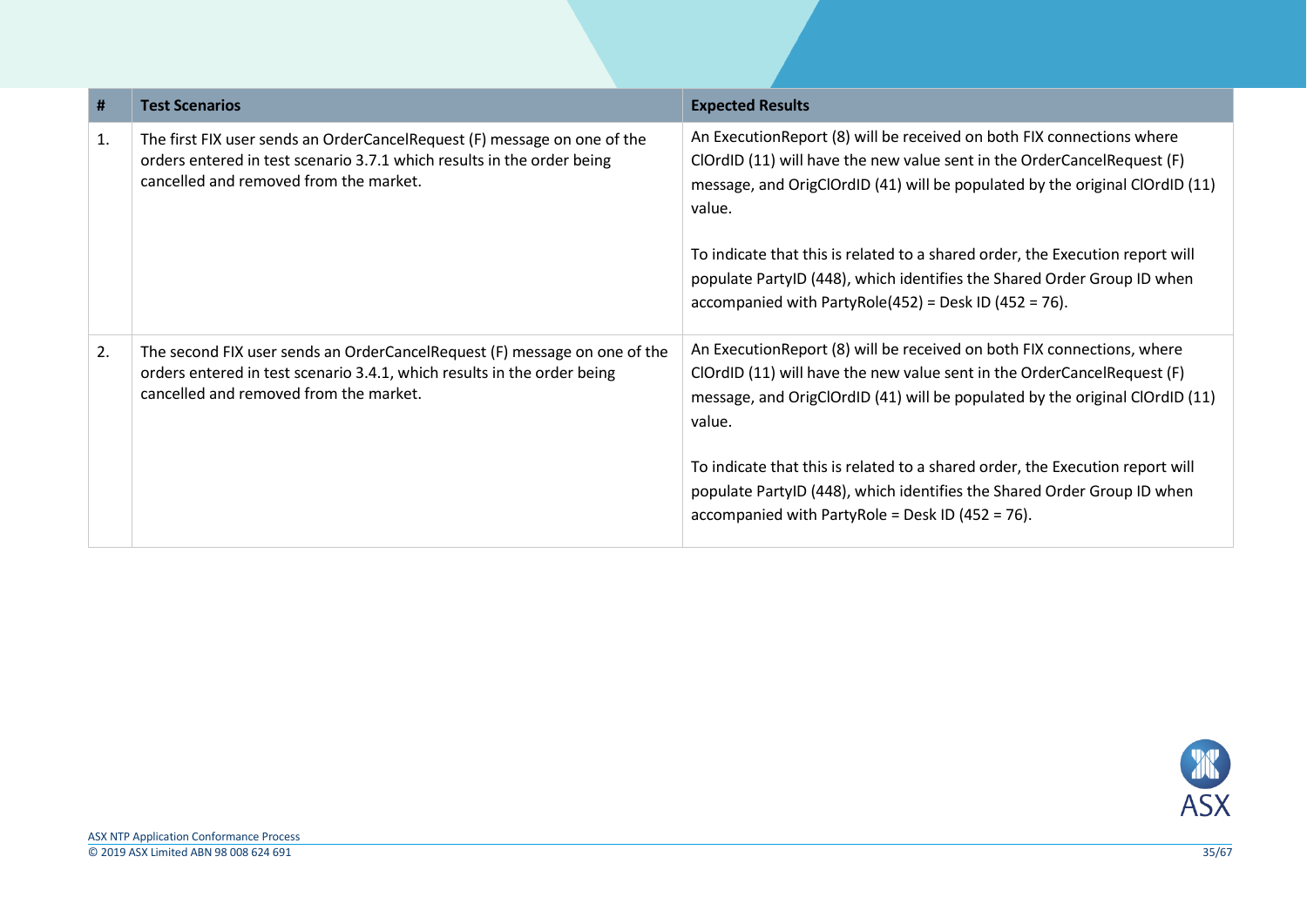## 3.8 Party Risk Limits Report

## **3.8.1 Party Risk Limits Report**

<span id="page-35-1"></span><span id="page-35-0"></span>

|                    | Mandatory - For FIX Order Entry applications<br><b>Category</b> |                                                                                                                                                                                                                            |                                                                                                                                                                                                                                                 |  |
|--------------------|-----------------------------------------------------------------|----------------------------------------------------------------------------------------------------------------------------------------------------------------------------------------------------------------------------|-------------------------------------------------------------------------------------------------------------------------------------------------------------------------------------------------------------------------------------------------|--|
| <b>Description</b> |                                                                 | and also the initial rejection message once 100% of the set limit has been breached.                                                                                                                                       | The purpose of this test is to ensure the application can successfully manage the receipt of incremental warnings of pending trading limit breaches                                                                                             |  |
|                    |                                                                 | Applications should demonstrate the ability to successfully receive and manage the rejection message and not continue to attempt re-entry of the<br>breached order beyond three attempts.                                  |                                                                                                                                                                                                                                                 |  |
| <b>Notes</b>       |                                                                 | Customer must have ASX Terminal access to set appropriate limits for this test.                                                                                                                                            |                                                                                                                                                                                                                                                 |  |
|                    | <b>Requirements</b>                                             |                                                                                                                                                                                                                            |                                                                                                                                                                                                                                                 |  |
|                    |                                                                 |                                                                                                                                                                                                                            |                                                                                                                                                                                                                                                 |  |
| #                  | <b>Test Scenarios</b>                                           |                                                                                                                                                                                                                            | <b>Expected Results</b>                                                                                                                                                                                                                         |  |
| 1.                 | to this test.                                                   | The application will need to send a NewOrderSingle (D) message on the<br>contract with the recommended limits set, using a Limit order type.<br>The order volume should equal 75% or greater of the volume limit set prior | A PartyRiskLimitsReport (CM) will be received with a RiskLimitType (1530)<br>with a value of either 4 [Long limit] or 5 [Short limit], and a RiskLimitAction<br>(1767) of 4 [Warning].<br>RiskWarningLevelPercent (1560) = 75 in this scenario. |  |
| 2.                 | Limit order type.                                               | The application will need to send a NewOrderSingle (D) message on the<br>contract with the recommended limits set, using a Limit and a Market to                                                                           | A PartyRiskLimitsReport (CM) will be received with a RiskLimitType (1530)<br>with a value of either 4 [Long limit] or 5 [Short limit], and a RiskLimitAction<br>$(1767)$ of 4 [Warning].                                                        |  |
|                    | to this test.                                                   | The order volume should equal 90% or greater of the volume limit set prior                                                                                                                                                 | RiskWarningLevelPercent (1560) = 90 in this scenario.                                                                                                                                                                                           |  |

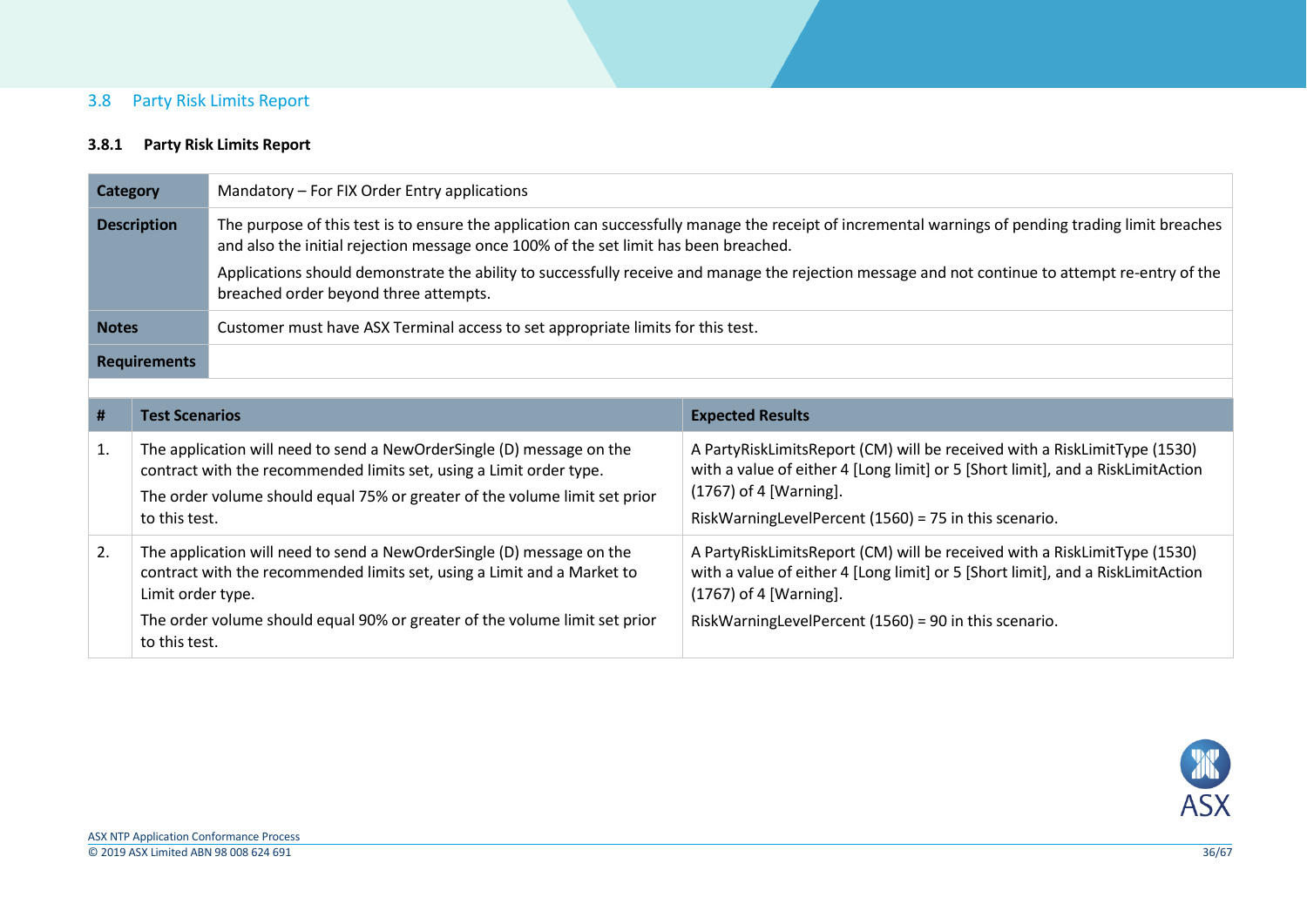| #  | <b>Test Scenarios</b>                                                                                                                                                                                                                                                | <b>Expected Results</b>                                                                                                       |
|----|----------------------------------------------------------------------------------------------------------------------------------------------------------------------------------------------------------------------------------------------------------------------|-------------------------------------------------------------------------------------------------------------------------------|
| 3. | The application will need to send a NewOrderSingle (D) message on the<br>contract with the recommended limits set, using a Limit and a Market to<br>Limit order type.<br>The order volume should be greater than 100% of the volume limit set prior<br>to this test. | An Execution Report (8) will be received with Ord Rej Reason (103) value of 3<br>[order exceeds limit (PTRM limit exceeded)]. |

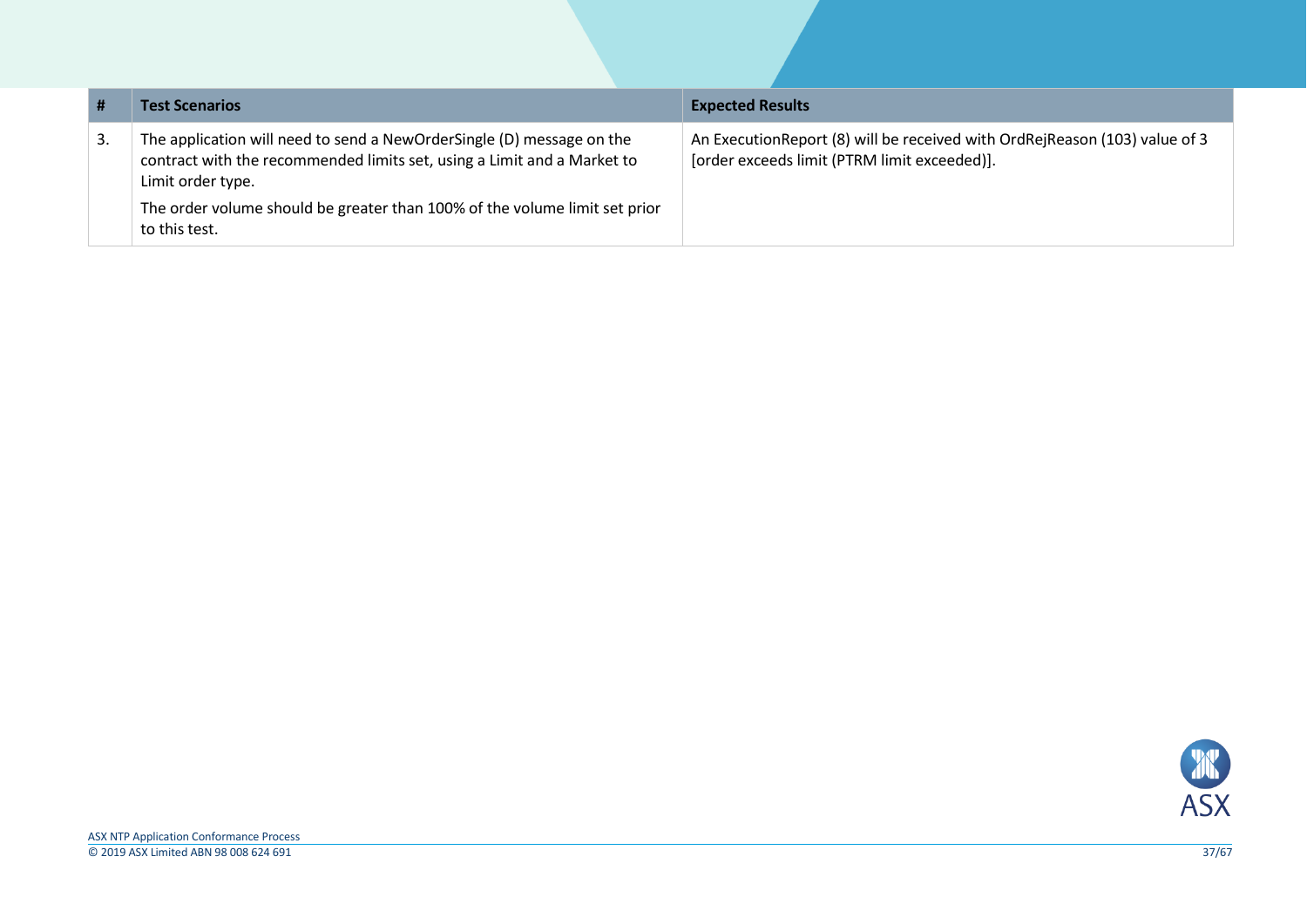#### 3.9 User Defined Combination (UDC) Management

#### **3.9.1 User Defined Combination (UDC) Creation**

<span id="page-37-1"></span><span id="page-37-0"></span>

| <b>Category</b> |                       | Optional - For FIX Order Entry applications*                                                                                                             |                                                                                                                                                                                                                                                                                                         |
|-----------------|-----------------------|----------------------------------------------------------------------------------------------------------------------------------------------------------|---------------------------------------------------------------------------------------------------------------------------------------------------------------------------------------------------------------------------------------------------------------------------------------------------------|
|                 | <b>Description</b>    | The purpose of this test is to ensure that the application can generate a new UDC in an open market as verification.<br>butterflies, etc.).              | The User Defined Combination allows traders to enter strategy orders of up to six legs with any combination of futures and options contracts. The<br>User Defined Combination facilitates the entry of complex options and futures strategies (that is, straddles, strangles, call/put spreads, strips, |
| <b>Notes</b>    |                       |                                                                                                                                                          |                                                                                                                                                                                                                                                                                                         |
|                 | <b>Requirements</b>   |                                                                                                                                                          |                                                                                                                                                                                                                                                                                                         |
|                 |                       |                                                                                                                                                          |                                                                                                                                                                                                                                                                                                         |
| #               | <b>Test Scenarios</b> |                                                                                                                                                          | <b>Expected Results</b>                                                                                                                                                                                                                                                                                 |
| 1.              | between 2 and 6.      | The application will need to send a SecurityDefinitionRequest (c) message on<br>a set of open securities of its choosing, where NoLegs (555) has a value | A SecurityDefinition (d) message will be returned, where<br>SecurityResponseType (323) will identify if the UDC creation was accepted or<br>rejected and provide the UDC symbol information in Tags Symbol (55),<br>SecurityId (48), and SecuritySourceID (22).                                         |
|                 |                       |                                                                                                                                                          | *The UDC definition will be published in a Security List(y) message in FIX                                                                                                                                                                                                                              |

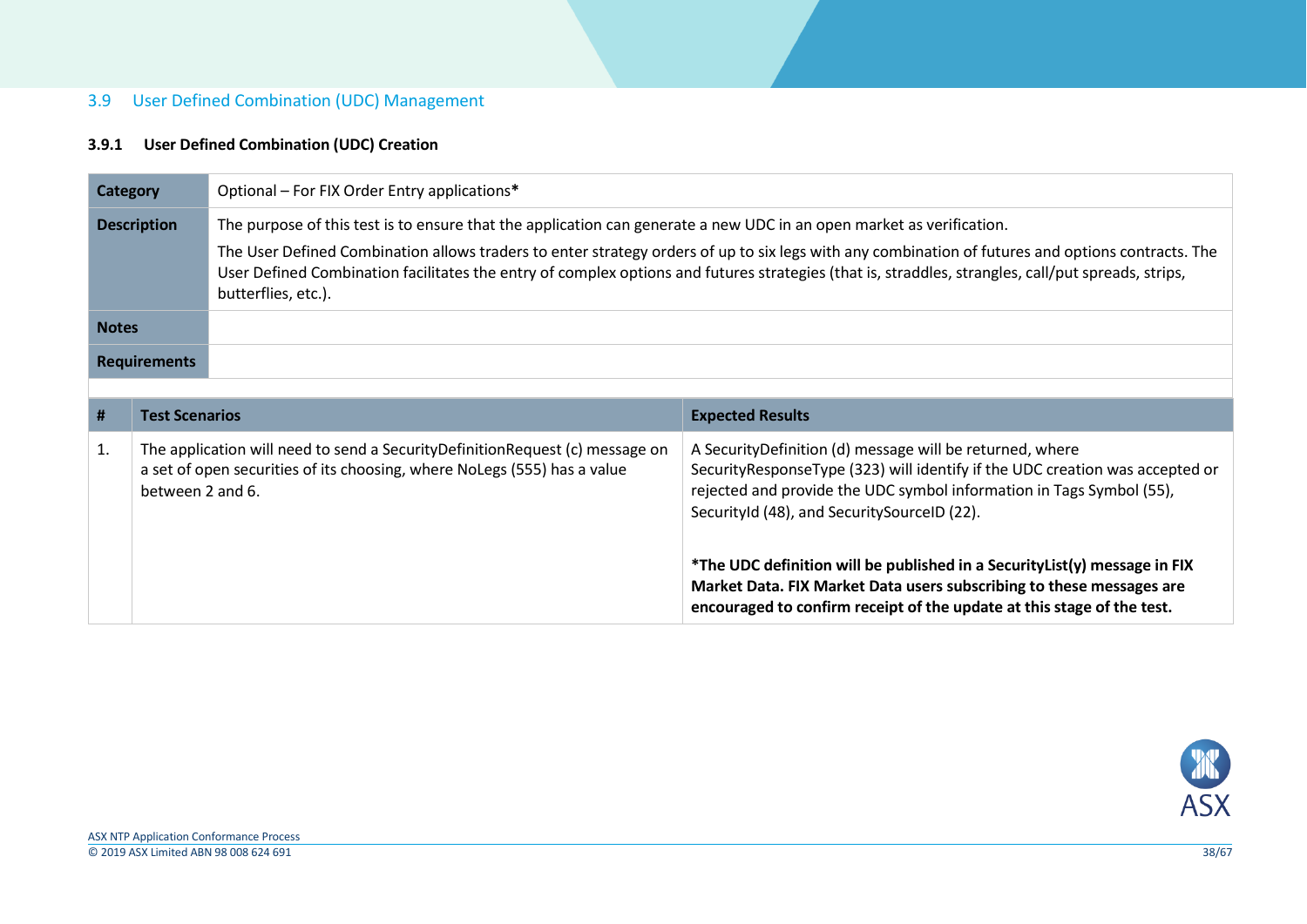## **3.9.2 User Defined Combination (UDC) Order Entry and Fill**

<span id="page-38-0"></span>

|              | Category              | Mandatory – For FIX Order Entry applications                                                                                          |                                                                                                                                                                                               |
|--------------|-----------------------|---------------------------------------------------------------------------------------------------------------------------------------|-----------------------------------------------------------------------------------------------------------------------------------------------------------------------------------------------|
|              | <b>Description</b>    | Report from the exchange.                                                                                                             | The purpose of this test is to ensure that the application can place a new order with a unique ClOrdID (11) in a UDC and receive a valid Execution                                            |
|              |                       | For the purpose of this test, the participant may use either order type.                                                              |                                                                                                                                                                                               |
| <b>Notes</b> |                       |                                                                                                                                       |                                                                                                                                                                                               |
|              | <b>Requirements</b>   |                                                                                                                                       | The FIX user taking part in the Conformance test will need to create an order in a UDC that has been generated either by itself or another FIX user.                                          |
|              |                       | should be sent on all NewOrderSingle(D) & OrderCancelReplaceRequest(G) messages as part of the conformance test.                      | FIX tags Partyld (448) where PartyRole (452) = 24 - Customer Account and FIX tag Account (1) are sent to the Clearing system for STP usage and                                                |
|              |                       |                                                                                                                                       |                                                                                                                                                                                               |
|              |                       |                                                                                                                                       |                                                                                                                                                                                               |
| #            | <b>Test Scenarios</b> |                                                                                                                                       | <b>Expected Results</b>                                                                                                                                                                       |
| 1.           |                       | The application will need to send a NewOrderSingle (D) message on an open<br>UDC, using either a Limit or Market to Limit order type. | Confirmation of receipt of the order will be received in an ExecutionReport<br>(8) containing the exchange order number OrderID (37) and confirmation of<br>all other relevant order details. |

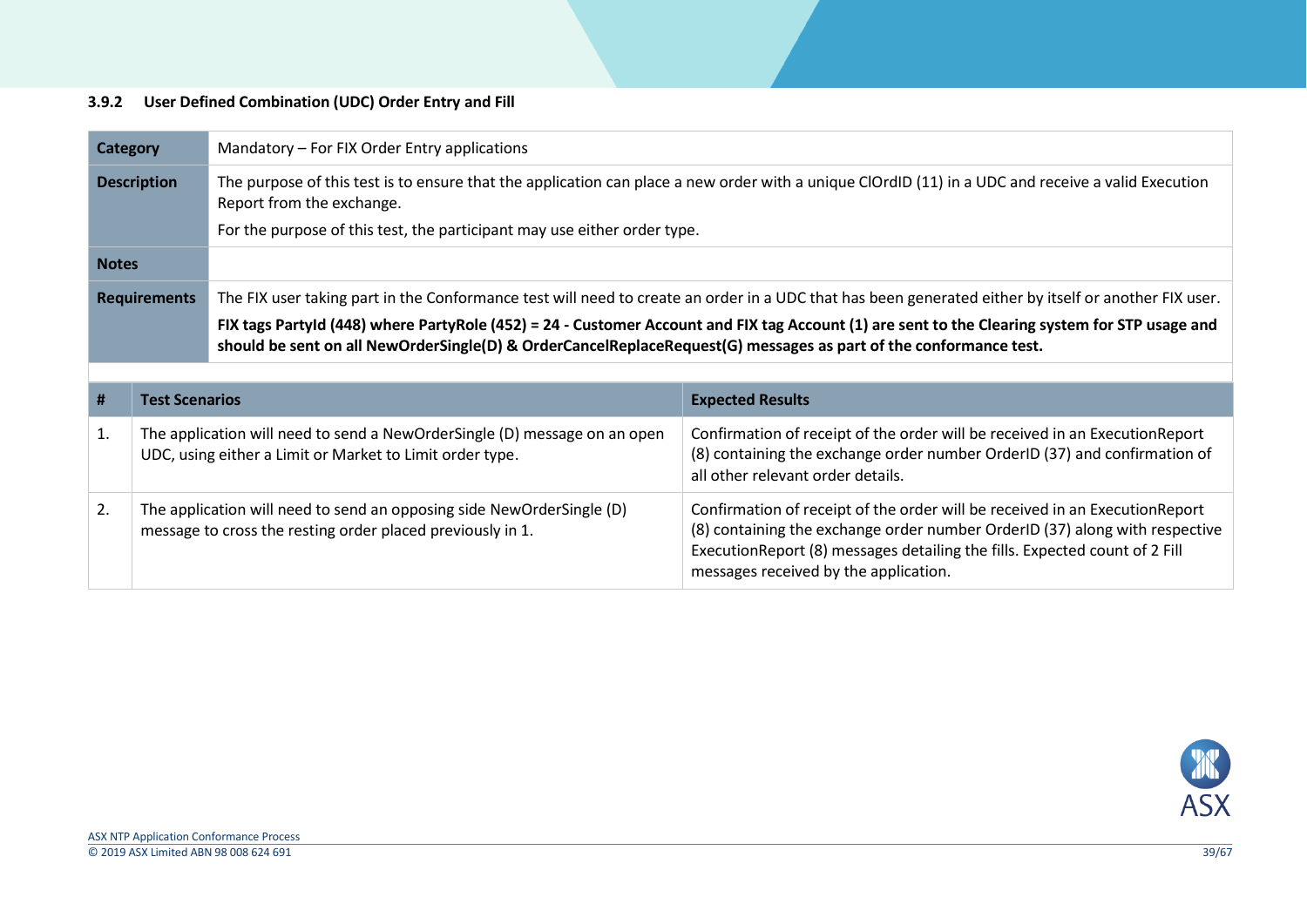## **3.9.3 User Defined Combination (UDC) Order Modification**

<span id="page-39-0"></span>

| Category                                                                                                                                                        |                                                                                                                                                                                                                                                                             | Mandatory – For FIX Order Entry applications                                                                                                                                                                                                                       |                                                                                                        |  |  |
|-----------------------------------------------------------------------------------------------------------------------------------------------------------------|-----------------------------------------------------------------------------------------------------------------------------------------------------------------------------------------------------------------------------------------------------------------------------|--------------------------------------------------------------------------------------------------------------------------------------------------------------------------------------------------------------------------------------------------------------------|--------------------------------------------------------------------------------------------------------|--|--|
|                                                                                                                                                                 | The purpose of this test is to ensure that the application can modify the previously placed order with a new unique ClOrdID (11), referencing the<br><b>Description</b><br>OrderID (37) in the previously used UDC, and receive a valid Execution Report from the exchange. |                                                                                                                                                                                                                                                                    |                                                                                                        |  |  |
|                                                                                                                                                                 |                                                                                                                                                                                                                                                                             | For the purpose of this test, the participant may modify either the Price (44) or OrderQty (38) used in the previous order                                                                                                                                         |                                                                                                        |  |  |
| <b>Notes</b>                                                                                                                                                    |                                                                                                                                                                                                                                                                             |                                                                                                                                                                                                                                                                    |                                                                                                        |  |  |
|                                                                                                                                                                 | <b>Requirements</b>                                                                                                                                                                                                                                                         | To complete this test scenario, an order will need to have been placed in the UDC by the FIX user who is connected for the Conformance test.                                                                                                                       |                                                                                                        |  |  |
|                                                                                                                                                                 |                                                                                                                                                                                                                                                                             | FIX tags Partyld (448) where PartyRole (452) = 24 - Customer Account and FIX tag Account (1) are sent to the Clearing system for STP usage and<br>should be sent on all NewOrderSingle(D) & OrderCancelReplaceRequest(G) messages as part of the conformance test. |                                                                                                        |  |  |
|                                                                                                                                                                 |                                                                                                                                                                                                                                                                             |                                                                                                                                                                                                                                                                    |                                                                                                        |  |  |
| #                                                                                                                                                               | <b>Test Scenarios</b>                                                                                                                                                                                                                                                       |                                                                                                                                                                                                                                                                    | <b>Expected Results</b>                                                                                |  |  |
| 1.<br>The application will need to send an OrderCancelReplaceRequest (G)<br>message on the previously entered order, modifying either the price or<br>quantity. |                                                                                                                                                                                                                                                                             |                                                                                                                                                                                                                                                                    | An Execution Report (8) will be received containing the new values for<br>OrderQty (38) or Price (44). |  |  |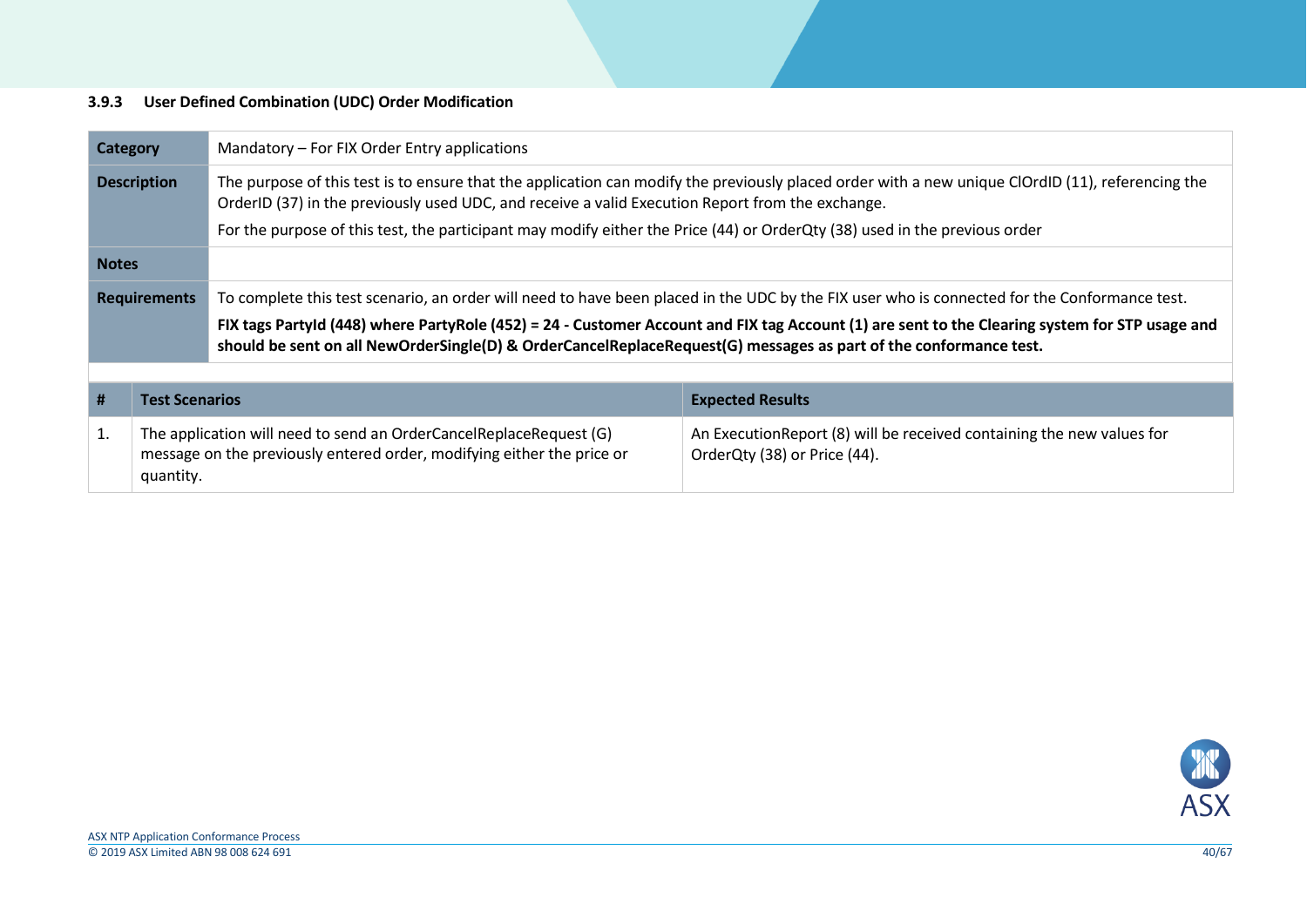## **3.9.4 User Defined Combination (UDC) Order Cancellation**

<span id="page-40-0"></span>

| <b>Category</b>                                                                                                                                                                                                                                                                 |                     | Mandatory – For FIX Order Entry applications                                                                                                                                                 |                                                                                                                                                                                                |  |  |
|---------------------------------------------------------------------------------------------------------------------------------------------------------------------------------------------------------------------------------------------------------------------------------|---------------------|----------------------------------------------------------------------------------------------------------------------------------------------------------------------------------------------|------------------------------------------------------------------------------------------------------------------------------------------------------------------------------------------------|--|--|
| The purpose of this test is to ensure that the application can cancel the previously placed order, referencing the OrderID (37) in the previously<br><b>Description</b><br>used UDC, and receive a valid Execution Report from the exchange confirming the order was cancelled. |                     |                                                                                                                                                                                              |                                                                                                                                                                                                |  |  |
| A cancel request must assign a new unique transaction id in the ClOrdID (11) field. If rejected/accepted, the ClOrdID (11) of the cancel request will<br>be sent in the ClOrdID (11) field of the resulting Execution Report.                                                   |                     |                                                                                                                                                                                              |                                                                                                                                                                                                |  |  |
| <b>Notes</b>                                                                                                                                                                                                                                                                    |                     | To maintain data integrity between the application and the exchange, the application should wait for the cancellation execution report(s) prior to<br>removing orders from their trade book. |                                                                                                                                                                                                |  |  |
|                                                                                                                                                                                                                                                                                 |                     | *Please note, order modification to OrderQty (38) = 0 is not an acceptable method for order cancellation.                                                                                    |                                                                                                                                                                                                |  |  |
|                                                                                                                                                                                                                                                                                 | <b>Requirements</b> | To complete this test scenario, an order will need to have been placed in the UDC by the FIX user who is connected for the Conformance test.                                                 |                                                                                                                                                                                                |  |  |
|                                                                                                                                                                                                                                                                                 |                     |                                                                                                                                                                                              |                                                                                                                                                                                                |  |  |
| #<br><b>Test Scenarios</b>                                                                                                                                                                                                                                                      |                     |                                                                                                                                                                                              | <b>Expected Results</b>                                                                                                                                                                        |  |  |
| 1.<br>and removed from the market.                                                                                                                                                                                                                                              |                     | The application will need to send an OrderCancelRequest (F) message on the<br>previously entered/ modified order which results in the order being cancelled                                  | An Execution Report (8) will be received, where ClOrdID (11) will have the<br>new value sent in the (F) message, and OrigClOrdID (41) will be populated by<br>the original ClOrdID (11) value. |  |  |

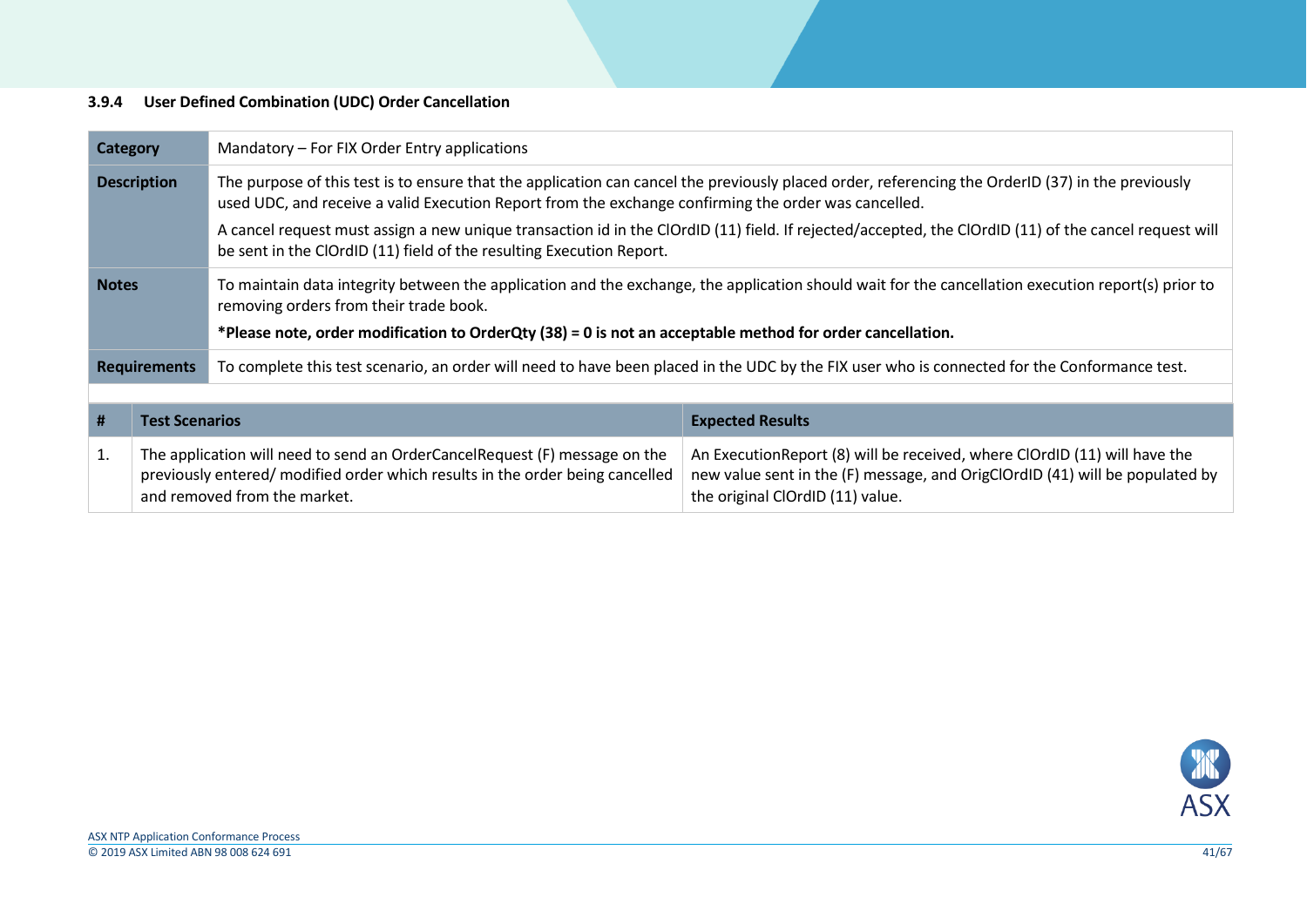## 3.10 Mass Order Status and Cancellation

#### **3.10.1 Mass Status Request**

<span id="page-41-1"></span><span id="page-41-0"></span>

|                                                                                                                                                                                                                                                                                                                                                                                                                                                                                               | Mandatory - For FIX Order Entry applications<br>Category |                                                                                                                                                                                                                         |                                                                                                                                    |
|-----------------------------------------------------------------------------------------------------------------------------------------------------------------------------------------------------------------------------------------------------------------------------------------------------------------------------------------------------------------------------------------------------------------------------------------------------------------------------------------------|----------------------------------------------------------|-------------------------------------------------------------------------------------------------------------------------------------------------------------------------------------------------------------------------|------------------------------------------------------------------------------------------------------------------------------------|
| The purpose of this test is to confirm that the application can send an OrderMassStatusRequest (AF) message. The requests are for status of<br><b>Description</b><br>orders matching the criteria specified within the message. The application must specify whether it was to receive the status of orders of specified<br>securities, or all active orders using MassStatusReqType (585).<br>For each order, an ExecutionReport (8) message will be sent to notify the status of the order. |                                                          |                                                                                                                                                                                                                         |                                                                                                                                    |
|                                                                                                                                                                                                                                                                                                                                                                                                                                                                                               |                                                          |                                                                                                                                                                                                                         |                                                                                                                                    |
| <b>Notes</b>                                                                                                                                                                                                                                                                                                                                                                                                                                                                                  |                                                          |                                                                                                                                                                                                                         |                                                                                                                                    |
| <b>Requirements</b>                                                                                                                                                                                                                                                                                                                                                                                                                                                                           |                                                          | To complete this test scenario, multiple orders will need to have been placed in the market by either the FIX user who is connected for the<br>Conformance test, or another who is part of the same Shared Order Group. |                                                                                                                                    |
|                                                                                                                                                                                                                                                                                                                                                                                                                                                                                               |                                                          |                                                                                                                                                                                                                         |                                                                                                                                    |
| #                                                                                                                                                                                                                                                                                                                                                                                                                                                                                             | <b>Test Scenarios</b>                                    |                                                                                                                                                                                                                         | <b>Expected Results</b>                                                                                                            |
| The application will need to send an OrderMassStatusRequest (AF) message.<br>1.                                                                                                                                                                                                                                                                                                                                                                                                               |                                                          |                                                                                                                                                                                                                         | Multiple ExecutionReport (8) messages can be received,<br>depending on what the OrderMassStatusRequest (AF) message has specified. |

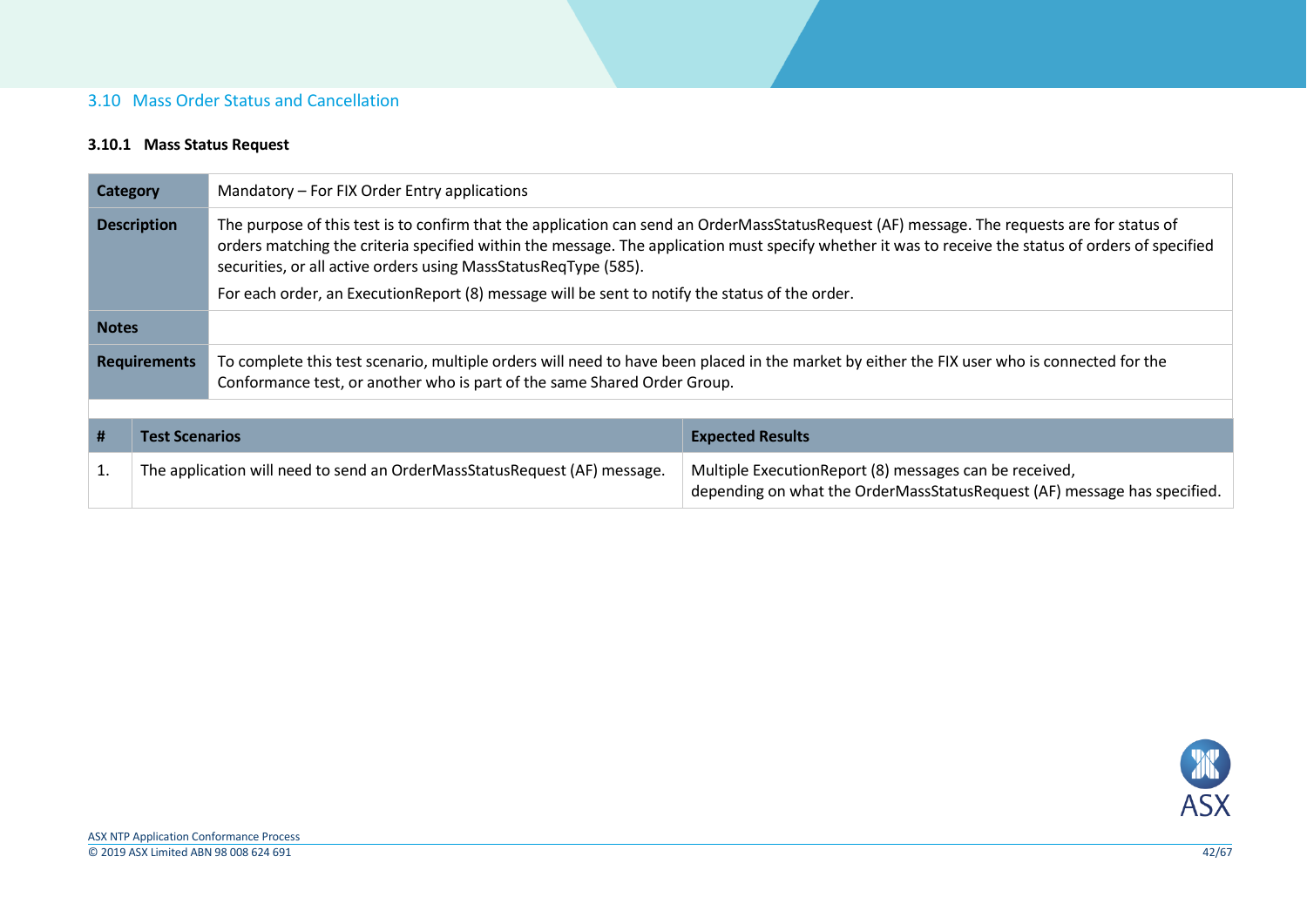#### **3.10.2 Order Mass Cancellation**

<span id="page-42-0"></span>

| <b>Category</b>                                                                                                                                                          | Mandatory – For FIX Order Entry applications                                                                                                         |                                                                                                                                                            |                                                                                                                                                                                                                                                                                                    |  |
|--------------------------------------------------------------------------------------------------------------------------------------------------------------------------|------------------------------------------------------------------------------------------------------------------------------------------------------|------------------------------------------------------------------------------------------------------------------------------------------------------------|----------------------------------------------------------------------------------------------------------------------------------------------------------------------------------------------------------------------------------------------------------------------------------------------------|--|
| <b>Description</b>                                                                                                                                                       |                                                                                                                                                      | exchange confirming the cancellation of orders.                                                                                                            | The purpose of this test is to ensure that the application can cancel previously placed orders and receives ExecutionReport (8) messages from the                                                                                                                                                  |  |
|                                                                                                                                                                          |                                                                                                                                                      | An OrderMassCancelRequest (q) will be acknowledged by an OrderMassCancelReport(r). Each cancelled order will be acknowledged by an<br>ExecutionReport (8). |                                                                                                                                                                                                                                                                                                    |  |
| This message is used to cancel all orders for a FIX connection. Where MassCancelRequestType (530) is 7 only 1 message should be sent per FIX<br><b>Notes</b><br>session. |                                                                                                                                                      |                                                                                                                                                            |                                                                                                                                                                                                                                                                                                    |  |
|                                                                                                                                                                          | <b>Requirements</b>                                                                                                                                  | To complete this test scenario multiple orders will need to have been placed in the market by the FIX user who is connected for the Conformance<br>test.   |                                                                                                                                                                                                                                                                                                    |  |
|                                                                                                                                                                          |                                                                                                                                                      |                                                                                                                                                            |                                                                                                                                                                                                                                                                                                    |  |
| #                                                                                                                                                                        | <b>Test Scenarios</b>                                                                                                                                |                                                                                                                                                            | <b>Expected Results</b>                                                                                                                                                                                                                                                                            |  |
| 1.                                                                                                                                                                       | The application will need to send an OrderMassCancelRequest (q) message,<br>which results in the orders being cancelled and removed from the market. |                                                                                                                                                            | A OrderMassCancelReport (r) will be received together with<br>MassActionReportID (1369), which is the unique identifier for the<br>OrderMassCancelReport (r) assigned by the recipient of the<br>OrderMassCancelRequest (q).<br>All orders entered by the nominated FIX session will be cancelled. |  |

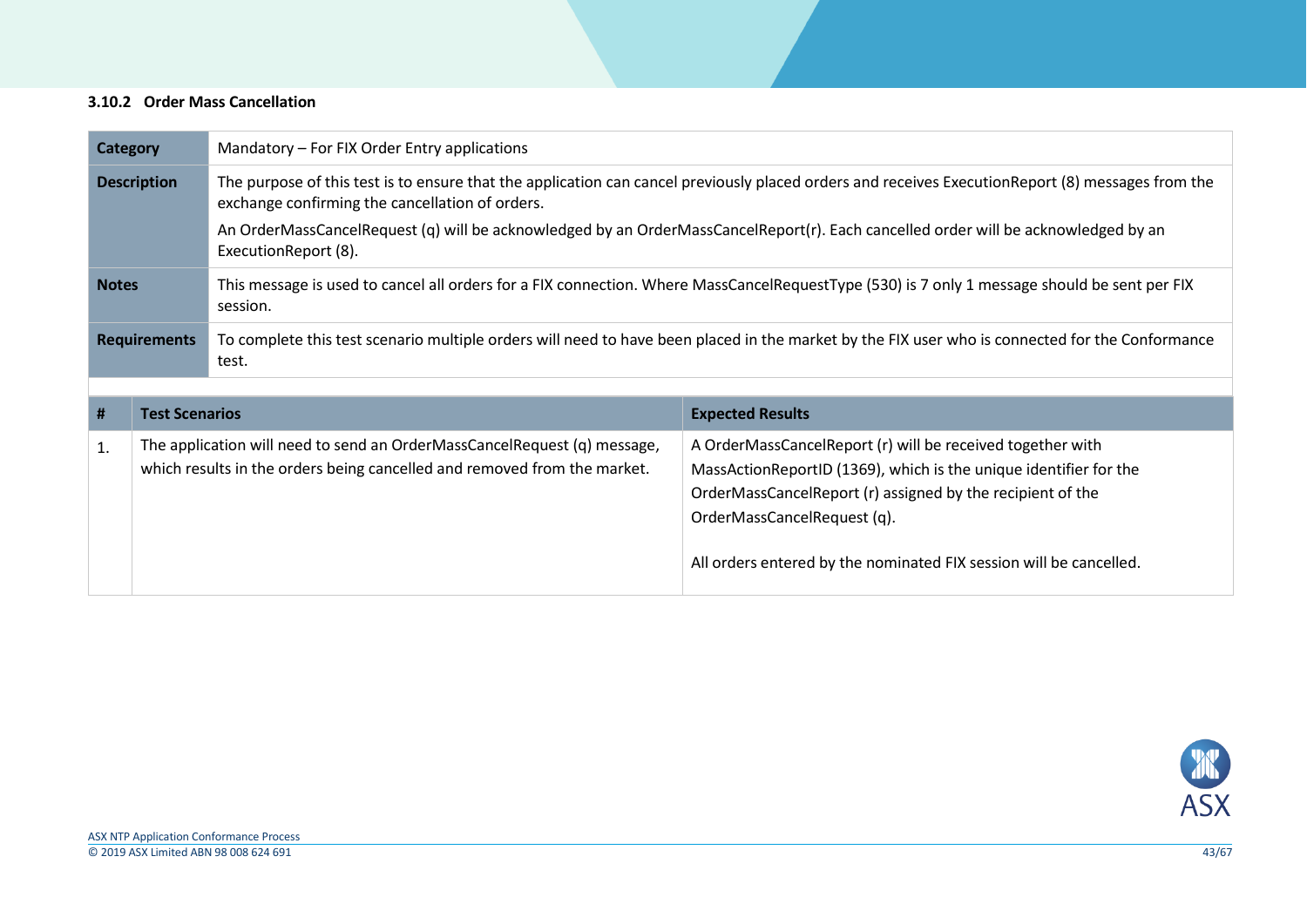#### **3.10.3 Order Mass Cancellation – Cancelling with SOG**

<span id="page-43-0"></span>

|                      | Mandatory – For FIX Order Entry applications that support Shared Order Group (SOG) functionality<br><b>Category</b> |                                                                                                                                                                                                                                                      |                                                                                                                                    |  |
|----------------------|---------------------------------------------------------------------------------------------------------------------|------------------------------------------------------------------------------------------------------------------------------------------------------------------------------------------------------------------------------------------------------|------------------------------------------------------------------------------------------------------------------------------------|--|
| <b>Description</b>   |                                                                                                                     | The purpose of this test is to ensure that the application can cancel previously placed orders, referencing the Shared Order Group ID and receives<br>ExecutionReport(8) messages confirming the cancellation of orders.                             |                                                                                                                                    |  |
| ExecutionReport (8). |                                                                                                                     |                                                                                                                                                                                                                                                      | An OrderMassCancelRequest (q) will be acknowledged by an OrderMassCancelReport(r). Each cancelled order will be acknowledged by an |  |
| <b>Notes</b>         |                                                                                                                     | This message is used to cancel all orders marked with a given Shared Order Group and all orders entered by the FIX connection issuing the<br>cancellation. Where MassCancelRequestType (530) is 7 only 1 message should be sent for 1 SOG identifier |                                                                                                                                    |  |
| <b>Requirements</b>  |                                                                                                                     | This scenario requires 2 FIX order entry users, both members of the SOGs used. Both place three types of orders to rest in the market: No Shared<br>Order Group specified, Shared Order Group 1 specified, Shared Order Group 2 specified.           |                                                                                                                                    |  |
|                      |                                                                                                                     |                                                                                                                                                                                                                                                      |                                                                                                                                    |  |
|                      |                                                                                                                     |                                                                                                                                                                                                                                                      |                                                                                                                                    |  |
| #                    | <b>Test Scenarios</b>                                                                                               |                                                                                                                                                                                                                                                      | <b>Expected Results</b>                                                                                                            |  |

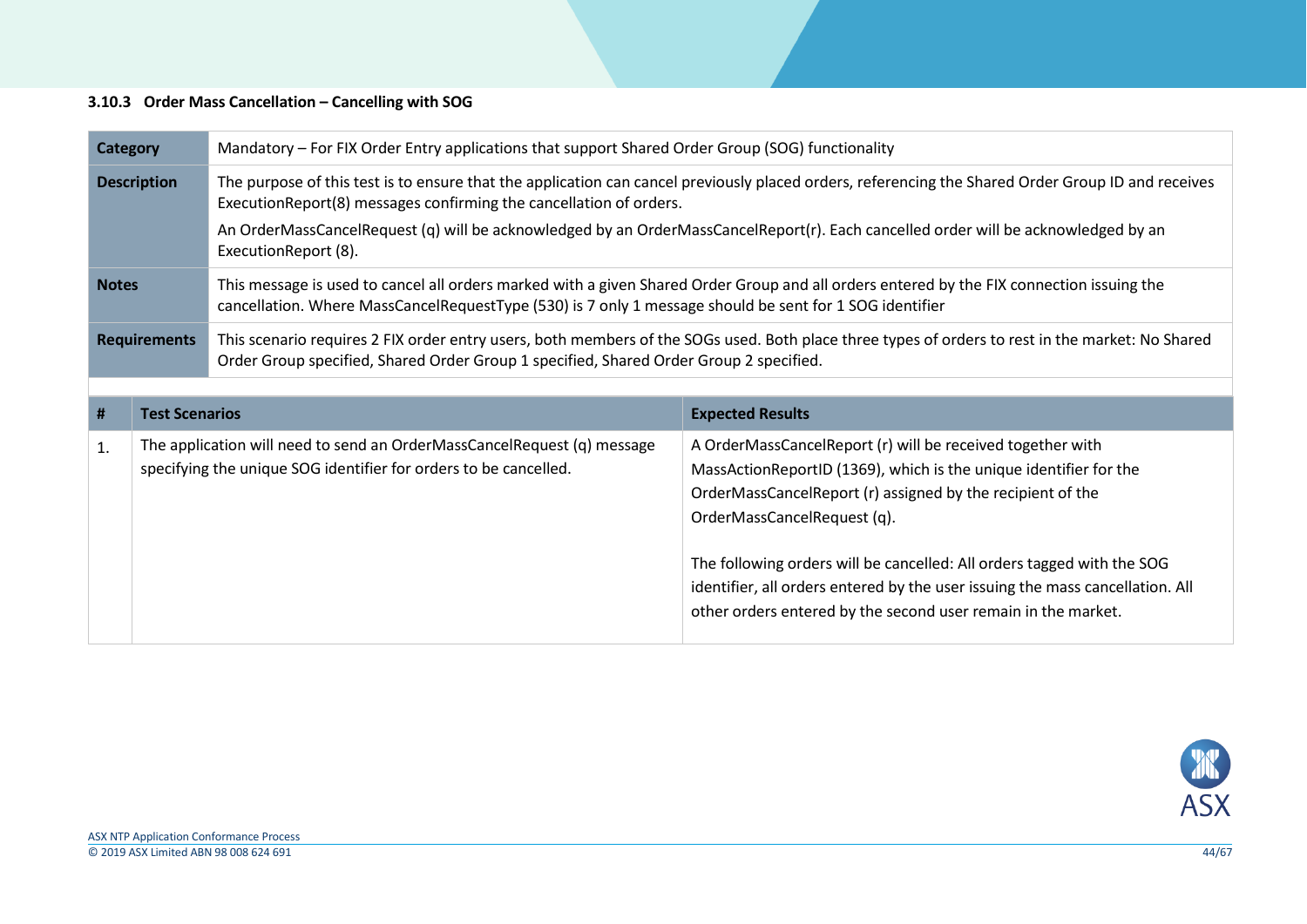## **3.10.4 Order Mass Cancellation – Cancelling with onBehalfOfCompId (115)**

<span id="page-44-0"></span>

| <b>Category</b>     |                       | Optional - For FIX Order Entry applications                                                                                                                                                                                                                                                                                                                                       |                                                                                                                                                                                                                                                                                                                                                                                                                                                                             |  |
|---------------------|-----------------------|-----------------------------------------------------------------------------------------------------------------------------------------------------------------------------------------------------------------------------------------------------------------------------------------------------------------------------------------------------------------------------------|-----------------------------------------------------------------------------------------------------------------------------------------------------------------------------------------------------------------------------------------------------------------------------------------------------------------------------------------------------------------------------------------------------------------------------------------------------------------------------|--|
| <b>Description</b>  |                       | The purpose of this test is to ensure that the application can cancel previously placed orders, the owner of the order will receive a valid<br>ExecutionReport(8) ) messages confirming the cancellation of orders.<br>An OrderMassCancelRequest (q) will be acknowledged by an OrderMassCancelReport(r). Each cancelled order will be acknowledged by an<br>ExecutionReport (8). |                                                                                                                                                                                                                                                                                                                                                                                                                                                                             |  |
| <b>Notes</b>        |                       | This message is used to cancel all orders for a specific FIX connection. Where MassCancelRequestType (530) is 7 only 1 message should be sent per<br>user identifier onBehalfOfCompId (115)                                                                                                                                                                                       |                                                                                                                                                                                                                                                                                                                                                                                                                                                                             |  |
| <b>Requirements</b> |                       | This scenario requires 2 FIX order entry users. Both place orders to rest in the market.                                                                                                                                                                                                                                                                                          |                                                                                                                                                                                                                                                                                                                                                                                                                                                                             |  |
|                     |                       |                                                                                                                                                                                                                                                                                                                                                                                   |                                                                                                                                                                                                                                                                                                                                                                                                                                                                             |  |
| #                   | <b>Test Scenarios</b> |                                                                                                                                                                                                                                                                                                                                                                                   | <b>Expected Results</b>                                                                                                                                                                                                                                                                                                                                                                                                                                                     |  |
| 1.                  |                       | The application will need to send an OrderMassCancelRequest (q) message<br>on the previously entered orders, which results in the orders being cancelled<br>and removed from the market. The FIX client will specify the unique user<br>identifier for orders to be cancelled on behalf of.                                                                                       | A OrderMassCancelReport (r) will be received together with<br>MassActionReportID (1369), which is the unique identifier for the<br>OrderMassCancelReport (r) assigned by the recipient of the<br>OrderMassCancelRequest (q).<br>Orders for the nominated on behalf of user will be cancelled and the on<br>behalf user receives Execution Report (8) messages, but not the user issuing<br>the cancellation.<br>Orders entered by the cancelling user remain in the market. |  |

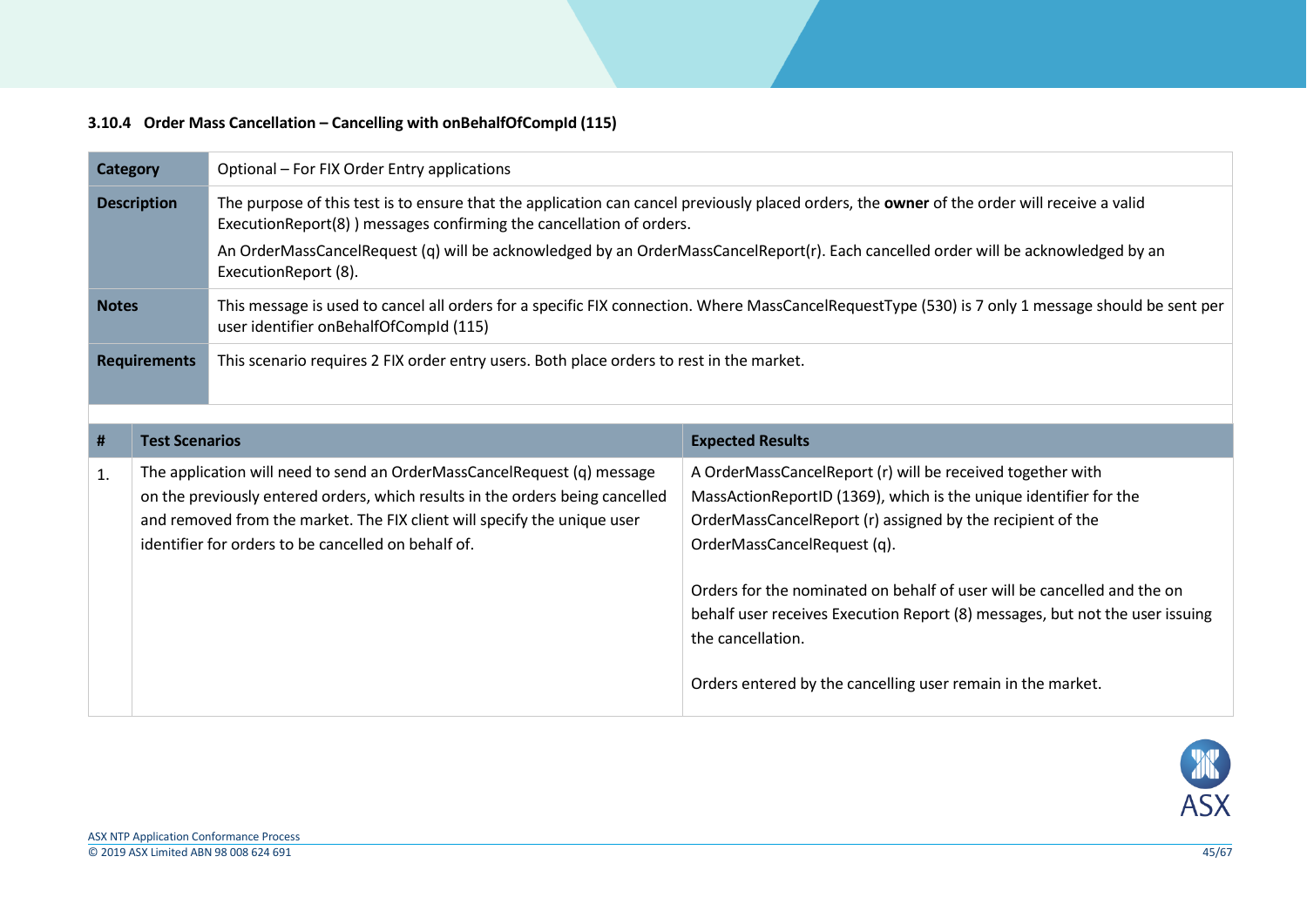# 3.11 Cancel on Disconnect

#### **3.11.1 Cancel on Connection loss**

<span id="page-45-1"></span><span id="page-45-0"></span>

| <b>Category</b>    |                                                                                                                                                                                                                        | Optional – For FIX Order Entry applications                                                                                                                                      |                                                                                                                                                                                                             |  |
|--------------------|------------------------------------------------------------------------------------------------------------------------------------------------------------------------------------------------------------------------|----------------------------------------------------------------------------------------------------------------------------------------------------------------------------------|-------------------------------------------------------------------------------------------------------------------------------------------------------------------------------------------------------------|--|
| <b>Description</b> |                                                                                                                                                                                                                        | The purpose of this test is to ensure that the application can enter orders set to cancel themselves in the event of the application being<br>disconnected from the environment. |                                                                                                                                                                                                             |  |
|                    |                                                                                                                                                                                                                        | The application should then be able to handle the receipt of the execution reports when reconnected.                                                                             |                                                                                                                                                                                                             |  |
| <b>Notes</b>       |                                                                                                                                                                                                                        |                                                                                                                                                                                  |                                                                                                                                                                                                             |  |
|                    | <b>Requirements</b>                                                                                                                                                                                                    |                                                                                                                                                                                  |                                                                                                                                                                                                             |  |
|                    |                                                                                                                                                                                                                        |                                                                                                                                                                                  |                                                                                                                                                                                                             |  |
| #                  | <b>Test Scenarios</b>                                                                                                                                                                                                  |                                                                                                                                                                                  | <b>Expected Results</b>                                                                                                                                                                                     |  |
| 1.                 | The application will need to send four separate NewOrderSingle (D)<br>messages, where three of the new orders set Execlnst = Cancel on connection<br>$loss (18 = 0).$                                                  |                                                                                                                                                                                  | An Execution Report (8) will be received where ClOrdID (11) will have the new<br>value sent in either the (G) or (F) message, and OrigClOrdID (41) will be<br>populated by the original ClOrdID (11) value. |  |
| 2.                 | The application logs out, waits for a period of 30 seconds, and reconnects to<br>the system with a valid Logon(35=A) and using a valid recovery mechanism.<br>See FIX Order Entry manual for more details on recovery. |                                                                                                                                                                                  | The application will receive three Execution Report (8) messages, where<br>OrdStatus = Cancelled $(39 = 4)$                                                                                                 |  |

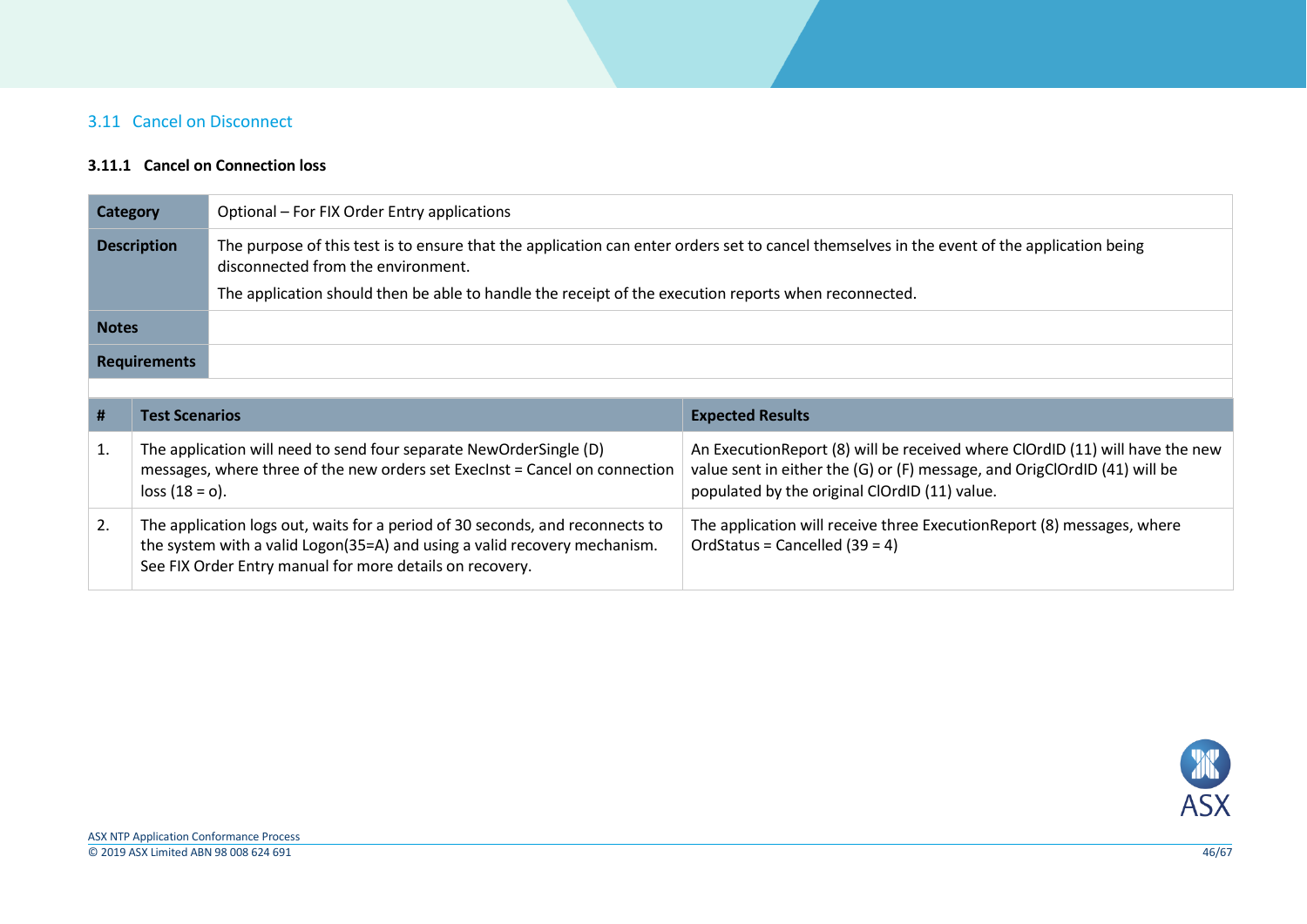## 3.12 Quote Request

## **3.12.1 RFQ Request**

<span id="page-46-1"></span><span id="page-46-0"></span>

|                    | Optional – For FIX Market Data applications<br><b>Category</b>                                             |                                                                                                                                                             |                                                                                   |  |
|--------------------|------------------------------------------------------------------------------------------------------------|-------------------------------------------------------------------------------------------------------------------------------------------------------------|-----------------------------------------------------------------------------------|--|
| <b>Description</b> |                                                                                                            | The purpose of this test is to ensure that the application can correctly subscribe to RFQ messages submitted by their firm or other Market<br>Participants. |                                                                                   |  |
| <b>Notes</b>       |                                                                                                            |                                                                                                                                                             |                                                                                   |  |
|                    | <b>Requirements</b>                                                                                        |                                                                                                                                                             |                                                                                   |  |
|                    |                                                                                                            |                                                                                                                                                             |                                                                                   |  |
| #                  | <b>Test Scenarios</b>                                                                                      |                                                                                                                                                             | <b>Expected Results</b>                                                           |  |
| 1.                 | The application sends in an RFQRequest (AH) message for the specific<br>contract which is being monitored. |                                                                                                                                                             | Any QuoteRequest (R) messages sent on the specified contract will be<br>received. |  |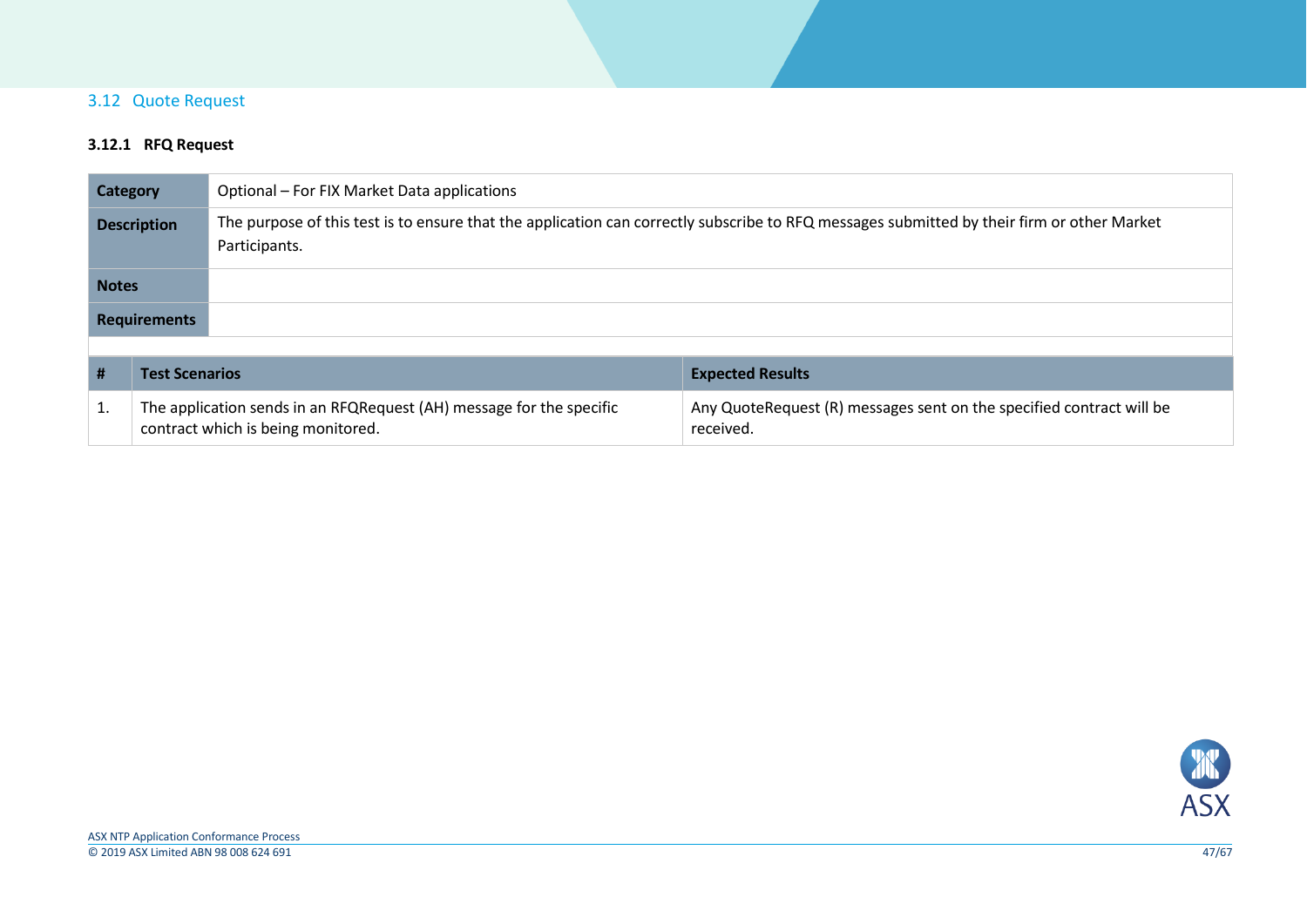#### **3.12.2 Quote Request**

<span id="page-47-0"></span>

| <b>Category</b>     |                                                       | Optional – For FIX Order Entry applications                                                                        |                                                                                                                                |  |  |
|---------------------|-------------------------------------------------------|--------------------------------------------------------------------------------------------------------------------|--------------------------------------------------------------------------------------------------------------------------------|--|--|
| <b>Description</b>  |                                                       | The purpose of this test is to ensure that the application can send a Quote Request on any instrument of interest. |                                                                                                                                |  |  |
| <b>Notes</b>        |                                                       |                                                                                                                    |                                                                                                                                |  |  |
| <b>Requirements</b> |                                                       |                                                                                                                    |                                                                                                                                |  |  |
|                     |                                                       |                                                                                                                    |                                                                                                                                |  |  |
| #                   | <b>Test Scenarios</b>                                 |                                                                                                                    | <b>Expected Results</b>                                                                                                        |  |  |
|                     | The application will send a QuoteRequest (R) message. |                                                                                                                    | A MarketDataIncrementalRefresh (X) will be received, if another market<br>participant decides to respond to the Quote Request. |  |  |

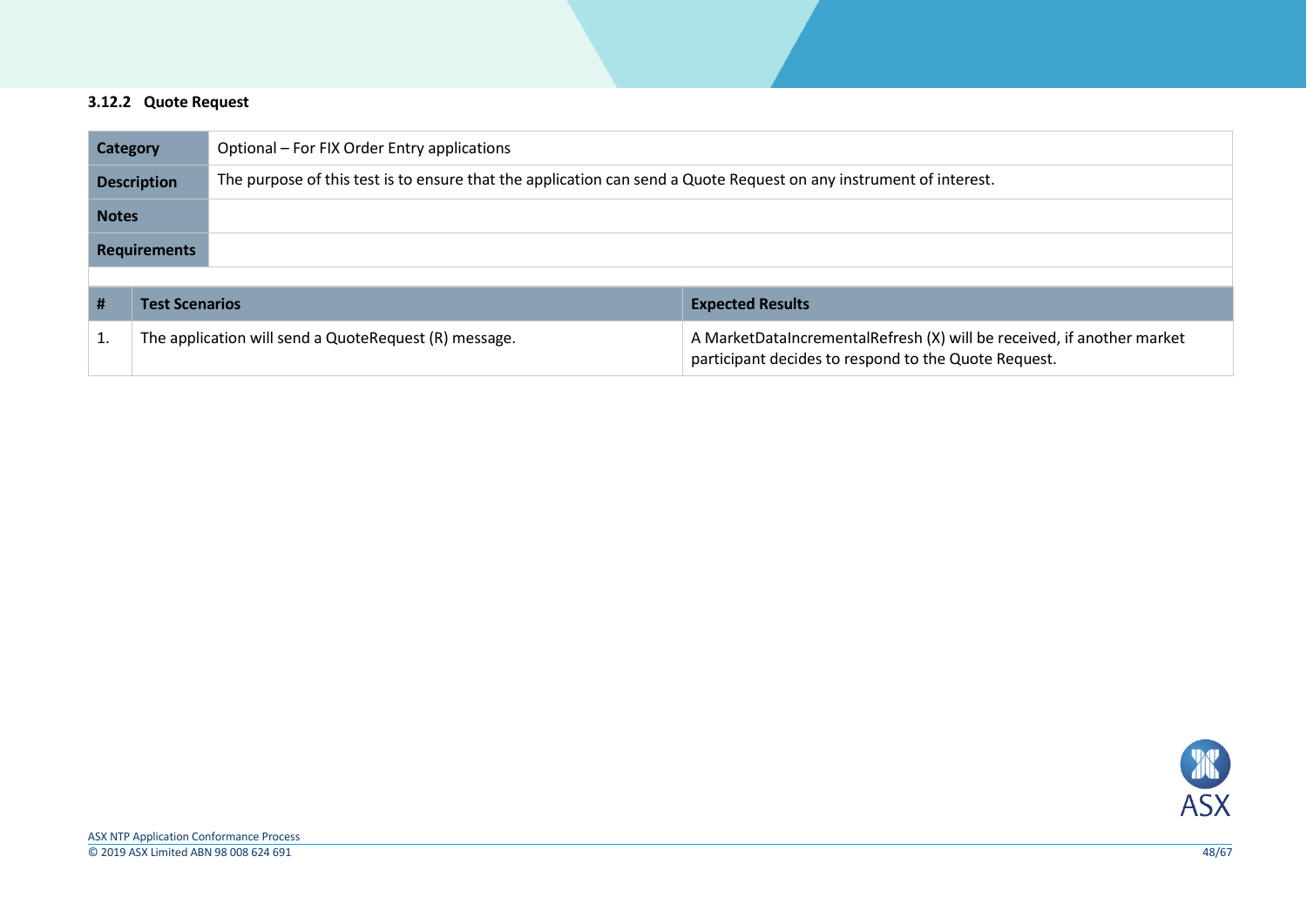#### 3.13 Unintentional Crossing Prevention (UCP)

## **3.13.1 UCP On Order Entry**

<span id="page-48-1"></span><span id="page-48-0"></span>

| <b>Category</b>    |                                                                                                                                                        | Optional - For FIX Order Entry applications                                                                                                                                   |                                                                                                                                             |  |
|--------------------|--------------------------------------------------------------------------------------------------------------------------------------------------------|-------------------------------------------------------------------------------------------------------------------------------------------------------------------------------|---------------------------------------------------------------------------------------------------------------------------------------------|--|
| <b>Description</b> |                                                                                                                                                        | The purpose of this test is to ensure that the application can assign a UCP key to order messages and handle the respective UCP trades where<br>these orders cross on market. |                                                                                                                                             |  |
| <b>Notes</b>       |                                                                                                                                                        |                                                                                                                                                                               |                                                                                                                                             |  |
|                    | <b>Requirements</b>                                                                                                                                    | FIX tags NoMatchInst (1624), MatchInst (1625), MatchAttribTagID (1626) and MatchAttribValue (1627) sent on NewOrderSingle(D) message.                                         |                                                                                                                                             |  |
|                    |                                                                                                                                                        |                                                                                                                                                                               |                                                                                                                                             |  |
| #                  | <b>Test Scenarios</b>                                                                                                                                  |                                                                                                                                                                               | <b>Expected Results</b>                                                                                                                     |  |
| 1.                 | The application will need to send a NewOrderSingle (D) message with order<br>type: Limit and a valid MatchAttribValue (1627).                          |                                                                                                                                                                               | Order is acknowledged and entered in the market.                                                                                            |  |
| 2.                 | The application will need to send a second NewOrderSingle (D) message with<br>order type: Limit, opposing side and a matching MatchAttribValue (1627). |                                                                                                                                                                               | Order is acknowledged and executes against the previous resting order.<br>An Execution Report (8) will be received with MatchInst(1625) = 1 |  |

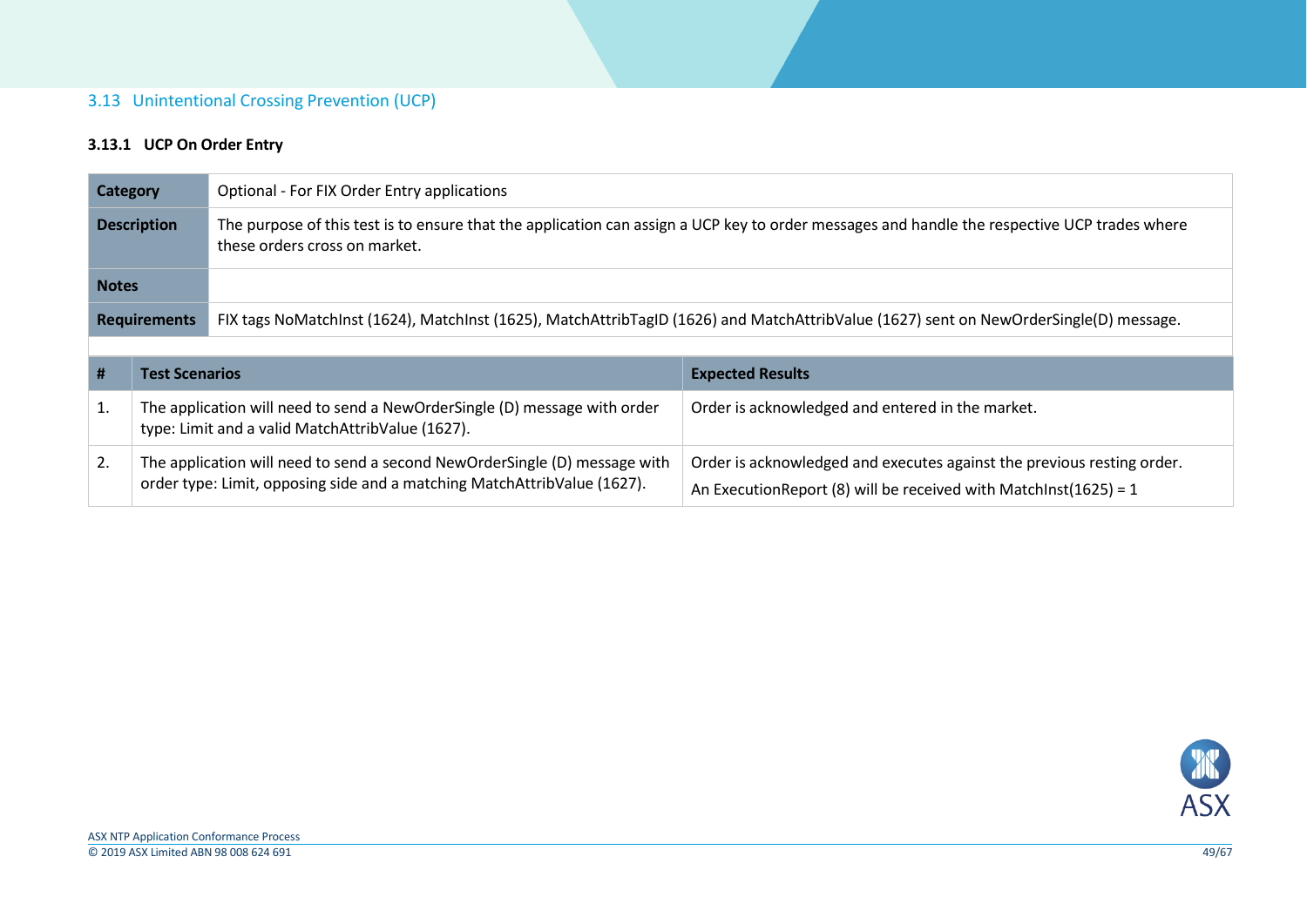## 3.14 ASX Market Data Protocol

#### **3.14.1 ASX Market Data Protocol Gap Request – Blink**

<span id="page-49-1"></span><span id="page-49-0"></span>

| <b>Category</b>                                                                                                                                                                                                                |                                                                                                                                     | Mandatory - For ASX Market Data Protocol applications |                                                                                                                                 |  |
|--------------------------------------------------------------------------------------------------------------------------------------------------------------------------------------------------------------------------------|-------------------------------------------------------------------------------------------------------------------------------------|-------------------------------------------------------|---------------------------------------------------------------------------------------------------------------------------------|--|
| The purpose of this test is to ensure that the application can send a Market Data gap Request (Blink), which will provide an incremental refresh of<br><b>Description</b><br>the market.                                       |                                                                                                                                     |                                                       |                                                                                                                                 |  |
| ASX pauses the multicast feed to generate a gap in the ASX Market Data Protocol feed in CDE on the hour, between 10am and 4pm daily.<br><b>Notes</b><br>Customers should use these opportunities to test their Blink function. |                                                                                                                                     |                                                       |                                                                                                                                 |  |
|                                                                                                                                                                                                                                | <b>Requirements</b>                                                                                                                 |                                                       |                                                                                                                                 |  |
|                                                                                                                                                                                                                                |                                                                                                                                     |                                                       |                                                                                                                                 |  |
| #                                                                                                                                                                                                                              | <b>Test Scenarios</b>                                                                                                               |                                                       | <b>Expected Results</b>                                                                                                         |  |
| 3.                                                                                                                                                                                                                             | Send a Blink request specifying the sequence number of the first message to<br>re-transmit and the number of messages to be resent. |                                                       | The Blink server will respond with the requested sequence messages as<br>defined in the ASX Market Data Protocol Specification. |  |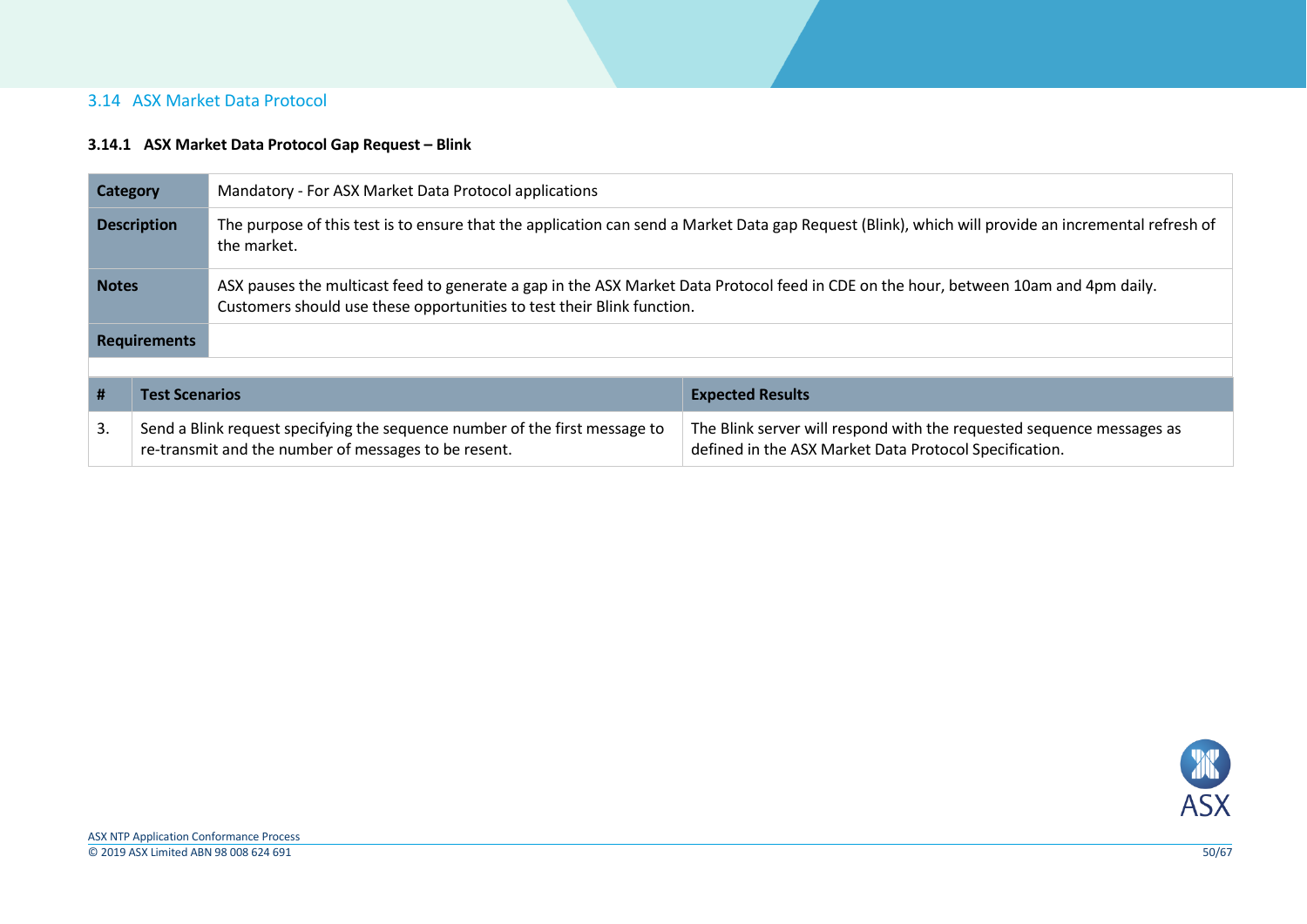#### **3.14.2 ASX Market Data Protocol Snapshot – Glance**

<span id="page-50-0"></span>

| <b>Category</b>                                       |                                                                                                                                                              | Mandatory - For ASX Market Data Protocol applications                                                                           |                                                                                                                                                        |  |
|-------------------------------------------------------|--------------------------------------------------------------------------------------------------------------------------------------------------------------|---------------------------------------------------------------------------------------------------------------------------------|--------------------------------------------------------------------------------------------------------------------------------------------------------|--|
| <b>Description</b>                                    |                                                                                                                                                              | The purpose of this test is to ensure that the application can use the Glance service to receive a data snapshot of the market. |                                                                                                                                                        |  |
| <b>Notes</b>                                          |                                                                                                                                                              |                                                                                                                                 |                                                                                                                                                        |  |
| <b>Requirements</b>                                   |                                                                                                                                                              |                                                                                                                                 |                                                                                                                                                        |  |
|                                                       |                                                                                                                                                              |                                                                                                                                 |                                                                                                                                                        |  |
| #<br><b>Test Scenarios</b><br><b>Expected Results</b> |                                                                                                                                                              |                                                                                                                                 |                                                                                                                                                        |  |
| 1.                                                    | The client application makes a connection to the Glance IP/port and<br>establishes a TCP/IP connection. The application sends a Login Request<br>Packet "L". |                                                                                                                                 | The Glance service sends a Login Accepted Packet to client connection, then<br>immediately sends a snapshot - this is the current market data picture. |  |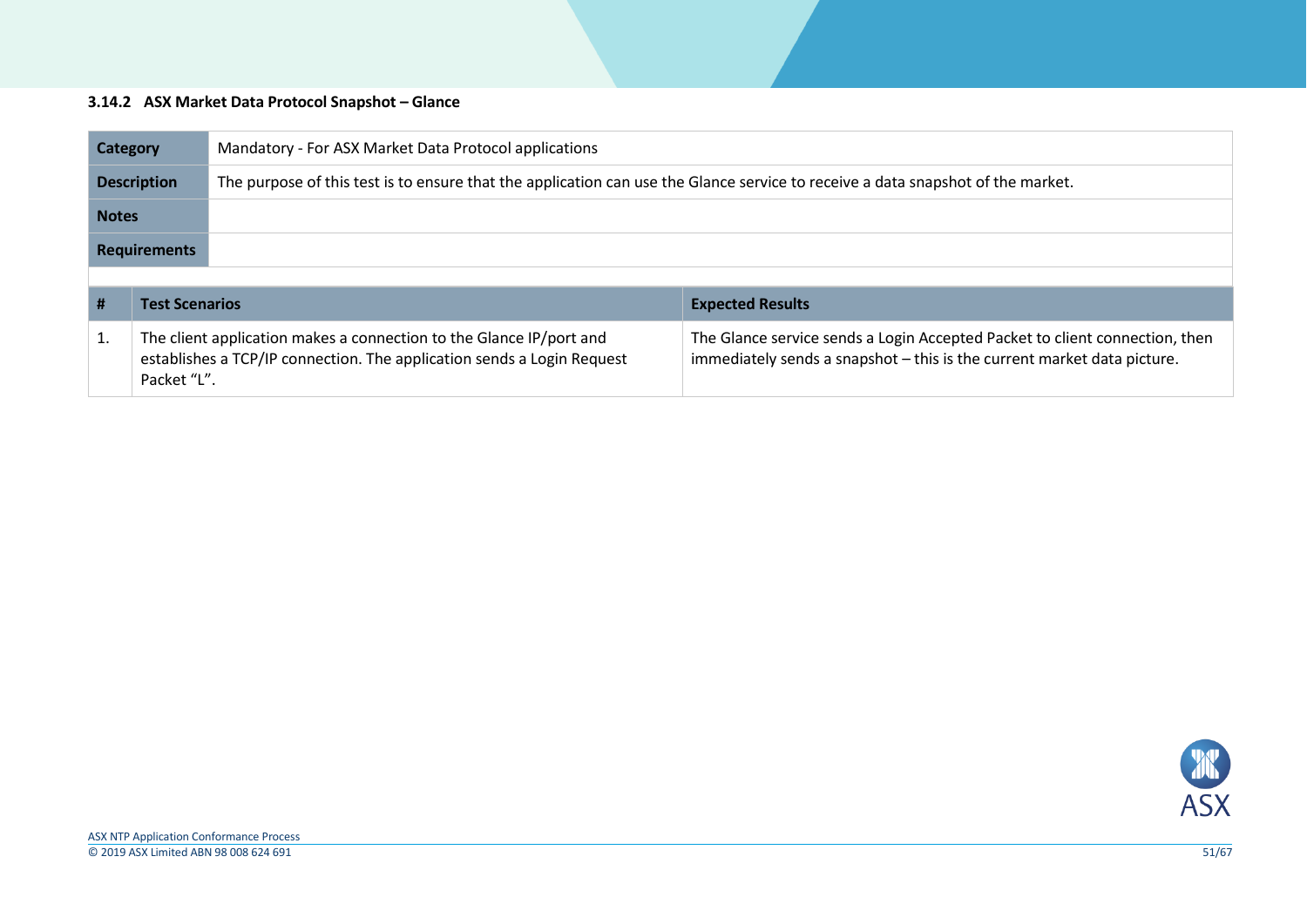#### **3.14.3 ASX Market Data Protocol - Password Change**

<span id="page-51-0"></span>

| <b>Category</b>     |                       | Mandatory - For ASX Market Data Protocol applications                                                                                                                                                                             |                                                                                                                                                                                                                               |  |
|---------------------|-----------------------|-----------------------------------------------------------------------------------------------------------------------------------------------------------------------------------------------------------------------------------|-------------------------------------------------------------------------------------------------------------------------------------------------------------------------------------------------------------------------------|--|
| <b>Description</b>  |                       | The purpose of this test is to ensure that the application can perform a password change as part of a logon to the environment to demonstrate to<br>ASX that the application can manage its own password in day to day operations |                                                                                                                                                                                                                               |  |
| <b>Notes</b>        |                       | Exchange.                                                                                                                                                                                                                         | NTP application passwords expire every 90 days, and must be changed by the application prior to this or it will not be able to login to the                                                                                   |  |
| <b>Requirements</b> |                       | Applications must adhere to the ASX Password policy, outlined in the ASX Market Data Protocol Specification – Password Change Request Packet.                                                                                     |                                                                                                                                                                                                                               |  |
|                     |                       |                                                                                                                                                                                                                                   |                                                                                                                                                                                                                               |  |
| #                   | <b>Test Scenarios</b> |                                                                                                                                                                                                                                   | <b>Expected Results</b>                                                                                                                                                                                                       |  |
| 1.                  | the exchange.         | Establish a connection and send a Password Change Request Packet "W" to                                                                                                                                                           | Participant sends a Packet Type Set to "W" specifying a New Password, which<br>matches the ASX password policy. ASX will respond with a Password Change<br>Response Packet with Status = 3001 (Password successfully changed) |  |

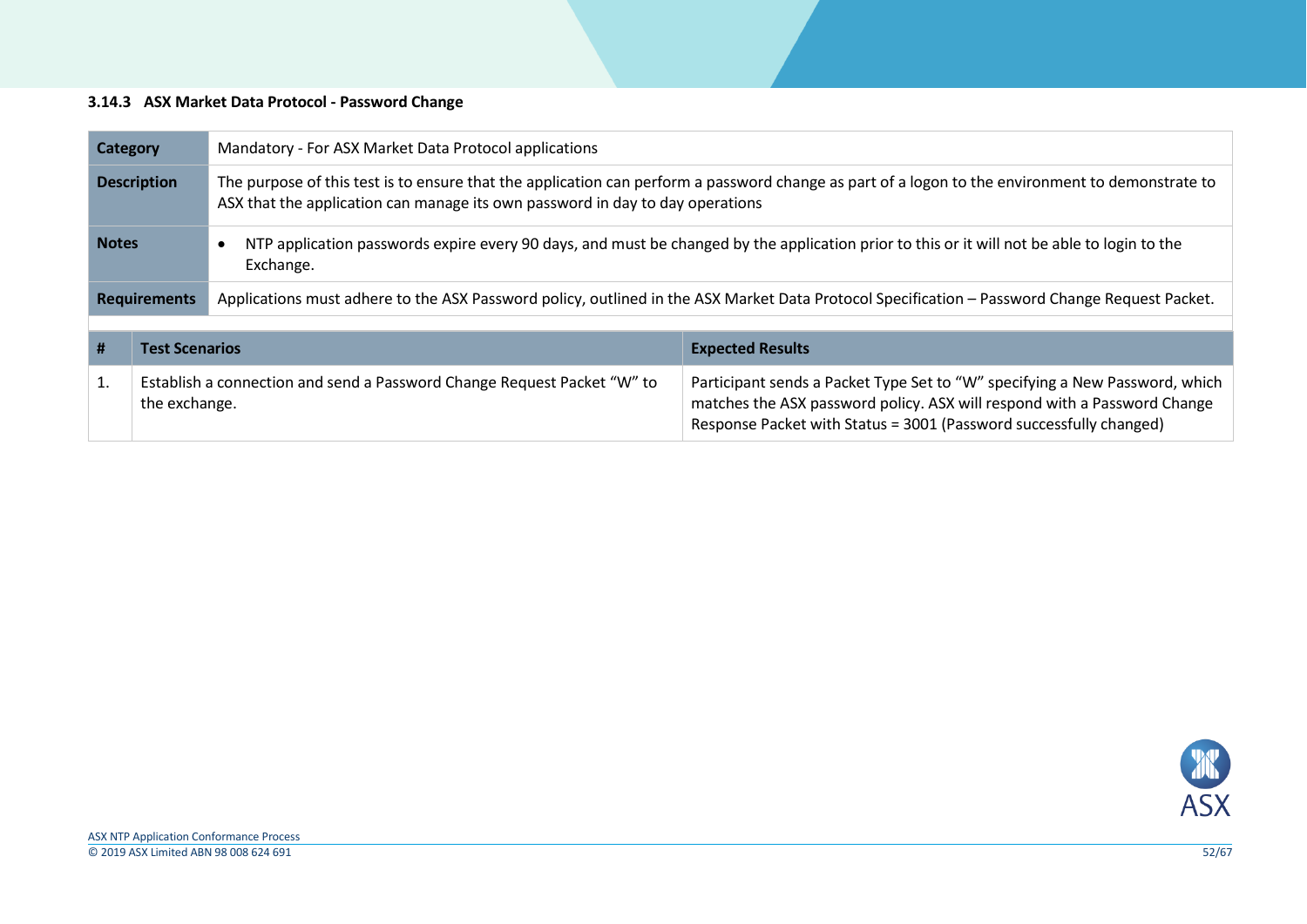# **4. ASX Assisted Tests**

This phase of the Conformance test process is allocated for one to one testing between the application developer and an ASX test specialist. These scenarios will be tested in a controlled manner with both sides on the phone confirming each test in turn independently.

<span id="page-52-0"></span>This session should only be booked with ASX when the "Self-testing" phase is successfully completed.

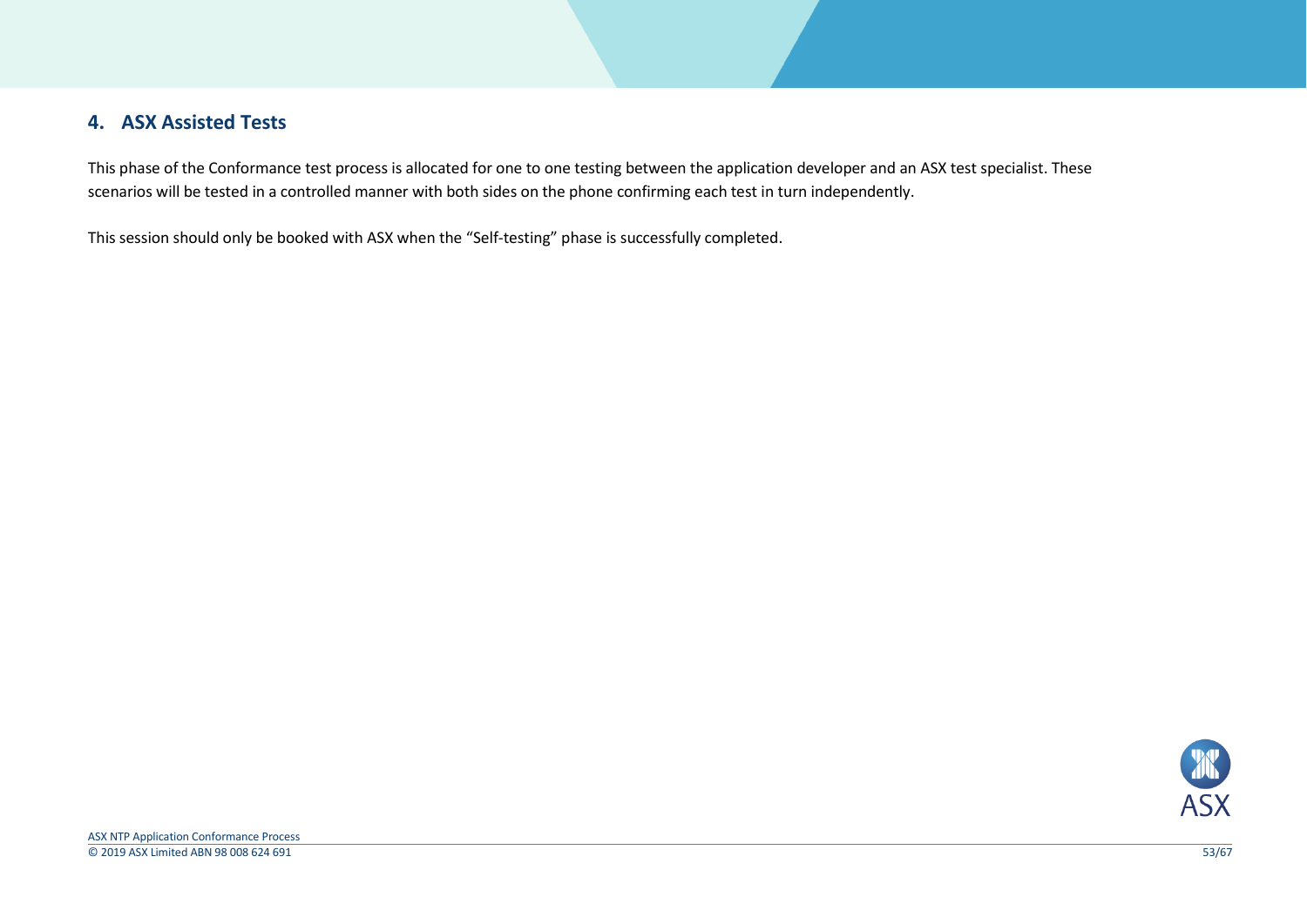## 4.1 Password Expiry

<span id="page-53-0"></span>

| <b>Category</b>     |                                                                                                                                       | Mandatory - For FIX Drop Copy, FIX Order Entry and FIX Market Data applications                                                                                      |                                                                                                                                                                                |  |
|---------------------|---------------------------------------------------------------------------------------------------------------------------------------|----------------------------------------------------------------------------------------------------------------------------------------------------------------------|--------------------------------------------------------------------------------------------------------------------------------------------------------------------------------|--|
|                     | <b>Description</b>                                                                                                                    | The purpose of this test is ensure an application can correctly manage an account that has reached its password expiry date.                                         |                                                                                                                                                                                |  |
|                     |                                                                                                                                       | The participant will receive an error message upon login, relating to an account that requires a change in password, simulating a scenario of an<br>expired login.   |                                                                                                                                                                                |  |
|                     |                                                                                                                                       | This test will force the account to an expired state and the application should be able to re-establish connectivity and provide a new logon<br>password thereafter. |                                                                                                                                                                                |  |
|                     |                                                                                                                                       | password expires.                                                                                                                                                    | It is expected that the application will refrain from any further connection attempts if it's unable to provide a valid logon message after the                                |  |
| <b>Notes</b>        |                                                                                                                                       |                                                                                                                                                                      |                                                                                                                                                                                |  |
| <b>Requirements</b> |                                                                                                                                       |                                                                                                                                                                      |                                                                                                                                                                                |  |
|                     |                                                                                                                                       |                                                                                                                                                                      |                                                                                                                                                                                |  |
| #                   | <b>Test Scenarios</b>                                                                                                                 |                                                                                                                                                                      | <b>Expected Results</b>                                                                                                                                                        |  |
| 1.                  |                                                                                                                                       | The application will perform a standard Logout (5).                                                                                                                  | The participant will receive a Logout (5) confirmation.                                                                                                                        |  |
|                     | ASX will then set a new password which will be configured to expire<br>immediately, and advise the customer what the new password is. |                                                                                                                                                                      |                                                                                                                                                                                |  |
| 2.                  |                                                                                                                                       | The application will then send a Logon (A) message using the new password<br>provided by ASX in Password (554)                                                       | The application will receive a Logout (5) from the exchange where the<br>SessionStatus = Password expired (1409 = 8) and its connection will be<br>terminated by the exchange. |  |
| 3.                  |                                                                                                                                       | The application will then need to send a Logon (A) message, where it sends a<br>valid NewPassword (925) value.                                                       | The application will maintain its connection to the exchange.                                                                                                                  |  |

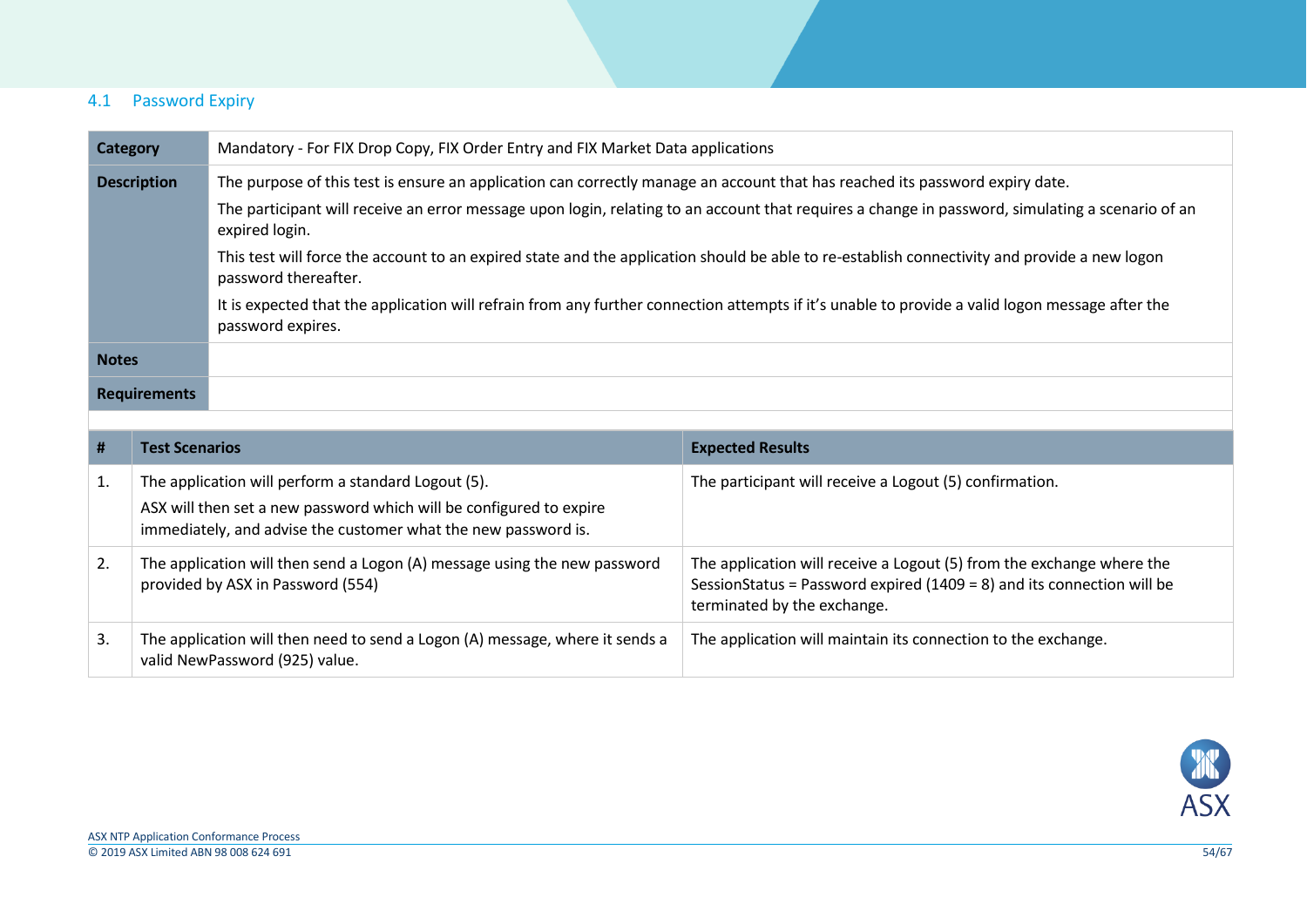## 4.2 News and Text Messages

<span id="page-54-0"></span>

| Mandatory for all ASX protocols<br>Category                                                                                                                                                             |                                                                                                                                           |                                                                                                                                                                           |                                                                                   |  |
|---------------------------------------------------------------------------------------------------------------------------------------------------------------------------------------------------------|-------------------------------------------------------------------------------------------------------------------------------------------|---------------------------------------------------------------------------------------------------------------------------------------------------------------------------|-----------------------------------------------------------------------------------|--|
|                                                                                                                                                                                                         | The purpose of this test is to confirm if the participant can receive and process News messages as sent by the ASX.<br><b>Description</b> |                                                                                                                                                                           |                                                                                   |  |
| Throughout the trading session, ASX may send messages to inform the market of pricing corrections, approvals of block trades, and other<br>information that may be relevant to the market participants. |                                                                                                                                           |                                                                                                                                                                           |                                                                                   |  |
|                                                                                                                                                                                                         |                                                                                                                                           | The participant should receive these messages with their Order Entry and/or Market Data connections.                                                                      |                                                                                   |  |
| <b>Notes</b>                                                                                                                                                                                            |                                                                                                                                           | ASX Market Data Protocol = Text (x). As per ASX market data protocol specification (max characters = 100).<br>$FIX = News (B) MsgType = B. As per ASX FIX Specification.$ |                                                                                   |  |
| <b>Requirements</b>                                                                                                                                                                                     |                                                                                                                                           |                                                                                                                                                                           |                                                                                   |  |
|                                                                                                                                                                                                         |                                                                                                                                           |                                                                                                                                                                           |                                                                                   |  |
| #                                                                                                                                                                                                       | <b>Test Scenarios</b>                                                                                                                     |                                                                                                                                                                           | <b>Expected Results</b>                                                           |  |
| 1.                                                                                                                                                                                                      |                                                                                                                                           | ASX will enter a text message and send it to the entire market.                                                                                                           | Participant receives a News (B) and provides corresponding details to the<br>ASX. |  |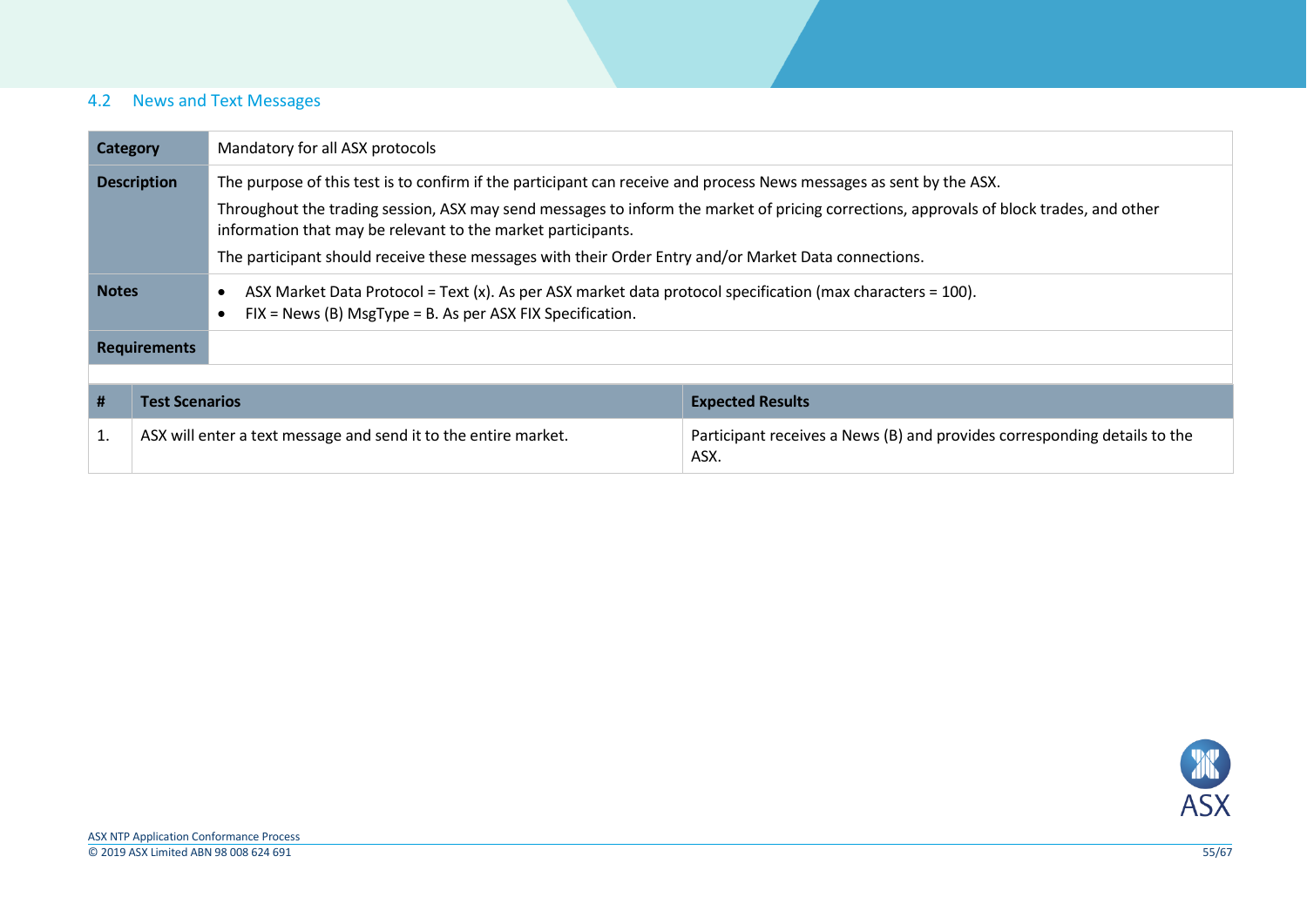## 4.3 Intraday Contract Maintenance

<span id="page-55-0"></span>

| <b>Category</b>     |                       | Mandatory for all FIX Market Data Applications                                                                       |                                                                                                                                                     |  |
|---------------------|-----------------------|----------------------------------------------------------------------------------------------------------------------|-----------------------------------------------------------------------------------------------------------------------------------------------------|--|
| <b>Description</b>  |                       | The purpose of this test is to check if the participant can receive intra-day updates of newly listed instruments.   |                                                                                                                                                     |  |
|                     |                       | The ASX can list new Future and Options and perform strike extensions intra-day.                                     |                                                                                                                                                     |  |
|                     |                       | listing.                                                                                                             | Newly listed instruments are sent via the SecurityList (y) message and the participant must have subscribed to SecurityListRequest (x) to cover the |  |
| <b>Notes</b>        |                       |                                                                                                                      |                                                                                                                                                     |  |
| <b>Requirements</b> |                       | The application will need to have subscribed for intraday updates via the SecurityListRequest (x) prior to the test. |                                                                                                                                                     |  |
|                     |                       |                                                                                                                      |                                                                                                                                                     |  |
| #                   | <b>Test Scenarios</b> |                                                                                                                      | <b>Expected Results</b>                                                                                                                             |  |
| 1.                  |                       | ASX will either generate or amend an instrument in the market.                                                       | Participant receives a SecurityList (y) that contains the description of the<br>listed instrument.                                                  |  |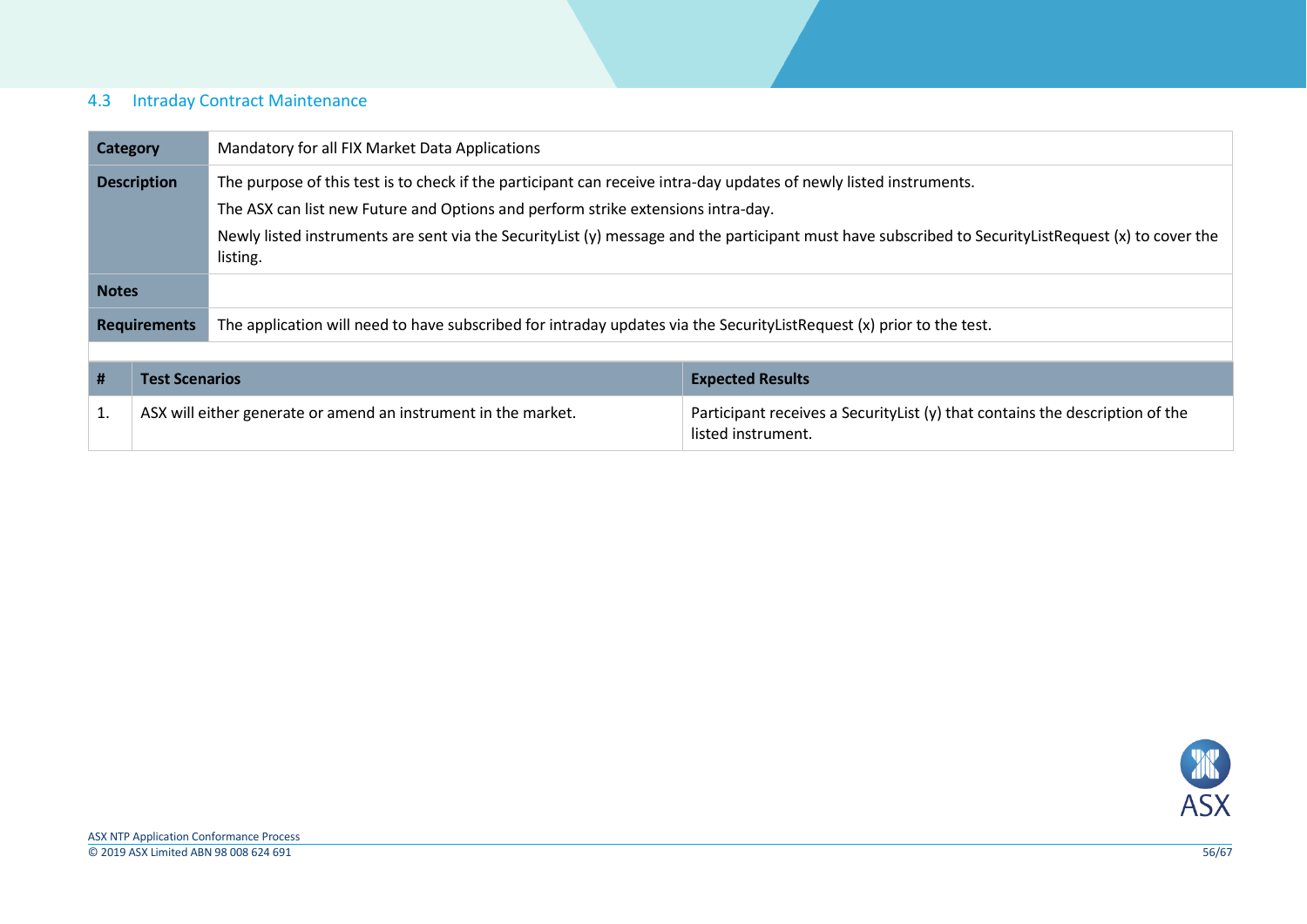# 4.4 Message Reject Handling

| Category           | Mandatory - For FIX Order Entry applications                                                                                                                                                                                       |
|--------------------|------------------------------------------------------------------------------------------------------------------------------------------------------------------------------------------------------------------------------------|
| <b>Description</b> | Customer applications should be able to handle receipt of reject messages. Customer applications should be able to pass each of these scenarios.<br>However, the exchange will accept a minimum of any 3 of the 5 scenarios below. |
| <b>Notes</b>       | Scenario 1 results in a BusinessMessageReject (j), 2 & 3 result in a Reject (3), and 4 & 5 result in an ExecutionReport (8).                                                                                                       |
| Requirements       |                                                                                                                                                                                                                                    |

<span id="page-56-0"></span>

| #  | <b>Test Scenarios</b>                                                                                                                                                                                                                                                        | <b>Expected Results</b>                                                                                                                                                                                                           |
|----|------------------------------------------------------------------------------------------------------------------------------------------------------------------------------------------------------------------------------------------------------------------------------|-----------------------------------------------------------------------------------------------------------------------------------------------------------------------------------------------------------------------------------|
| 1. | <b>Invalid Message Type:</b><br>The application will need to trigger a BusinessMessageReject, e.g., Send an<br>invalid message for the FIX session, sending a MarketDataRequest(V)<br>message over a FIX Order Entry Session.                                                | A BusinessMessageReject (j) will be received with a BusinessRejectReason<br>(380) with a value of either 0 [Other] or 3 [Unsupported Message Type]. The<br>details of the rejection are contained in Text (58), where $380 = 0$ . |
| 2. | <b>Invalid Price:</b><br>The application will need to send a NewOrderSingle (D) message on an open<br>contract, using either a Limit or Market to Limit order type.<br>Price (44) should reflect any or all of the following:<br>Special characters (?%&)<br>$\bullet$       | A Reject (3) will be received with a SessionRejectReason (373) with a value of<br>6 [Incorrect data format value]. The details of the rejection are contained in<br>Text (58).                                                    |
| 3. | <b>Invalid Quantity:</b><br>The application will need to send a NewOrderSingle (D) message on an open<br>contract, using either a Limit or Market to Limit order type.<br>OrderQty (38) should reflect any or all of the following:<br>Special characters (?%&)<br>$\bullet$ | A Reject (3) will be received with a SessionRejectReason (373) with a value of<br>6 [Incorrect data format value]. The details of the rejection are contained in<br>Text (58).                                                    |

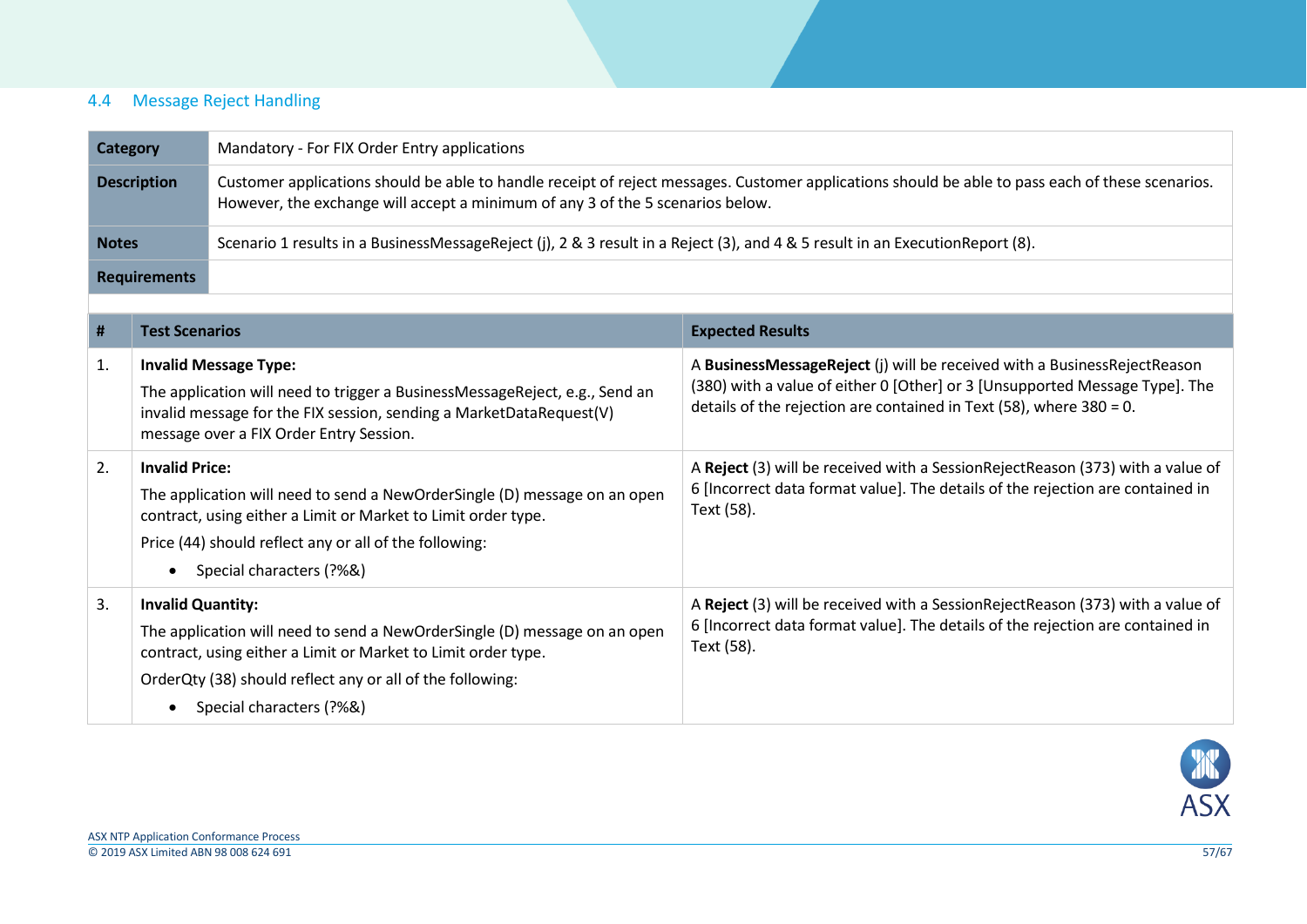| #  | <b>Test Scenarios</b>                                                                                                                                                                                                                                                                                                                                                                            | <b>Expected Results</b>                                                                                                   |
|----|--------------------------------------------------------------------------------------------------------------------------------------------------------------------------------------------------------------------------------------------------------------------------------------------------------------------------------------------------------------------------------------------------|---------------------------------------------------------------------------------------------------------------------------|
| 4. | Invalid Instrument:<br>The application will need to send a NewOrderSingle (D) message on an open<br>contract, using either a Limit or Market to Limit order type.<br>Symbol (55) or Security ID (48) should reflect any or all of the following:<br>Invalid 'human understood' security details for (55)<br>$\bullet$<br>Invalid security identifier value as per SecurityIDSource (22) for (48) | An Execution Report (8) will be received with 39=8 [Rejected]. The details of<br>the rejection are contained in Text (58) |
| 5. | <b>Invalid Account:</b><br>The application will need to send a NewOrderSingle (D) message on an open<br>contract, using either a Limit or Market to Limit order type.<br>Account (1) should reflect any or all of the following:<br>Numeric characters and special characters.                                                                                                                   | An Execution Report (8) will be received with 39=8 [Rejected]. The details of<br>the rejection are contained in Text (58) |

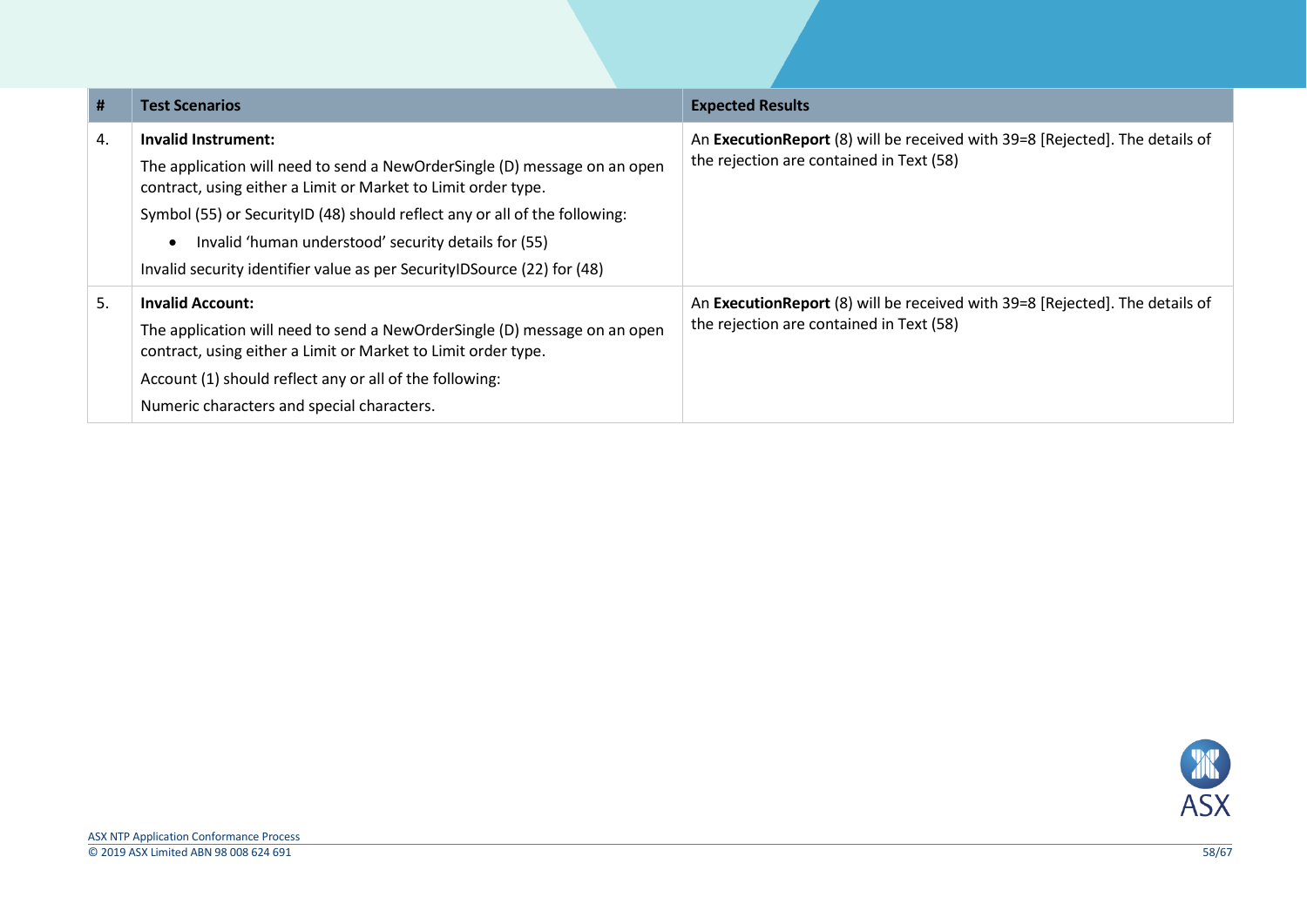## 4.5 Unsolicited Amend & Cancel

<span id="page-58-0"></span>

| <b>Category</b>    |                                                                                                                                                                                                                                                                                                                                             | Mandatory - For Order Entry Applications                                                                                                                                                                                                                                                                                                        |                                                                                                                                                            |  |
|--------------------|---------------------------------------------------------------------------------------------------------------------------------------------------------------------------------------------------------------------------------------------------------------------------------------------------------------------------------------------|-------------------------------------------------------------------------------------------------------------------------------------------------------------------------------------------------------------------------------------------------------------------------------------------------------------------------------------------------|------------------------------------------------------------------------------------------------------------------------------------------------------------|--|
| <b>Description</b> |                                                                                                                                                                                                                                                                                                                                             | The purpose of this test is to ensure that the application can manage the receipt of unsolicited amend and cancel messages when other<br>applications take action on orders it has placed or managed. E.g. an ASX Trading Terminal Super User performing an order action on a FIX User's<br>order.                                              |                                                                                                                                                            |  |
| <b>Notes</b>       |                                                                                                                                                                                                                                                                                                                                             | *The expectation for this test is that customers use the Trading terminal Super User to amend and cancel the order as placed by the<br>application.<br>CTS can assist for those without Trading Terminal access<br>**Please note, ASX would not under any circumstances perform an amendment of a customer order in the Production Environment. |                                                                                                                                                            |  |
|                    | <b>Requirements</b>                                                                                                                                                                                                                                                                                                                         | The Application FIX Order Entry User will need to be part of the same Shared Order Group as the ASX Trading Terminal Super User                                                                                                                                                                                                                 |                                                                                                                                                            |  |
|                    |                                                                                                                                                                                                                                                                                                                                             |                                                                                                                                                                                                                                                                                                                                                 |                                                                                                                                                            |  |
| #                  | <b>Test Scenarios</b>                                                                                                                                                                                                                                                                                                                       |                                                                                                                                                                                                                                                                                                                                                 | <b>Expected Results</b>                                                                                                                                    |  |
| 1.                 | The application will need to send two separate NewOrderSingle (D) messages<br>on contracts of its choice. The first order will need to supply a valid Shared<br>Order Group populating PartyID (448), which identifies the SOG ID when<br>populated by the original ClOrdID (11) value.<br>accompanied with PartyRole = Desk ID (452 = 76). |                                                                                                                                                                                                                                                                                                                                                 | An ExecutionReport (8) will be received, where ClOrdID (11) will have the<br>new value sent in either the (G) or (F) message, and OrigClOrdID (41) will be |  |
| 2.                 |                                                                                                                                                                                                                                                                                                                                             | Customer Super User*/ASX** will amend either the Price (44) or OrderQty<br>(38) of the first order that was placed.                                                                                                                                                                                                                             | The application will receive a ExecutionReport (8) messages, where<br>ExecType = Replaced $(150 = 5)$                                                      |  |
| 3.                 |                                                                                                                                                                                                                                                                                                                                             | Customer Super User*/ASX will send an OrderCancelRequest (F) message on<br>the second order that was placed.                                                                                                                                                                                                                                    | The application will receive a Execution Report (8) messages, where<br>ExecType = Cancelled $(150 = 4)$                                                    |  |

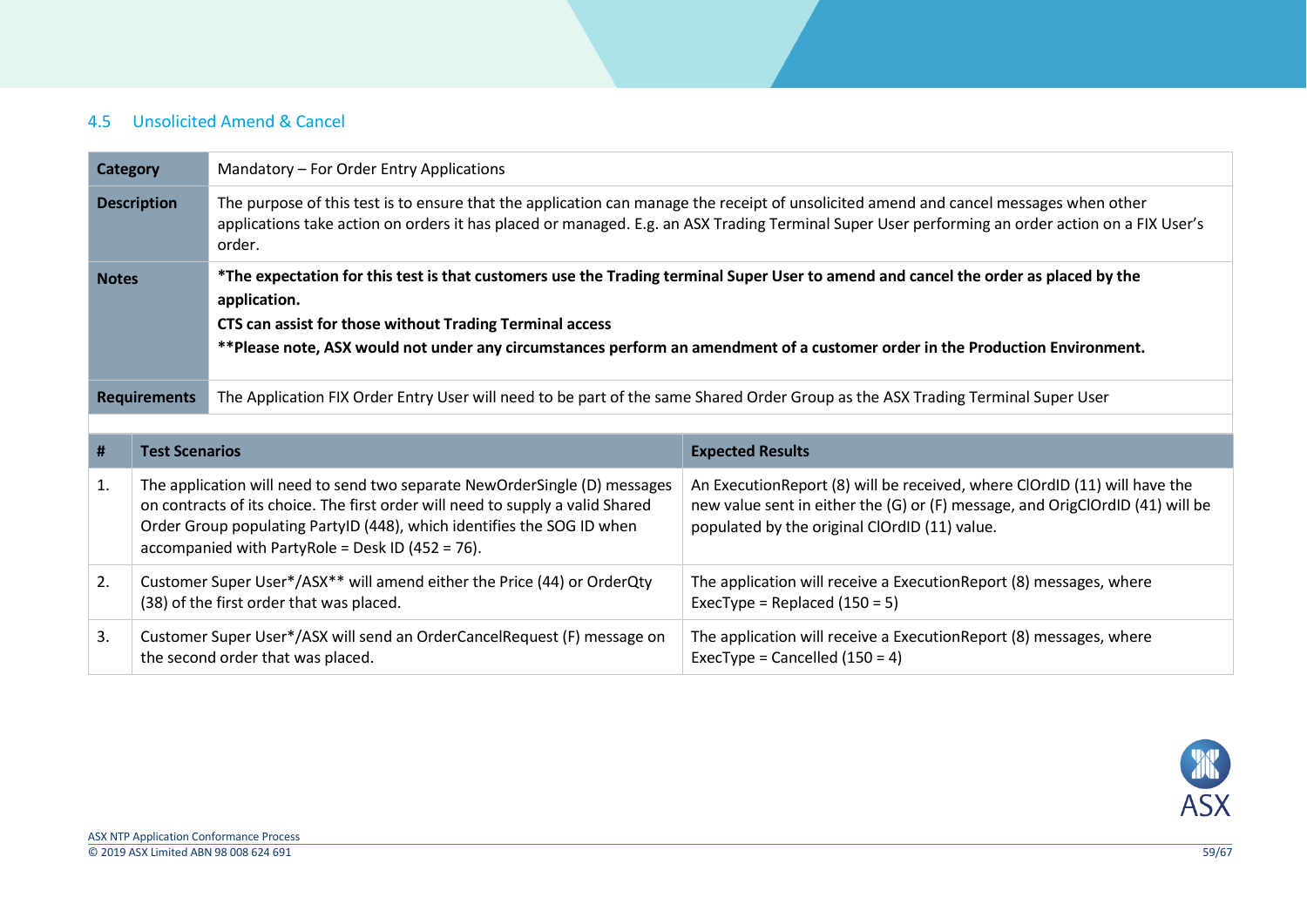## 4.6 Implied Prices on Spreads

<span id="page-59-0"></span>

| <b>Category</b>    |                       | Optional - For FIX Market Data Applications                                                                                                                                                                                                                                                                                                                                                                                                                                                                                                                                                             |                                                                                                                                                                                      |  |
|--------------------|-----------------------|---------------------------------------------------------------------------------------------------------------------------------------------------------------------------------------------------------------------------------------------------------------------------------------------------------------------------------------------------------------------------------------------------------------------------------------------------------------------------------------------------------------------------------------------------------------------------------------------------------|--------------------------------------------------------------------------------------------------------------------------------------------------------------------------------------|--|
| <b>Description</b> |                       | The purpose of this test is to ensure that the application can receive implied prices.<br>An Implied IN price is a spread price generated from two outright prices, implied or otherwise, in different contract months.<br>An Implied OUT price is an outright price in one contract month generated from an outright price, implied or otherwise in a different contract<br>month, and a spread price, implied or otherwise, between the two contract months.<br>The participant must subscribe to market data and distinguish implied prices from outright orders in both spread and outright markets |                                                                                                                                                                                      |  |
| <b>Notes</b>       |                       | If you are able to create an implied market using your FIX Order Entry order management connection or ASX Trading Terminal, please<br>$\bullet$<br>inform CTS once finished, so they can verify this test.<br>If you do not have Order Entry capabilities, a Self-test is not available. Participants must organise with ASX to assist with testing to<br>$\bullet$<br>create a market suitable for the test.                                                                                                                                                                                           |                                                                                                                                                                                      |  |
|                    | <b>Requirements</b>   | Participant must subscribe to Market Data                                                                                                                                                                                                                                                                                                                                                                                                                                                                                                                                                               |                                                                                                                                                                                      |  |
|                    |                       |                                                                                                                                                                                                                                                                                                                                                                                                                                                                                                                                                                                                         |                                                                                                                                                                                      |  |
| #                  | <b>Test Scenarios</b> |                                                                                                                                                                                                                                                                                                                                                                                                                                                                                                                                                                                                         | <b>Expected Results</b>                                                                                                                                                              |  |
| 1.                 | participant.          | ASX enters prices on the outright market on a contract as agreed with the                                                                                                                                                                                                                                                                                                                                                                                                                                                                                                                               | The participant will receive either a MarketDataSnapshotFullRefresh (W) or<br>MarketDataIncrementalRefresh (X) with a QuoteCondition (276) that<br>indicates Implied Order or Price. |  |

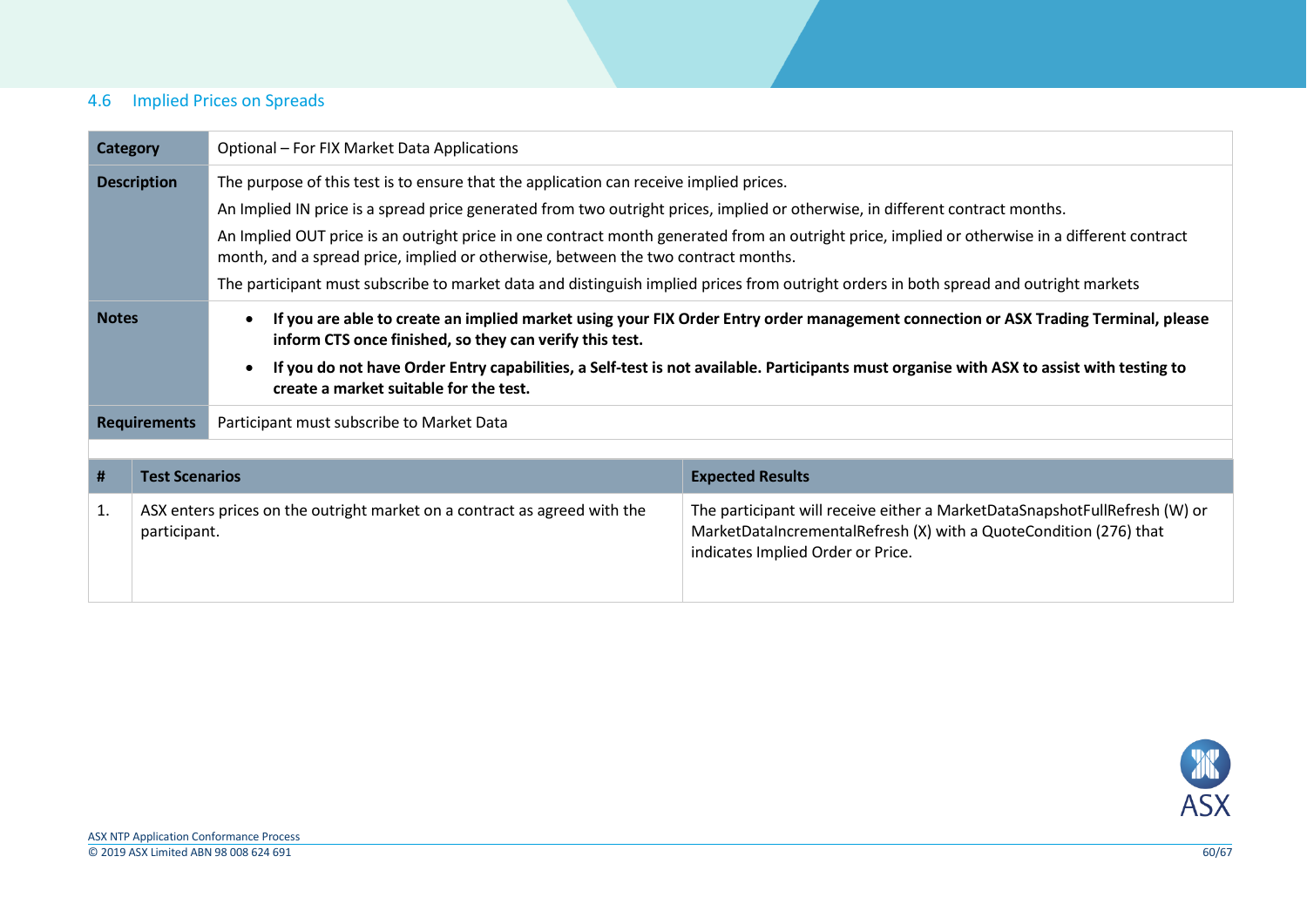## 4.7 Market Data Validation

| Category            | Mandatory - For Market Data Applications                                                              |
|---------------------|-------------------------------------------------------------------------------------------------------|
| <b>Description</b>  | The purpose of this test is to ensure that the application can correctly receive market data updates. |
| <b>Notes</b>        |                                                                                                       |
| <b>Requirements</b> | Participant must subscribe to Market Data                                                             |

<span id="page-60-0"></span>

| # | <b>Test Scenarios</b>                                                                                             | <b>Expected Results</b>                                                                                                                                 |
|---|-------------------------------------------------------------------------------------------------------------------|---------------------------------------------------------------------------------------------------------------------------------------------------------|
|   | a. ASX enters orders on the outright market on a contract as agreed with the<br>participant.                      | a. The participant will need to confirm the price and size of the orders<br>as received by their feed.                                                  |
|   | b. ASX to then trade existing order and question the participant on the<br>current price and volume of the order. | Participant to answer what volume is left on the order and confirm<br>b.<br>the order state.<br>Participant to confirm Total volume traded for contract |

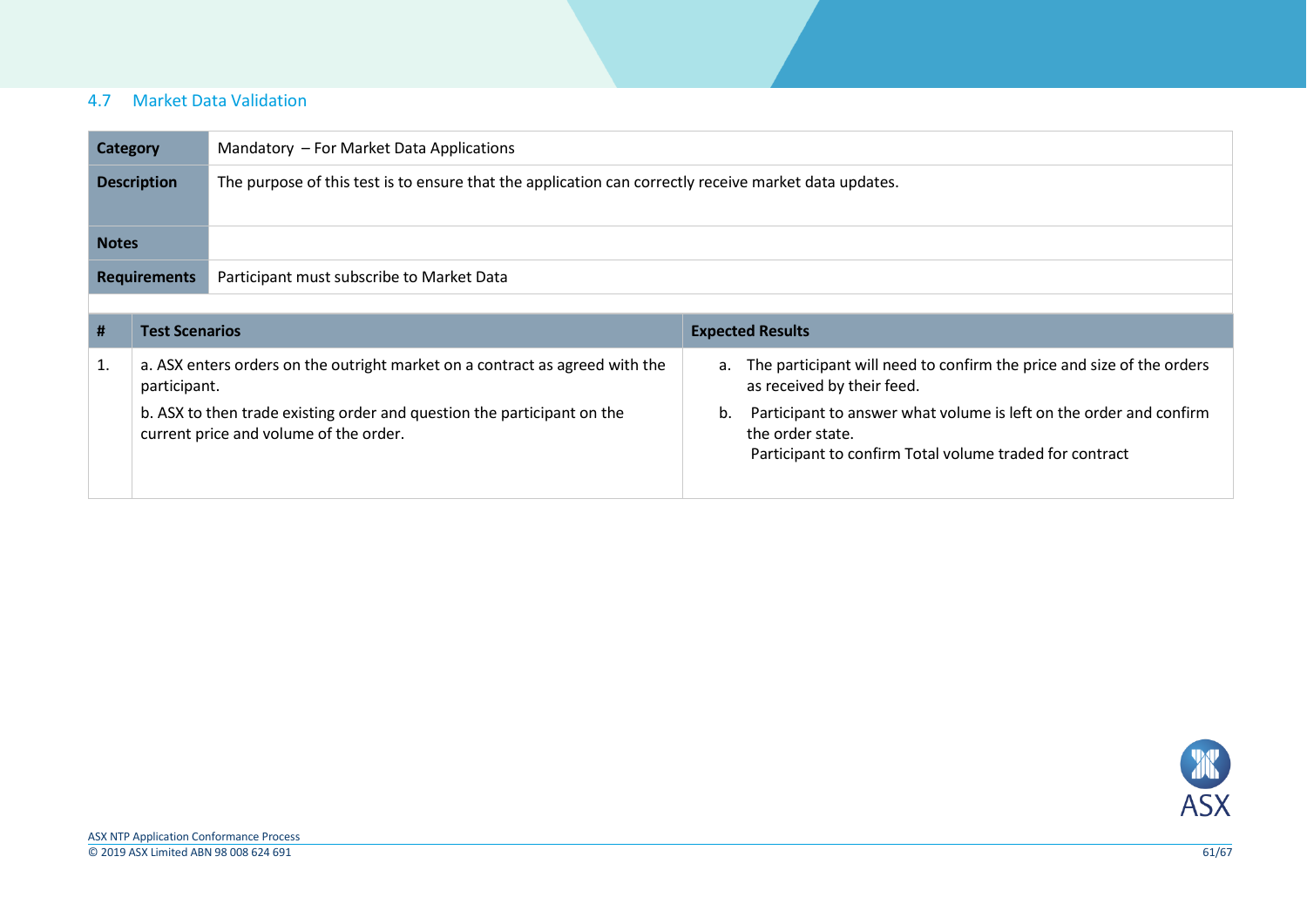## 4.8 Trade Cancellation

| <b>Category</b>     | Mandatory – For FIX Order Entry Applications                                                                                                                                                                                                                                                    |
|---------------------|-------------------------------------------------------------------------------------------------------------------------------------------------------------------------------------------------------------------------------------------------------------------------------------------------|
| <b>Description</b>  | The purpose of this test is to ensure that the application can receive a Trade Cancellation message from the Trading Platform.<br>Trade cancellations initiated by the ASX will result in the application receiving an unsolicited ExecutionReport(8) containing details of the Trade<br>cancel |
| <b>Notes</b>        |                                                                                                                                                                                                                                                                                                 |
| <b>Requirements</b> |                                                                                                                                                                                                                                                                                                 |

<span id="page-61-0"></span>

| #  | <b>Test Scenarios</b>                                                                                                               | <b>Expected Results</b>                                                                                            |
|----|-------------------------------------------------------------------------------------------------------------------------------------|--------------------------------------------------------------------------------------------------------------------|
| 1. | The Application enters a Limit Buy NewOrderSingle(D) message for an outright<br>contract of their choosing, e.g., IBH7.             | The Participant will receive an Execution Report(8) with<br>ExecType(150=H) once the Trade has been cancelled.     |
|    | CTS will execute against your order to generate a Trade that will either partially or<br>fully fill the order.                      |                                                                                                                    |
|    | CTS will then cancel your Trade.                                                                                                    |                                                                                                                    |
| 2. | The Application Enters a Limit Buy NewOrderSingle(D) message for a spread<br>contract of their choosing, e.g., IBF7H7.              | The Participant will receive an Execution Report(8) with<br>ExecType(150=H) once the Leg Trade has been cancelled. |
|    | CTS will execute against your order to generate a Spread Trade and Leg Trade that<br>will either partially or fully fill the order. |                                                                                                                    |
|    | CTS will then cancel one of the Leg Trades.                                                                                         |                                                                                                                    |

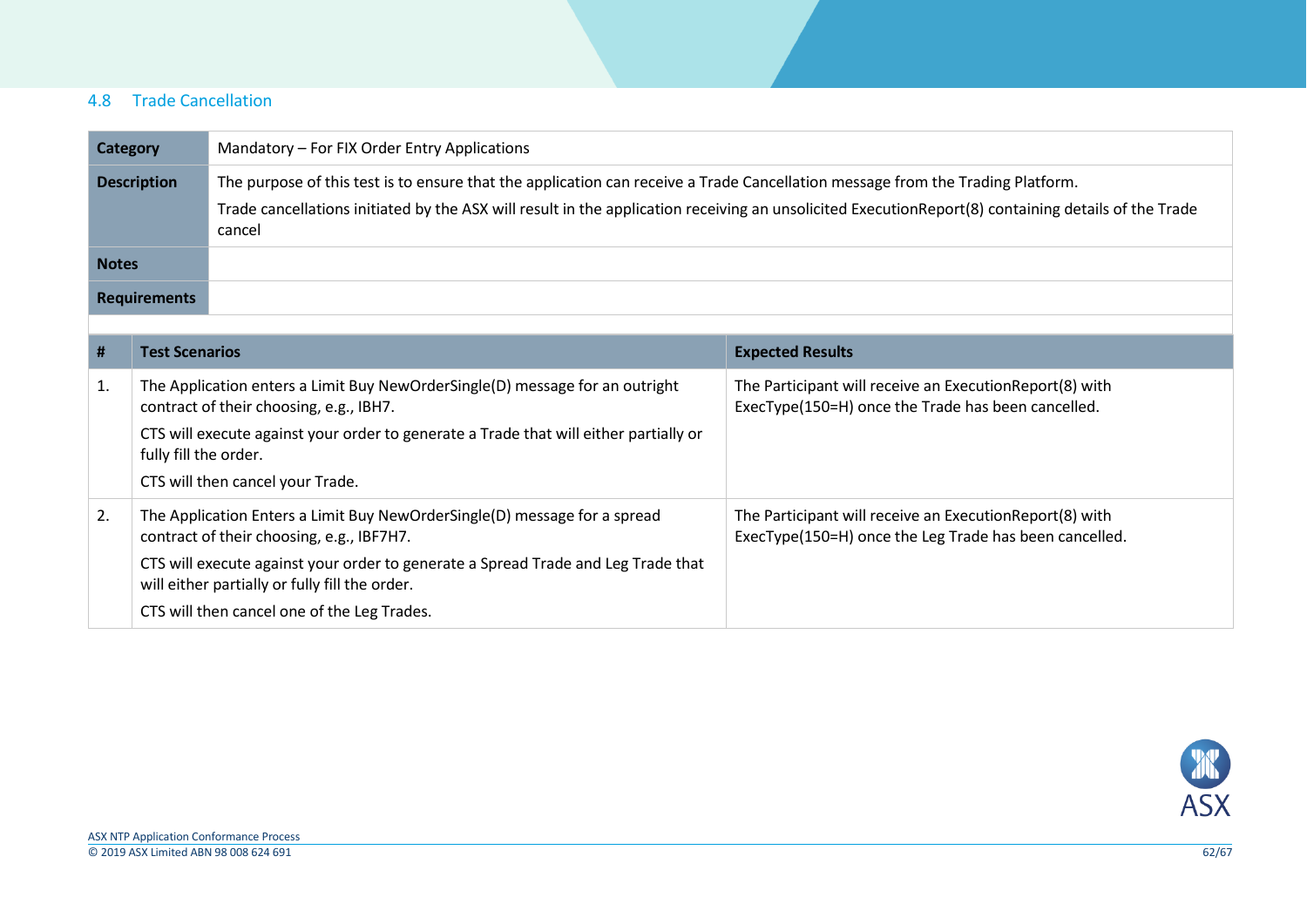#### 4.9 Account Disabled

| Category            | Mandatory - For all FIX Applications                                                                                                      |
|---------------------|-------------------------------------------------------------------------------------------------------------------------------------------|
| <b>Description</b>  | The purpose of this test is to ensure that the application does not attempt multiple Login retry attempts once their Account is disabled. |
| <b>Notes</b>        | Please refer to the exchange guidelines on logon retry behaviour in the NTP Failover and Recovery guide                                   |
| <b>Requirements</b> |                                                                                                                                           |
|                     |                                                                                                                                           |

<span id="page-62-0"></span>

| <b>Test Scenarios</b>                                                                                                                                                                                            | <b>Expected Results</b>                                                                                                                                                                              |
|------------------------------------------------------------------------------------------------------------------------------------------------------------------------------------------------------------------|------------------------------------------------------------------------------------------------------------------------------------------------------------------------------------------------------|
| The Application will perform a Logon (35=A)<br>CTS will disable the Account which subsequently will Logout (35=5) the Account and<br>disconnect the session<br>The Application will perform another Logon (35=A) | The Participant will receive a Logout (35=5) message with Account<br>Locked(1409=6). The Application is observed not attempting multiple<br>Logon(35=A) retry attempts once their Account is locked. |

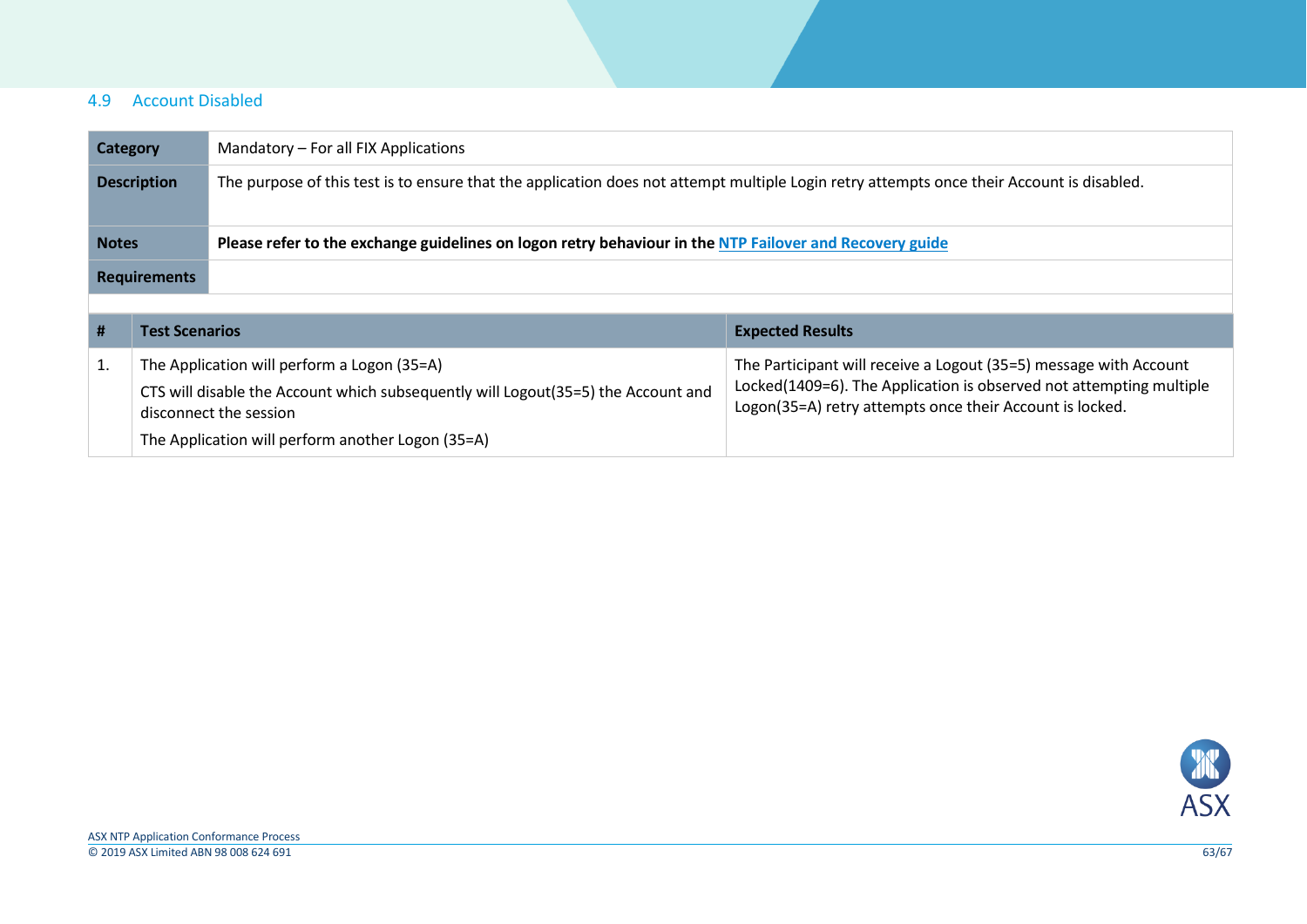## **5. Recovery**

ASX facilitates a failover of the exchange FIX gateways at 3pm every Friday. Customers are expected to demonstrate the ability of their application to successfully failover and recover, per the test case below. Sign-off of successful conformance testing is contingent on this test case.

<span id="page-63-0"></span>Customers should allow for this timing when planning roll out of a newly conformed application. ASX reserves the right to withhold sign-off, pending successful completion of this test case.

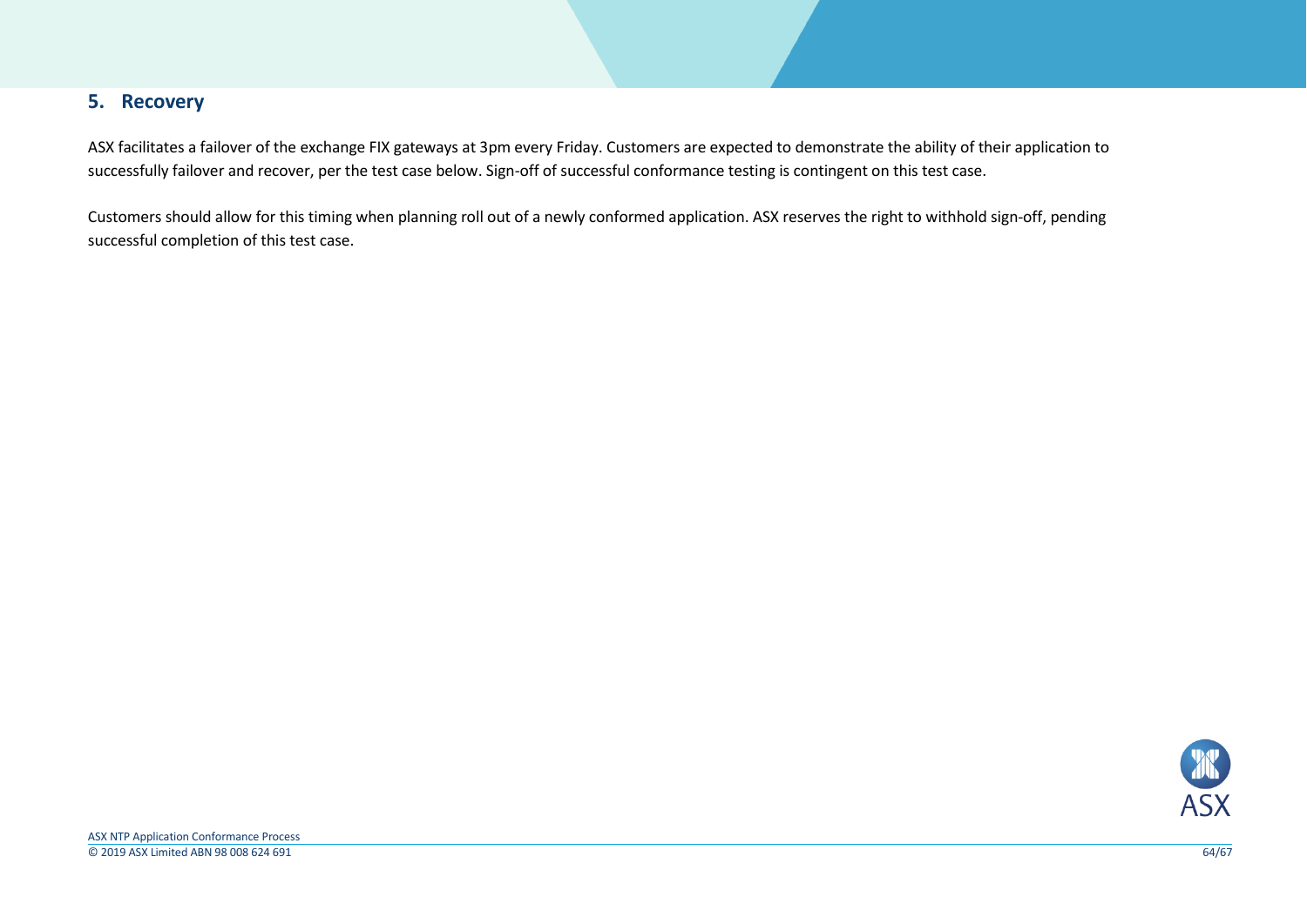#### 5.1 Server Failover

<span id="page-64-0"></span>

| <b>Category</b>     | Mandatory – For FIX Order Entry and FIX Drop Copy applications                                                                                                                                                                  |  |
|---------------------|---------------------------------------------------------------------------------------------------------------------------------------------------------------------------------------------------------------------------------|--|
| <b>Description</b>  | The purpose of this section is to test if the participant's Order Entry or Drop Copy accounts can recover from the failover which occurs at 3:00pm<br>(Fridays only) and re-establish a session when connectivity is available. |  |
|                     | When reconnecting, the participant should login again to the session using the next transmitted sequence numbers.                                                                                                               |  |
| <b>Notes</b>        | Each FIX client must maintain the address and port for the primary and the standby ASX FIX server. If a server cannot be reached, we recommend<br>performing the following steps                                                |  |
|                     | Attempt to connect to the other server (standby if primary attempted, and primary if standby attempted)                                                                                                                         |  |
|                     | Wait five seconds, and then try to connect to the server again.                                                                                                                                                                 |  |
|                     | Please refer to the Failover and Recovery guide on the ASX Website for further detail.                                                                                                                                          |  |
| <b>Requirements</b> | Each FIX client must maintain the address and port for the primary and the standby ASX FIX server. If a server cannot be reached, we recommend<br>performing the following steps:                                               |  |
|                     | Attempt to connect to the other server (standby if primary attempted and primary if standby attempted)                                                                                                                          |  |
|                     | Wait five seconds, and then try to connect to the server again.                                                                                                                                                                 |  |
|                     | On completion of test please contact CTS for final confirmation of conformance passed.                                                                                                                                          |  |

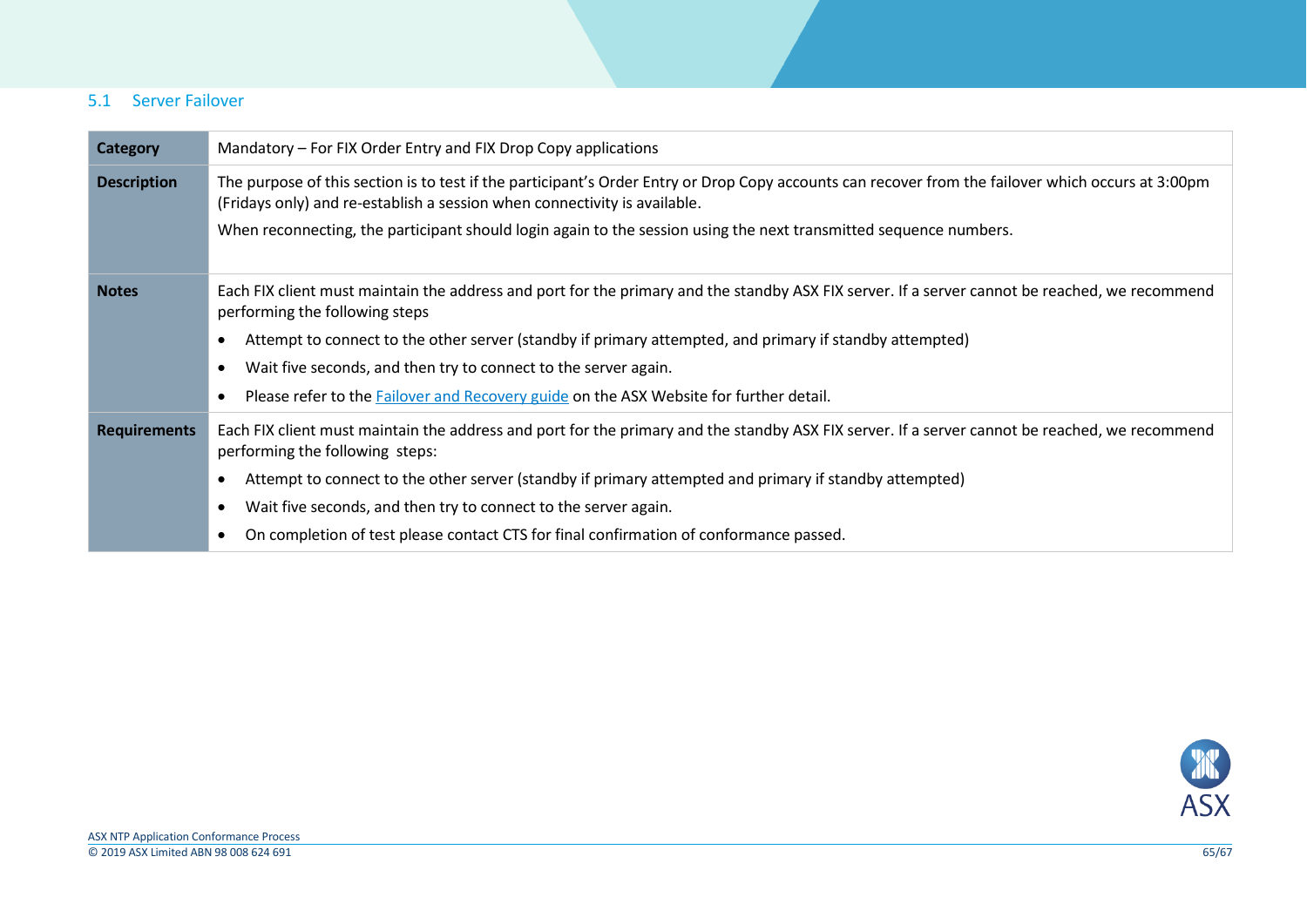| #  | <b>Test Scenarios</b>                                                                                                                                                                                                                                   | <b>Expected Results</b>                                                                                                                                                                                                                                                                                                                            |
|----|---------------------------------------------------------------------------------------------------------------------------------------------------------------------------------------------------------------------------------------------------------|----------------------------------------------------------------------------------------------------------------------------------------------------------------------------------------------------------------------------------------------------------------------------------------------------------------------------------------------------|
| 1. | ASX terminates the applications FIX sessions at 3:00pm.                                                                                                                                                                                                 |                                                                                                                                                                                                                                                                                                                                                    |
| 2. | The application can try to re-connect immediately as per the FIX Order<br>Entry/Drop Copy Specification guidelines with a Logon (A) message,<br>populating NextExpectedMsgSeqNum (789) with the next expected sequence<br>number to be sent by the ASX. | ASX will respond with a Logon(35=A) message populating<br>NextExpectedMsgSeqNum (789) with the next expected sequence number to<br>be sent by the Customer application, it is expected that ASX and the<br>Customer application will then automatically resend missed messages before<br>sending any other messages, heartbeats, TestRequests etc. |
|    |                                                                                                                                                                                                                                                         | On Logon (35=A) if NextExpectedMsgSeqNum (789=1) ASX will be viewed as<br>a failure, the application must logon with the<br>NextExpectedMsgSeqNum(789) to be received from the exchange.                                                                                                                                                           |

# **6. Version History**

This document has been revised according to the table below:

<span id="page-65-0"></span>

| <b>Version</b> | <b>Date</b> | <b>Comment</b>                    |
|----------------|-------------|-----------------------------------|
| V1.4           | July 2016   | Final release of Conformance Test |
| V1.5           | August 2017 | Added optional UCP test           |